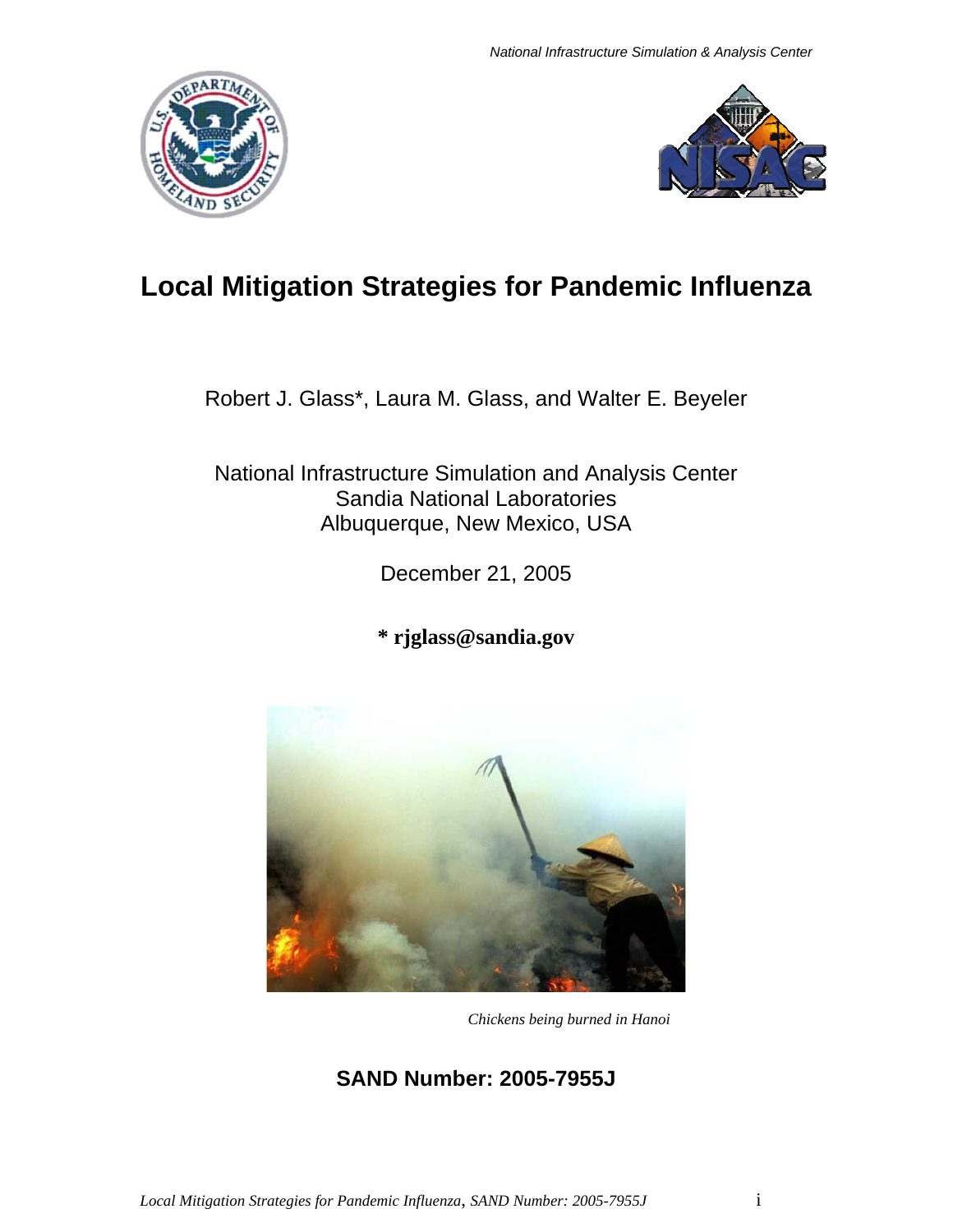<span id="page-1-0"></span>

## <span id="page-1-1"></span>**Executive Summary**

Local, open-outbreak mitigation strategies for pandemic influenza that target zones of high infectious contact within a community's social network may be very effective. A networked agent-based model was used to instantiate the contact network within a stylized small town and vary the behavior of targeted groups. Simulations show that until sufficient vaccine becomes available, influenza could be halted solely through social distancing whereby children and teenagers stay home while the rest of the population continues normal day-to-day activities. Subsequent vaccinations that start with children and teenagers return the community to normalcy most rapidly, with the least illness, death, and vaccine.

### <span id="page-1-2"></span>**Acknowledgements**

This research was supported by the National Infrastructure Simulation and Analysis Center (NISAC), a program of the Department of Homeland Security's Infrastructure Protection/Risk Management Division and comprised of a core partnership of Sandia National Laboratories and Los Alamos National Laboratory. We thank Louise Maffitt, Paul Kaplan, Nancy Brodsky, Theresa Brown, George Barr, and Jason Min of the NISAC team for their suggestions and constructive review. Sandia is a multiprogram laboratory operated by Sandia Corporation, a Lockheed Martin Company for the United States Department of Energy's National Nuclear Security Administration under contract DE-AC04-94AL85000.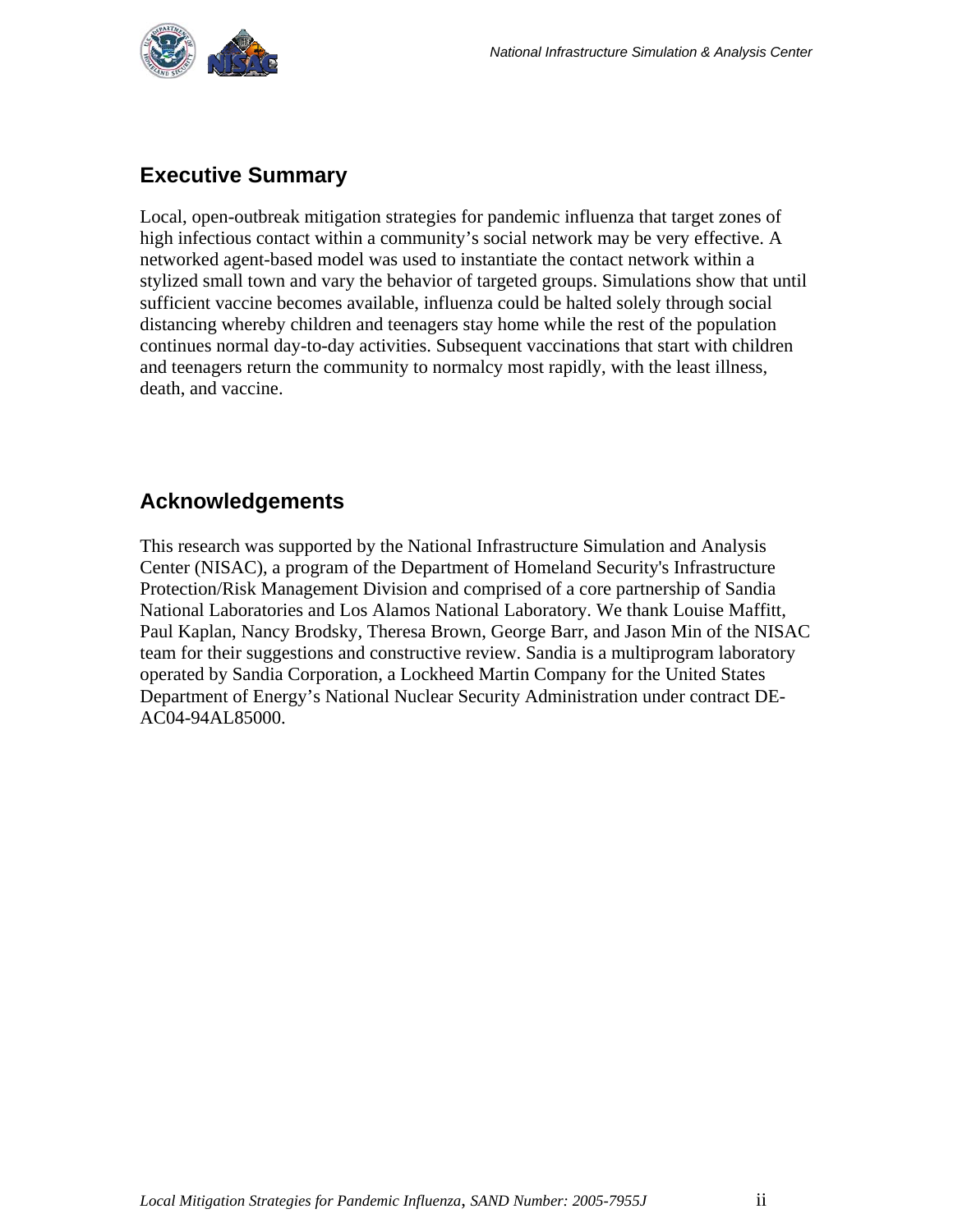

## **Table of Contents**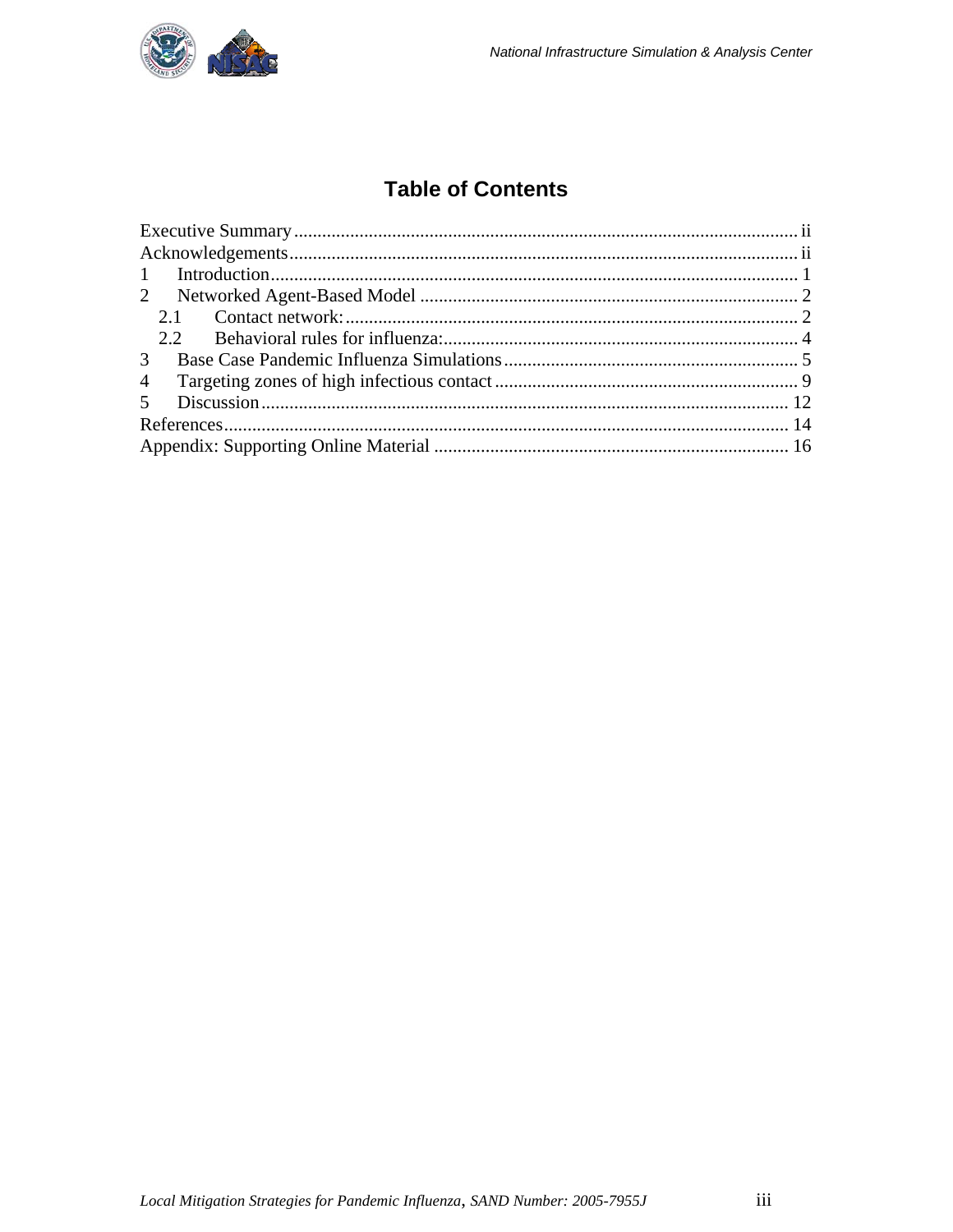<span id="page-3-0"></span>

## **Local Mitigation Strategies for Pandemic Influenza**

## <span id="page-3-1"></span>**1 Introduction**

The rapid spread of highly pathogenic, H5N1 avian influenza within and among multiple species, both domesticated and wild (*1, 2*), is of great concern (*3*). Because humans have no natural immunity to this strain, if H5N1 evolves the ability to pass from human to human, its infectivity and mortality characteristics may create a pandemic (*4*). Influenza pandemics have occurred many times in the past, the most noted example being the Spanish Influenza of 1918 that killed on the order of 50 million people worldwide (*3*). Recently, RNA sequencing of the deadly 1918 flu virus showed that it was also avian and jumped to humans after only a small number of critical mutations (*5*).

Since the mid  $20<sup>th</sup>$  century, vaccines have been used to effectively suppress most varieties of influenza. However, at the beginning of a pandemic, an effective vaccine is not expected to be available in sufficient supply (*6*). Anti-viral drugs, while not conferring immunity, may be used to decrease symptom severity and transmission. Unfortunately, antiviral drugs are not fully effective (*7*) and worldwide stores are currently very low (*8*). Behavioral modifications, such as wearing masks, washing hands, disinfecting surfaces, and avoiding close contact with others, can be successful at suppressing influenza in controlled settings (*9*). But, to be effective, such behaviors must be widely adhered to throughout the population, a challenge that is especially difficult for the young. Often thought of as a last resort, quarantine may be enforced to prohibit infectious people within hot zones from carrying the disease to uninfected populations. Widespread quarantine has logistical, economic, and social costs, potentially including civil unrest (*10*).

Computational simulation can be of great use in identifying, evaluating, prioritizing, and coordinating mitigation strategies for pandemic influenza. Recent simulation efforts have focused on containment at the source using vaccines, anti-viral drugs, and quarantine (*11, 12*). Here, we consider the pandemic after the virus has moved beyond the source to threaten communities worldwide. Assuming that vaccines and anti-viral drugs are initially unavailable for the general population, we focus on developing open-outbreak mitigation strategies that target zones of high infectious contact within a community's social network. Towards this end, we develop a simulation model that both instantiates the rich contact network within a structured community, and allows the behavior of specific groups of people targeted by a mitigation strategy to be varied. Simulations for a stylized small town in the United States indicate that until sufficient vaccine becomes available, influenza could be effectively halted solely by implementing a social distancing strategy whereby children and teenagers are kept home while the rest of the population continues to carry on their day-to-day activities. Subsequent vaccinations that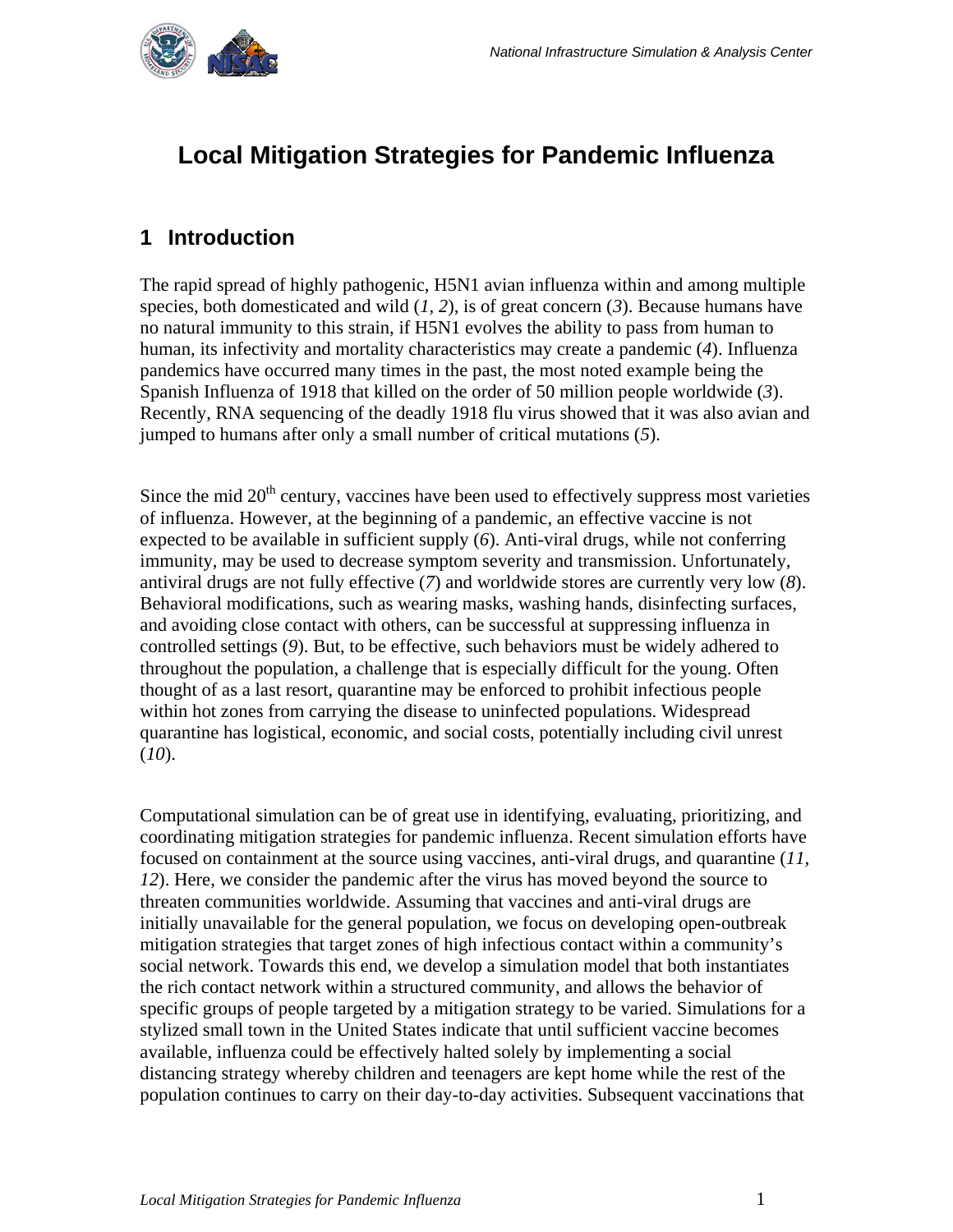<span id="page-4-0"></span>

start with children and teenagers would return the community to normalcy most rapidly, with the least illness and death, and the least amount of vaccine.

## <span id="page-4-1"></span>**2 Networked Agent-Based Model**

Agent-based models treat entities (individuals, groups) explicitly as *agents*. Individual agents are endowed with behavioral rules for internal states and interaction with other agents or the external environment. Such models have been developed and applied in a wide range of fields including economics (*13*), sociology (*14*), and more recently epidemiology (*15*). A number of theoretical studies also show the critical importance of the underlying contact network along which an infectious disease spreads (*16, 17*). Our simulation approach combines both agents and explicit networks (*18*). For the spread of an infectious disease, agents represent individual people and are linked to each other within and among groups to form a contact network reflective of a multiply-overlapping, structured community. Behavioral rules for agents, their interaction, and the performance of network links, are specified to model the spread of influenza.

## <span id="page-4-2"></span>*2.1 Contact network:*

We constructed our contact network to represent a stylized small town within the United States. The population of 10,000 consists of children (0-11 years of age, 17.7%), teenagers (12-18 years of age, 11.3%), adults (19-64 years of age, 58.5%) and seniors (65+ years of age, 12.5%). All individuals belong to multiple groups, each associated with a sub-network of links reflecting their lives within the community; an example of a typical teenager's groups and contact network is shown in **Figure 1**. Households are composed of families (adults with children/teenagers) or adults and/or seniors without children/teenagers. The makeup of the population and households conforms to the statistics of the 2000 Census (*19*). All individuals within each household are linked to each other (fully connected sub-network topology) with mean link contact frequencies of 6 contacts/day. Every individual also belongs to one multi-age extended family (or neighborhood) group that has a mean membership of 12.5 and is fully connected with mean link contact frequencies of 1 contact/day.

All children and teenagers go to a pre-school or school; children attend a single class per day while teenagers attend six (all classes of size 20-35). All adults go to work daily where they interact with other adults (size 10 to 50), and all seniors attend senior gatherings (size 5 to 20). For contacts within school classes, work, and senior gatherings, we assume the simplest sub-network topology that imposes local clustering: a ring lattice in which an individual is linked to two (for children/teenager classes and senior gatherings) or three (adult work) neighboring agents on each side along the ring (see **Figure 1**). Mean link contact frequencies for children in a single class are 6 contacts/day while teen classes, adult work, and senior gatherings have mean link contact frequencies of 1 contact/day.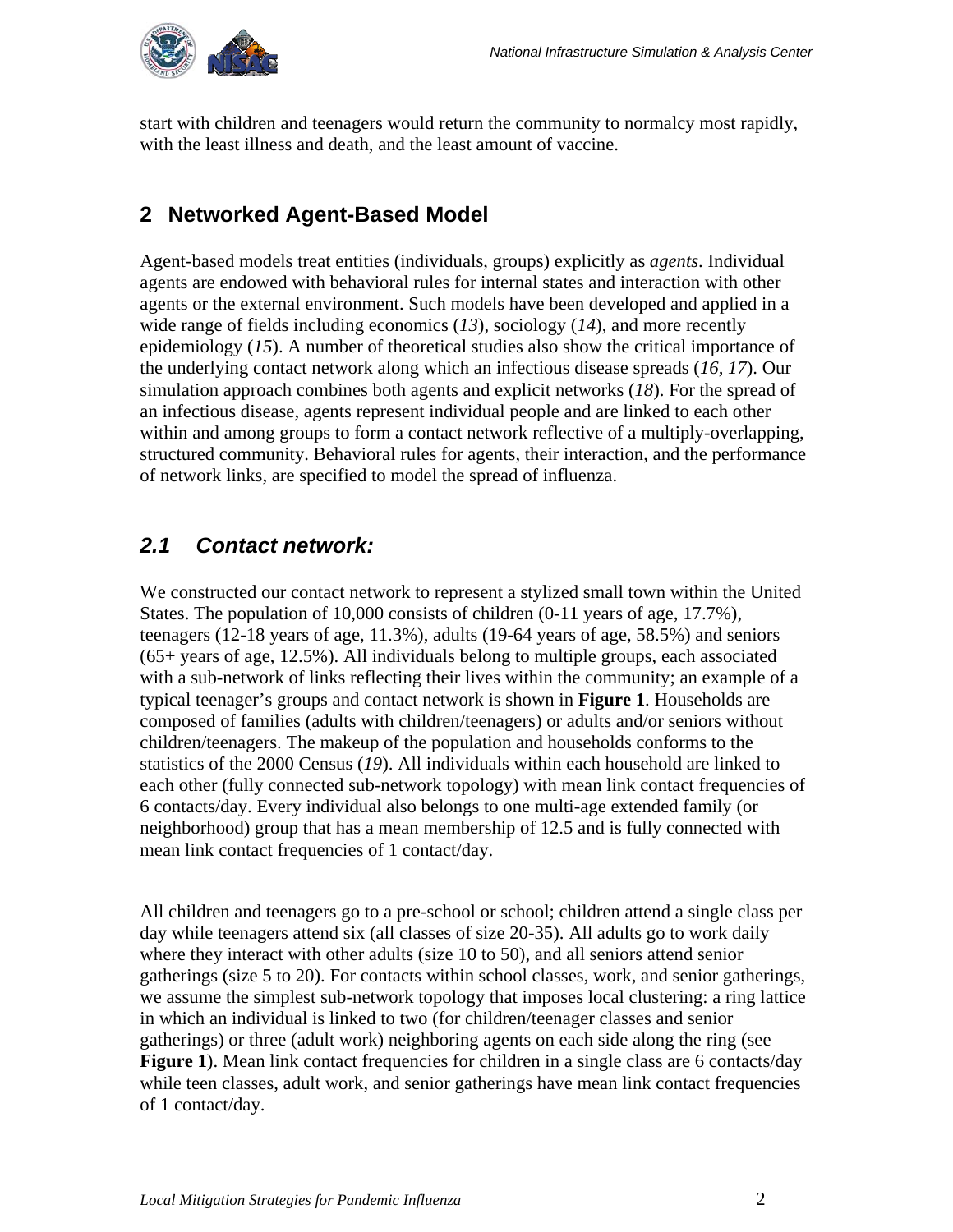

**Figure 1**: Typical groups and individual-to-individual links for an example teenager. A teen belongs to a household (fully connected network, mean link contact frequency 6/day), an extended family or neighborhood (fully connected network, mean link contact frequency 1/day), and 6 school classes (ring network with connections to 2 other teenagers on each side as shown in black, purple links denote those of other teenagers within the class, mean link contact frequency 1/day). Two random networks are also imposed, one within the age group (teenager random, average of 3 links per teenager, mean link contact frequency of 1/day), and one across all age groups (over-all random, average of 25 links per person (not all shown), mean link contact frequency of 0.04/day).

To represent additional within-age-class interactions such as extracurricular activities, playgrounds, bowling leagues, or friends, individuals are linked at random to an average of three other individuals of the same age class (mean link contact frequency of 1 contact/day). Finally, to emulate a somewhat patterned set of random contacts that come from commercial transactions and other ventures into public spaces, we impose a random over-all network across all age classes with a mean of 25 links per person to yield one contact per person per day (mean link contact frequency of 0.04/day). The combination of the ring and random networks add a "small-world" character to the inherently clustered social network. While similar to the idealization of a single ring blended with a single random network introduced by Watts and Strogatz (*20*), our network exhibits the multiply-overlapping quality of a structured community (*21, 22*). Complete group specifications are reported in **SOM Table 1** in the Appendix.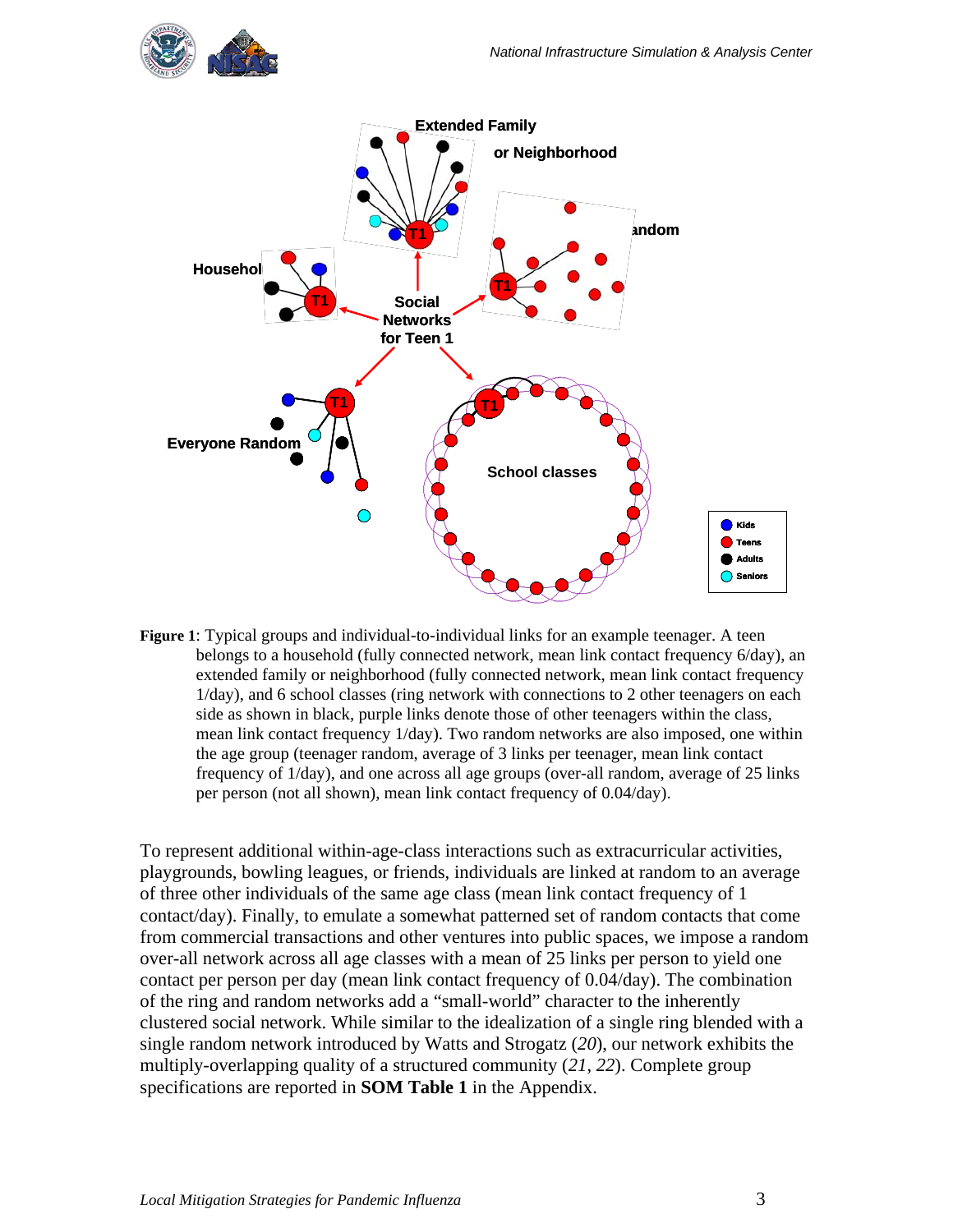<span id="page-6-0"></span>

## <span id="page-6-1"></span>*2.2 Behavioral rules for influenza:*

We model the spread of influenza within the contact network as a series of events. There are two classes of events: the transition of an individual between disease states, and individual-to-individual influenza transmissions. Individual state transitions follow the natural history of influenza (**Figure 2**) proceeding from a *latent* state, to a *presymptomatic infectious* state during which the flu can be transmitted before symptoms influence the behavior of the agent. An infected person's state then transitions to either *symptomatic* or to *non-symptomatic* with probability *pS,* or *1- pS,* respectively. Those who develop symptoms either *stay-at-home* with probability *pH*, thus influencing their contacts, or continue to *circulate* with probability *1-pH*. Infected agents who are nonsymptomatic continue interacting without behavioral changes. Agents who are symptomatic transition to *dead* or *immune* with probability *pM* or *1- pM*, respectively, while non-symptomatic agents simply transition to immune.

Individual-to-individual transmission events are evaluated at the beginning of each period during which an agent is infectious. Assuming contact events are statistically independent, a transmission time for each of an infectious agent's links within the contact network is chosen from an exponential distribution with the mean of the link's contact frequency scaled by  $(I_D * I_A * S_P * S_A)$  where  $I_D$  is the infectivity of the disease,  $S_P$  is the susceptibility of people to the disease (here taken as  $1.0$ ),  $I<sub>A</sub>$  is the relative infectivity of the agent who is transmitting, and  $S_A$  is the relative susceptibility of the agent receiving. If the transmission time is less than the period of time that the agent will be in a particular infectious state, then transmission is scheduled at the chosen time, otherwise transmission along that link does not occur during that particular period. All transmission parameters and contact frequencies may be modified in each of the various states as well as varied among age classes through the use of relative scaling factors.

We have chosen influenza-specific mean state periods (1 day latent, 1 day infectious presymptomatic, 4 days infectious symptomatic or non-symptomatic) and transition probabilities for *pS* (0.5) and *pH* (0.5) that are representative of those used in recent pandemic strain simulation studies reported in the literature (*11, 12, 23*). As in the recent study of Ferguson et al.  $(12)$ , we reflect viral shedding data  $(24)$  by reducing  $I<sub>D</sub>$  (here by 50%) after the pre-symptomatic period for all states (i.e., symptomatic circulating, symptomatic stay-at-home, or non-symptomatic). We assume that children and teenagers are more infective, as they have closer contact with others (hugging, wrestling, etc.), and are more susceptible, as their immune systems are less developed (*25*). These assumptions are reflected in the values chosen for relative infectivity and relative susceptibility: *IA* and *SA* are both 1.5 for children, 1.25 for teenagers, 1.0 for adults and 1.0 for seniors. As for normal influenza, we presume seniors are at greatest risk of death after becoming symptomatic, and accordingly increase their probability of dying (*pM)* by a factor of five. We double the frequency of contacts within the family when an individual is in the symptomatic stay-at-home state to reflect an assumed greater contact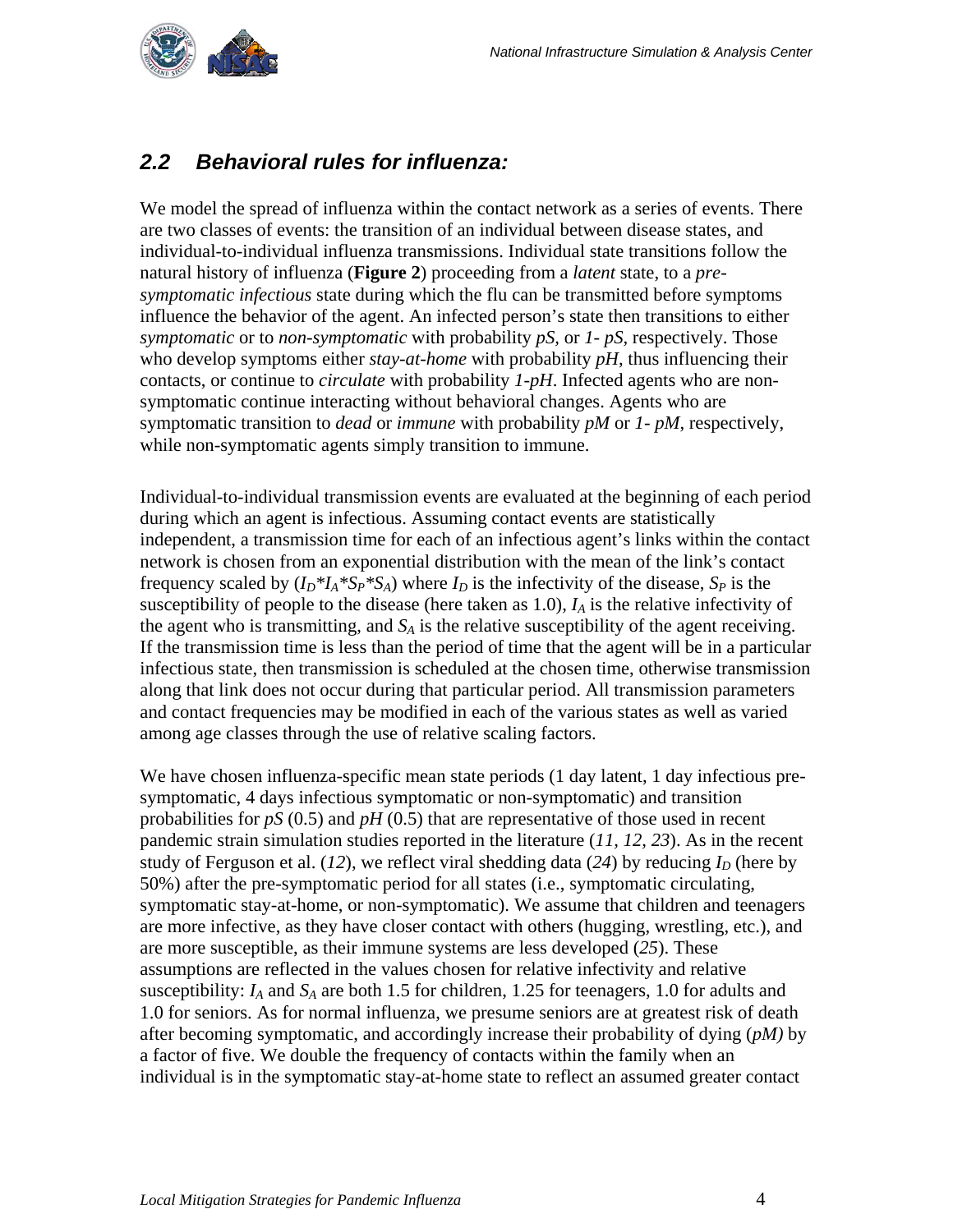<span id="page-7-0"></span>



**Figure 2:** Natural history of influenza as encapsulated within our model. The duration of each state for a given agent is chosen from an exponential distribution with means as noted. Transition probabilities between pre and post symptomatic states are also noted. After the pre-symptomatic infectious stage, we reduce the infectivity of all infected individuals by half. For those that develop symptoms and stay at home, the link frequency within the household is doubled while all other link frequencies are reduced by 99%.

for care-giving. We choose the remaining two parameters,  $I_D = 0.01$  and  $pM = 0.15$ , to yield total *infected attack rates* of ~50% and *death rates* of ~5%, as might be representative of a highly pathogenic influenza pandemic. Unless otherwise noted, these rates are defined as a percent of the total population. The often reported *illness attack rate* is roughly half of the infected attack rate (the latter we refer to from here on as simply the *attack rate*) and reflects our choice of *pS* (0.5).

### <span id="page-7-1"></span>**3 Base Case Pandemic Influenza Simulations**

With the assumption that adults are first to be infected via business travel or interaction with visitors from outside the community, we begin a simulation by infecting 10 adults at random. In context of our contact network, the influence of increasing disease and agent realism is shown in **Figure 3**. The initial case (with only state periods,  $I<sub>D</sub>$ , and  $pM$ specified) is extremely virulent. Differentiating the symptomatic state into three components (see **Figure 2)** and reducing the infectivity in these states by half, dramatically decreases influenza's virulence (blue line). Further differentiating agents by age class (relative values for infectivity, susceptibility, and mortality) reinvigorates influenza (red line). We refer to the final case with full realism as our *base case* for pandemic influenza that yields attack rates of  $~50\%$  and death rates of  $~5\%$  in our model community. Analysis of the early stage of the base case yields a reproductive number, *Ro*, defined as the average number of others an infected person will infect, of ~1.6, and a generation time, defined as the average time between becoming infected and infecting others, of ~3.5 days.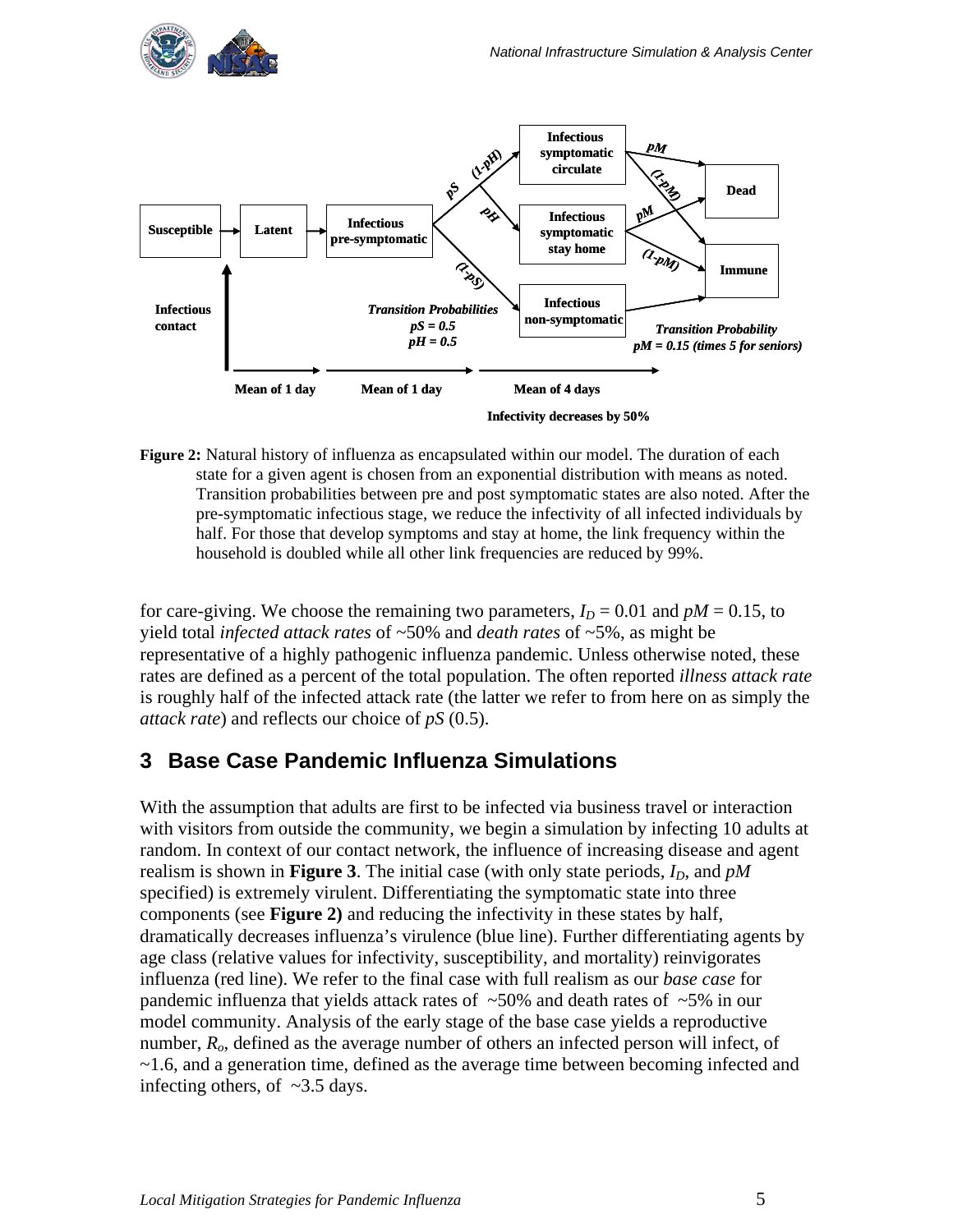



**Figure 3:** Example simulations. a) Influence of influenza parameter realism on the number infected (in some stage of the disease) as a function of time. Typical results for a single realization of the community structure and with the identical set of 10 initially infected adults. The initial case (black line) begins with an  $I<sub>D</sub>$  of 0.01, *pM* of 0.15, and mean state periods. Disease realism is added with a reduction in infectivity after the presymptomatic stage to 0.5 and differentiation between symptomatic and non-symptomatic states ( $pS = 0.5$ ), and between circulating and staying at home when symptomatic ( $pH = 0.5$ ) (blue line). We then distinguish each of the four age classes by adding agent specific parameter values for relative infectivity and susceptibility  $(I_A \text{ and } S_A \text{ 1.5 for children, } 1.25$ for teenagers, 1.0 for adults and 1.0 for seniors) (red line). This final case with all pandemic influenza parameters forms our *base case* with infectious attack rates of ~50% and death rates of  $\sim$ 5%. b) Breakout of infected by age class (children, red; teenagers, blue; adults, black; seniors, green) for the base case simulation shown in (a. Statistics for peak infected, attack rate, death rate, time to peak, and total time for epidemic from multiple simulations are given in **SOM Tables** in the Appendix; averages for the base case are given in **Table 1**.

The results in **Figure 3** reflect a single realization of the contact network with the same set of 10 initially infected adults. Results vary across multiple realizations and not every realization leads to an epidemic, here defined when the total number infected rises above 1% of the population (**Table 1, SOM Table 2** in the Appendix). The effect of stochastic variability is most clearly observed by increasing the number of initially infected adults, beginning with a single instigator, and counting the number of epidemics that occur. In 100 realizations, a single instigator produced only 35 epidemics, 2 instigators yielded 56, 4 yielded 82, 8 yielded 97, and 10 yielded 98 (as used for our base case). For 16 instigators and above, all simulations yielded epidemics. While timescales for epidemics expectedly shorten as the number of instigators increase (the time to peak infections fell by more than 50%), attack and death rates are remarkably similar (**SOM Table 3** in the Appendix).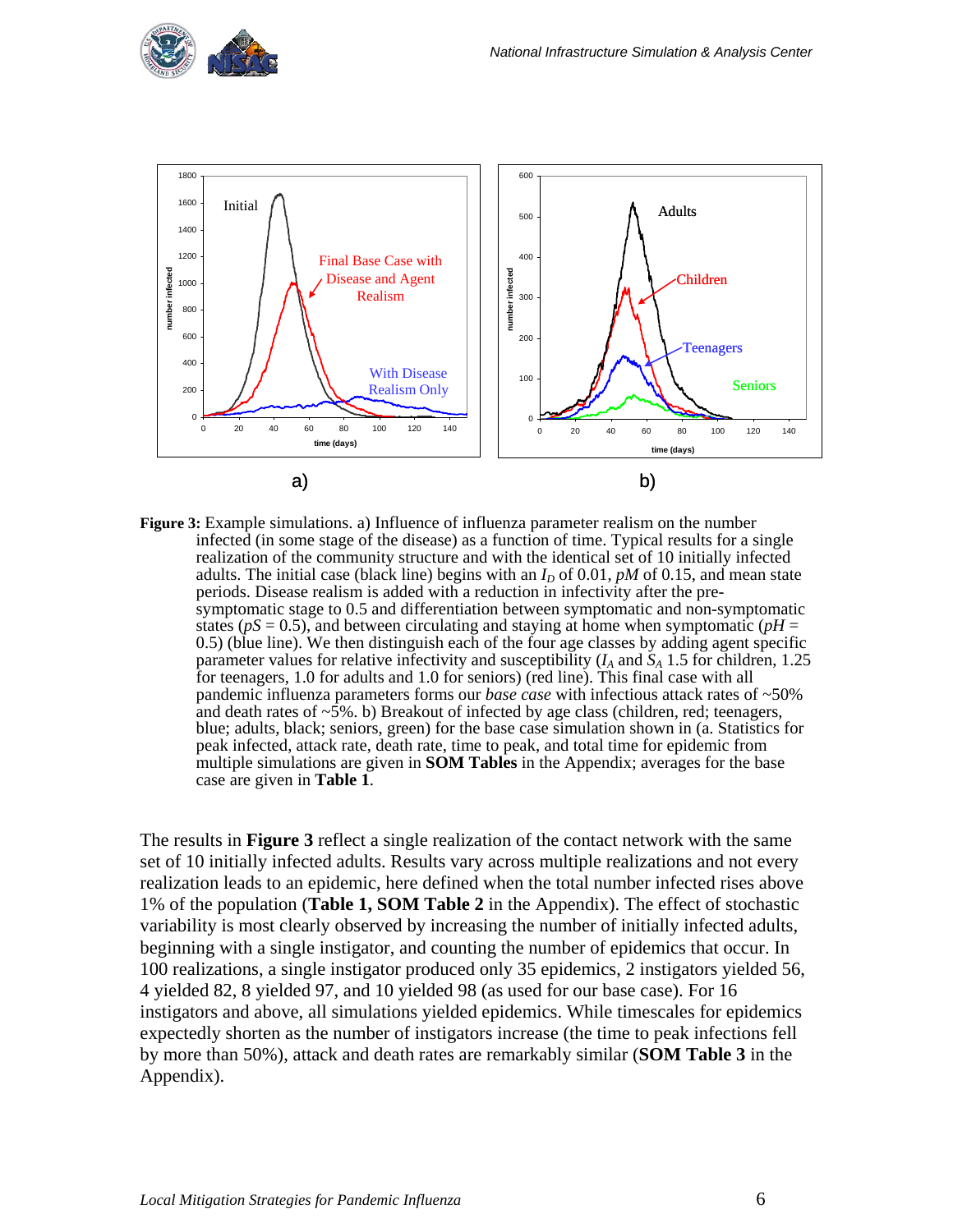

## Table 1: Summary Results, Averages for Base case and Mitigation Strategies\*

|                                                                        |                  |                   | <b>Averages for all simulations</b> |                           |                         |                          |                  | Averages for simulations with epidemics (Total Infected > 100) |        |                           |                         |                       |                     |
|------------------------------------------------------------------------|------------------|-------------------|-------------------------------------|---------------------------|-------------------------|--------------------------|------------------|----------------------------------------------------------------|--------|---------------------------|-------------------------|-----------------------|---------------------|
|                                                                        | Peak<br>Infected | Total<br>Infected | Dead                                | Time to<br>Peak<br>(days) | Total<br>Time<br>(days) | # of<br><b>Epidemics</b> | Peak<br>Infected | Total<br>Infected                                              | Dead   | Time to<br>Peak<br>(days) | Total<br>Time<br>(days) | <b>Number</b><br>Sims | <b>SOM</b><br>Table |
| <b>Base Case Pandemic Influenza</b>                                    |                  |                   |                                     |                           |                         |                          |                  |                                                                |        |                           |                         |                       |                     |
|                                                                        | 1007             | 5046              | 463                                 | 45                        | 114                     | 98                       | 1028             | 5154                                                           | 473    | 45                        | 116                     | 1000                  | $\overline{2}$      |
| <b>SOCIAL DISTANCING STRATEGIES</b>                                    |                  |                   |                                     |                           |                         |                          |                  |                                                                |        |                           |                         |                       |                     |
| Schools closed after 10 symptomatic                                    |                  |                   |                                     |                           |                         |                          |                  |                                                                |        |                           |                         |                       |                     |
| Compliance 99%                                                         | 218              | 2760              | 254                                 | 82                        | 207                     | 95                       | 228              | 2903                                                           | 267    | 86                        | 217                     | 100                   |                     |
| % reduction from base case                                             | 78%              | 45%               | 45%                                 | $-85%$                    | $-83%$                  | 3%                       | 78%              | 44%                                                            | 44%    | $-89%$                    | $-88%$                  |                       |                     |
| Schools closed after 10 symptomatic, outside school contacts doubled   |                  |                   |                                     |                           |                         |                          |                  |                                                                |        |                           |                         |                       |                     |
| <b>Compliance 99%</b>                                                  | 1064             | 5746              | 552                                 | 46                        | 118                     | 98                       | 1085             | 5863                                                           | 563    | 47                        | 120                     | 100                   |                     |
| % reduction from base case                                             | $-6%$            | $-14%$            | $-19%$                              | $-4%$                     | $-4%$                   | 0%                       | $-6%$            | $-14%$                                                         | $-19%$ | $-4%$                     | $-3%$                   |                       |                     |
| Schools closed after 10 symptomatic, children/teens kept home          |                  |                   |                                     |                           |                         |                          |                  |                                                                |        |                           |                         |                       |                     |
| <b>Compliance 99%</b>                                                  | 30               | 105               | 10 <sup>1</sup>                     | 12                        | 51                      | 54                       | 37               | 136                                                            | 13     | 13                        | 61                      | 100                   | 5                   |
| % reduction from base case                                             | 97%              | 98%               | 98%                                 | 74%                       | 55%                     | 45%                      | 96%              | 97%                                                            | 97%    | 72%                       | 47%                     |                       |                     |
| Schools closed after 80 symptomatic, children/teens kept home          |                  |                   |                                     |                           |                         |                          |                  |                                                                |        |                           |                         |                       |                     |
| Compliance 99%                                                         | 159              | 636               | 55                                  | 27                        | 82                      | 99                       | 161              | 643                                                            | 56     | 28                        | 83                      | 100                   | 5                   |
| % reduction from base case                                             | 84%              | 87%               | 88%                                 | 39%                       | 27%                     | $-1%$                    | 84%              | 88%                                                            | 88%    | 39%                       | 28%                     |                       |                     |
| Schools closed after 10 symptomatic, children/teens kept home          |                  |                   |                                     |                           |                         |                          |                  |                                                                |        |                           |                         |                       |                     |
| Compliance 80%                                                         | 40               | 243               | 22                                  | 23                        | 87                      | 76                       | 46               | 298                                                            | 27     | 27                        | 100                     | 100                   | 6                   |
| % reduction from base case                                             | 96%              | 95%               | 95%                                 | 48%                       | 24%                     | 22%                      | 96%              | 94%                                                            | 94%    | 40%                       | 13%                     |                       |                     |
| Schools closed after 10 symptomatic, children/teens kept home          |                  |                   |                                     |                           |                         |                          |                  |                                                                |        |                           |                         |                       |                     |
| <b>Compliance 70%</b>                                                  | 64               | 719               | 64                                  | 46                        | 147                     | 85                       | 72               | 835                                                            | 75     | 52                        | 166                     | 100                   | 6                   |
| % reduction from base case                                             | 94%              | 86%               | 86%                                 | $-2%$                     | $-29%$                  | 13%                      | 93%              | 84%                                                            | 84%    | $-15%$                    | $-43%$                  |                       |                     |
| Children's schools closed after 10 symptomatic, children kept home     |                  |                   |                                     |                           |                         |                          |                  |                                                                |        |                           |                         |                       |                     |
| Compliance 99%                                                         | 148              | 1390              | 117                                 | 58                        | 144                     | 87                       | 168              | 1590                                                           | 134    | 66                        | 161                     | 100                   | $\overline{7}$      |
| % reduction from base case                                             | 85%              | 72%               | 75%                                 | $-31%$                    | $-27%$                  | 11%                      | 84%              | 69%                                                            | 72%    | $-45%$                    | $-39%$                  |                       |                     |
| Schools and work closed after 10 symptomatic, children/teens kept home |                  |                   |                                     |                           |                         |                          |                  |                                                                |        |                           |                         |                       |                     |
| Compliance 70%                                                         | 50               | 413               | 36                                  | 32                        | 110                     | 84                       | 56               | 481                                                            | 42     | 36                        | 124                     | 100                   | 8                   |
| % reduction from base case                                             | 95%              | 92%               | 92%                                 | 29%                       | 3%                      | 14%                      | 95%              | 91%                                                            | 91%    | 22%                       | $-7%$                   |                       |                     |
| Adults stay home from work                                             |                  |                   |                                     |                           |                         |                          |                  |                                                                |        |                           |                         |                       |                     |
| Compliance 99%                                                         | 916              | 4728              | 436                                 | 46                        | 117                     | 100                      | 916              | 4728                                                           | 436    | 46                        | 117                     | 100                   | 9                   |
| % reduction from base case                                             | 9%               | 6%                | 6%                                  | $-4%$                     | $-3%$                   | $-2%$                    | 11%              | 8%                                                             | 8%     | $-2%$                     | $-1%$                   |                       |                     |
| All sick stay at home                                                  |                  |                   |                                     |                           |                         |                          |                  |                                                                |        |                           |                         |                       |                     |
| Compliance 99%                                                         | 658              | 3985              | 357                                 | 48                        | 121                     | 92                       | 714              | 4329                                                           | 388    | 51                        | 129                     | 100                   | 9                   |
| % reduction from base case                                             | 35%              | 21%               | 23%                                 | $-7%$                     | $-6%$                   | 6%                       | 31%              | 16%                                                            | 18%    | $-13%$                    | $-11%$                  |                       |                     |
|                                                                        |                  |                   |                                     |                           |                         |                          |                  |                                                                |        |                           |                         |                       |                     |
| <b>VACCINATION SRATEGIES</b>                                           |                  |                   |                                     |                           |                         |                          |                  |                                                                |        |                           |                         |                       |                     |
| Children and teens only                                                |                  |                   |                                     |                           |                         |                          |                  |                                                                |        |                           |                         |                       |                     |
| Coverage 60%                                                           | 18               | 76                |                                     | 13                        | 52                      | 23                       | 29               | 178                                                            | 17     | 33                        | 101                     | 100                   | 10                  |
| % reduction from base case                                             | 98%              | 98%               | 98%                                 | 72%                       | 54%                     | 77%                      | 97%              | 97%                                                            | 96%    | 27%                       | 13%                     |                       |                     |
| <b>All seniors</b>                                                     |                  |                   |                                     |                           |                         |                          |                  |                                                                |        |                           |                         |                       |                     |
| Coverage 100%                                                          | 934              | 4722              | 356                                 | 45                        | 115                     | 99                       | 944              | 4770                                                           | 359    | 46                        | 116                     | 100                   | 11                  |
| % reduction from base case                                             | 7%               | 6%                | 23%                                 | $-2%$                     | $-1%$                   | $-1%$                    | 8%               | 7%                                                             | 24%    | 0%                        | 0%                      |                       |                     |
| <b>Current vaccination rates</b>                                       |                  |                   |                                     |                           |                         |                          |                  |                                                                |        |                           |                         |                       |                     |
| children/teens 26%, adults 30%, seniors, 59%                           | 88               | 872               | 69                                  | 48                        | 111                     | 55                       | 153              | 1568                                                           | 124    | 84                        | 181                     | 100                   | 11                  |
| % reduction from base case                                             | 91%              | 83%               | 85%                                 | $-8%$                     | 3%                      | 44%                      | 85%              | 70%                                                            | 74%    | $-85%$                    | $-57%$                  |                       |                     |

\*Note: negative % reductions reflect % increases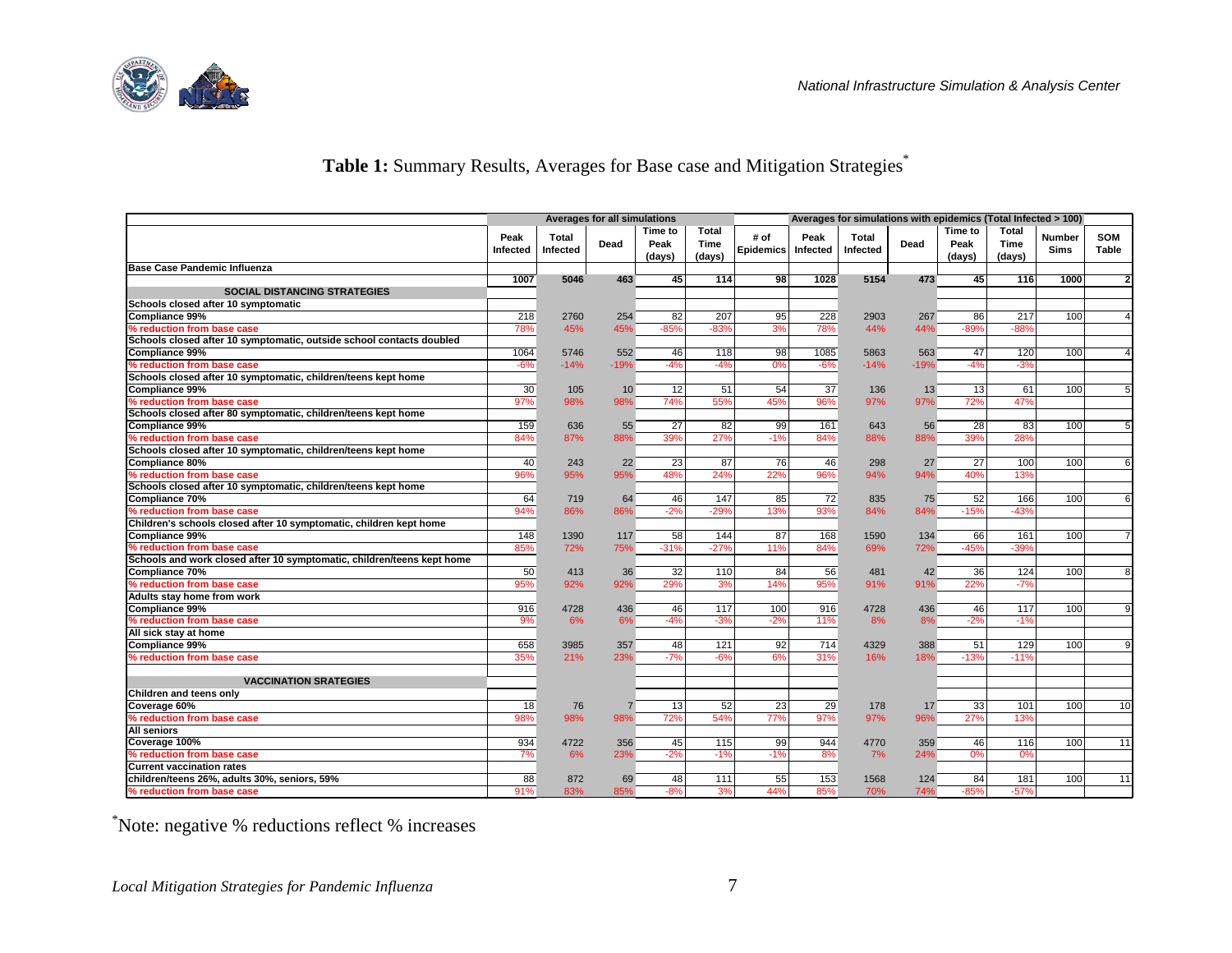

Analysis of the infectious contact progression shows that influenza must be passed to a child or teenager for an epidemic to occur. Once the virus is within the schools, it affects roughly the same cross-section of the community. On average, 79% of children and 73% of teenagers become infected. Adults, whose attack rate is 42%, receive influenza mainly from children, teenagers, and other adults within the nuclear family. Seniors, who contact children and teenagers only through the extended family/neighborhoods and random over-all network, are relatively isolated with an attack rate of 22%.

The importance of children and teenagers to the spread of influenza is most clearly seen in the infectious contact fractions (given as a percent of the total infectious contacts, **Table 2**). Children and teenagers are responsible for 65% of infectious contacts, while adults are responsible for 32% and seniors for only 3%. Adults receive influenza from children/teenagers with greater frequency (26%) than from other adults (23%), and seniors are equally likely to receive influenza from children/teenagers (2%) as from adults/seniors (2%). Notably, transmissions to children/teenagers are low with only 8% instigated by adults and nearly none by seniors. These transmission results are supported by recent field studies that show children who go to pre-school and school are more likely to contact the flu, and their family members are also more likely to become ill (*26, 27*). In addition, it has been found that an individual is more likely to be infected when exposed to children or teenagers as compared with adults (*26*).

|                       | <b>To Children</b> | <b>To Teenagers</b> | <b>To Adults</b> | <b>To Seniors</b> | <b>Total From</b> |
|-----------------------|--------------------|---------------------|------------------|-------------------|-------------------|
| <b>From Children</b>  | 21.4               | 3.0                 | 17.4             | 1.6               | 43.4              |
| <b>From Teenagers</b> | 2.4                | 10.4                | 8.5              | 0.7               | 21.9              |
| <b>From Adults</b>    | 4.6                | 3.1                 | 22.4             | 1.8               | 31.8              |
| <b>From Seniors</b>   | 0.2                | 0.1                 | 0.8              | 1.7               | 2.8               |
| <b>Total To</b>       | 28.6               | 16.6                | 49.0             | 5.7               |                   |

**Table 2:** Infectious contact fractions between age classes given as a percentages of the total number of infectious contacts.

Given that children and teenagers together are roughly half as abundant as adults, their importance is striking. This importance comes from three characteristics. First, on average, children and teenagers each have 52 contacts per day while adults have 34 and seniors only 24. Secondly, children and teenagers are both more infectious and more susceptible than adults  $(I_A \text{ and } S_A \text{ are both 1.5 for children, and both 1.25 for teenagers).$ And thirdly, most of the contacts for children and teenagers are like-to-like with nearly half taking place in school classes. The combination of these factors leads to very different rates of disease spread within age class specific groups. For an  $I<sub>D</sub>$  of 0.01, transmission from an infectious adult or senior to a susceptible adult or senior occurs an average of once in every 100 contacts  $(I_A \text{ and } S_A \text{ are both 1.0 for these age classes})$ . If we consider two adults in a work environment, where the average number of contacts is 6 per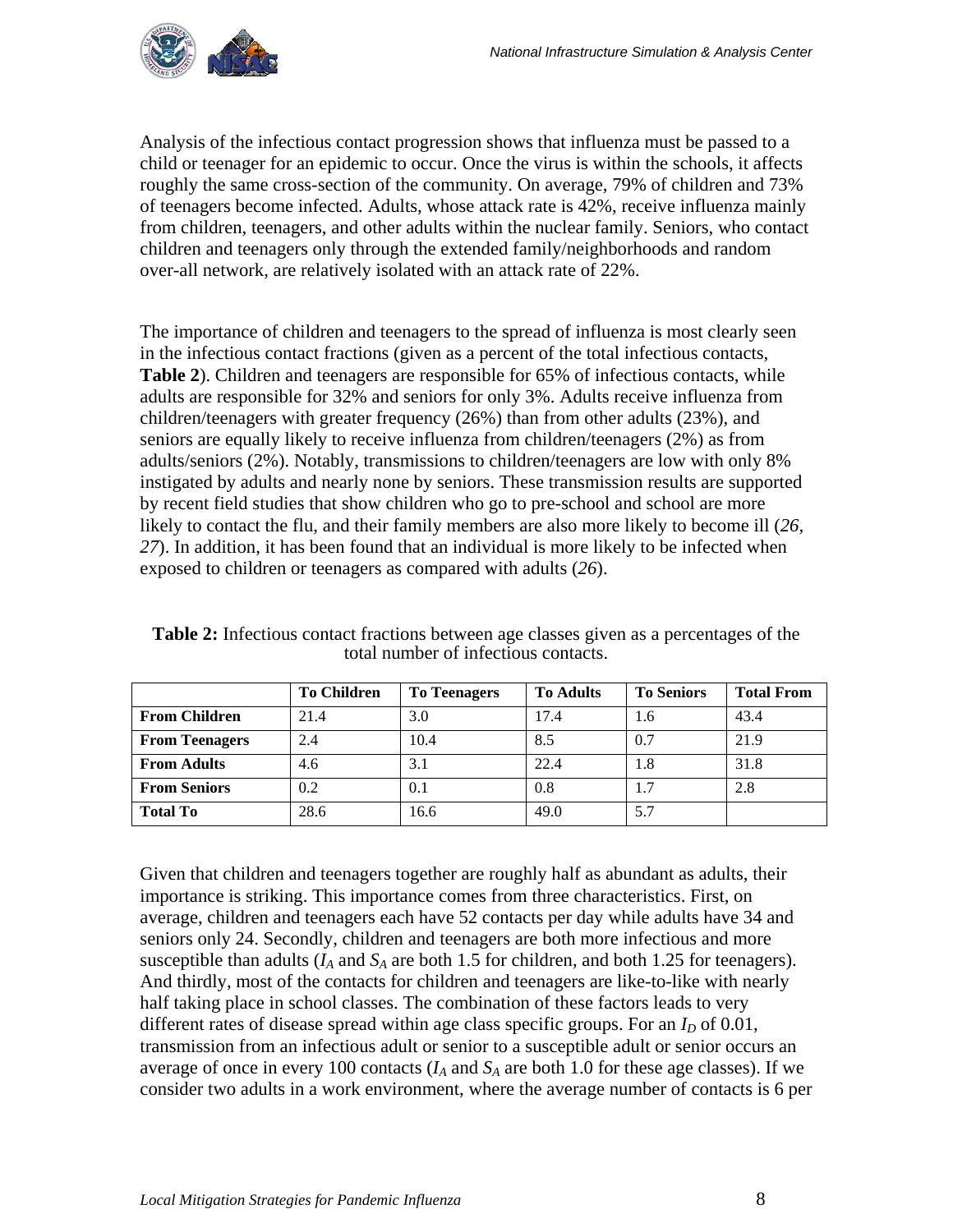<span id="page-11-0"></span>

day, then during the course of one day, an infectious adult will infect another adult at work with a frequency of about 1 in 17. Now consider two children. Because *IA* and *SA* for children are both 1.5, transmission rates are increased from an average of 1 in 100 contacts to about 1 in 44. In our contact network, a child has an average of 24 contacts per day within the classroom environment, and thus, the frequency per day of transmission from an infectious child to a susceptible child at school is a bit over 1 in 2.

## <span id="page-11-1"></span>**4 Targeting zones of high infectious contact**

In the absence of vaccine or anti-viral treatment, what mitigation strategies afford protection from pandemic influenza carriers arriving from outside? Analysis of the base case presented above shows the critical role of children and teenagers in spreading influenza. The combination of high infectiousness and a high number of contacts, many of which are like-to-like, creates a zone of high infectious contact centered on children and teenagers within the community's social network. Mitigation strategies that target this zone could effectively protect the population at large by lowering the overall infectious contact rate below the epidemic threshold.

As a first strategy, we examine the often implemented social distancing measure of closing schools. We note that, while contacts in classes will be removed, those in all other groups may increase in frequency as children and teenagers now spend more time at home, in their neighborhoods, with their friends, and in public spaces within the community. At a minimum, we assume that school closure doubles household contacts. Closing the schools after 10 symptomatic individuals are detected within the community (by reducing the original contact frequency within classes by 99%), we find a reduction of attack and death rates of 45% as compared with the base case (**Table 1, SOM Table 4**  in the Appendix). However, as a possible worst case, if we assume that school closure doubles all the link contact frequencies for children/teenagers within their non-class groups, attack and death rates are actually increased relative to the base case by 14% and 19%, respectively (**Table 1, SOM Table 4**).

In search of a more effective strategy, we send all children and teenagers home on school closure to remain for the duration of the pandemic. Contact frequencies are reduced by 99% for all groups that contain only children or teenagers (classes and their random networks), and doubled, as before, for children/teenagers in households. In the extended family/neighborhood and the random over-all networks, children/teenager contact frequencies are also reduced by 99%. Thus, while children and teenagers are restricted to the home, adults and seniors go about their day-to-day routines as usual except that they avoid children/teenagers who are not family members. Imposition of this strategy after 10 symptomatic individuals are detected reduces attack and death rates by 98% as compared with the base case (**Figure 4a, Table 1, SOM Table 5** in the Appendix). Waiting until 80 individuals are detected (a possible worse case) still reduces attack and death rates by 87% (**Figure 4a, Table 1, SOM Table 5** in the Appendix).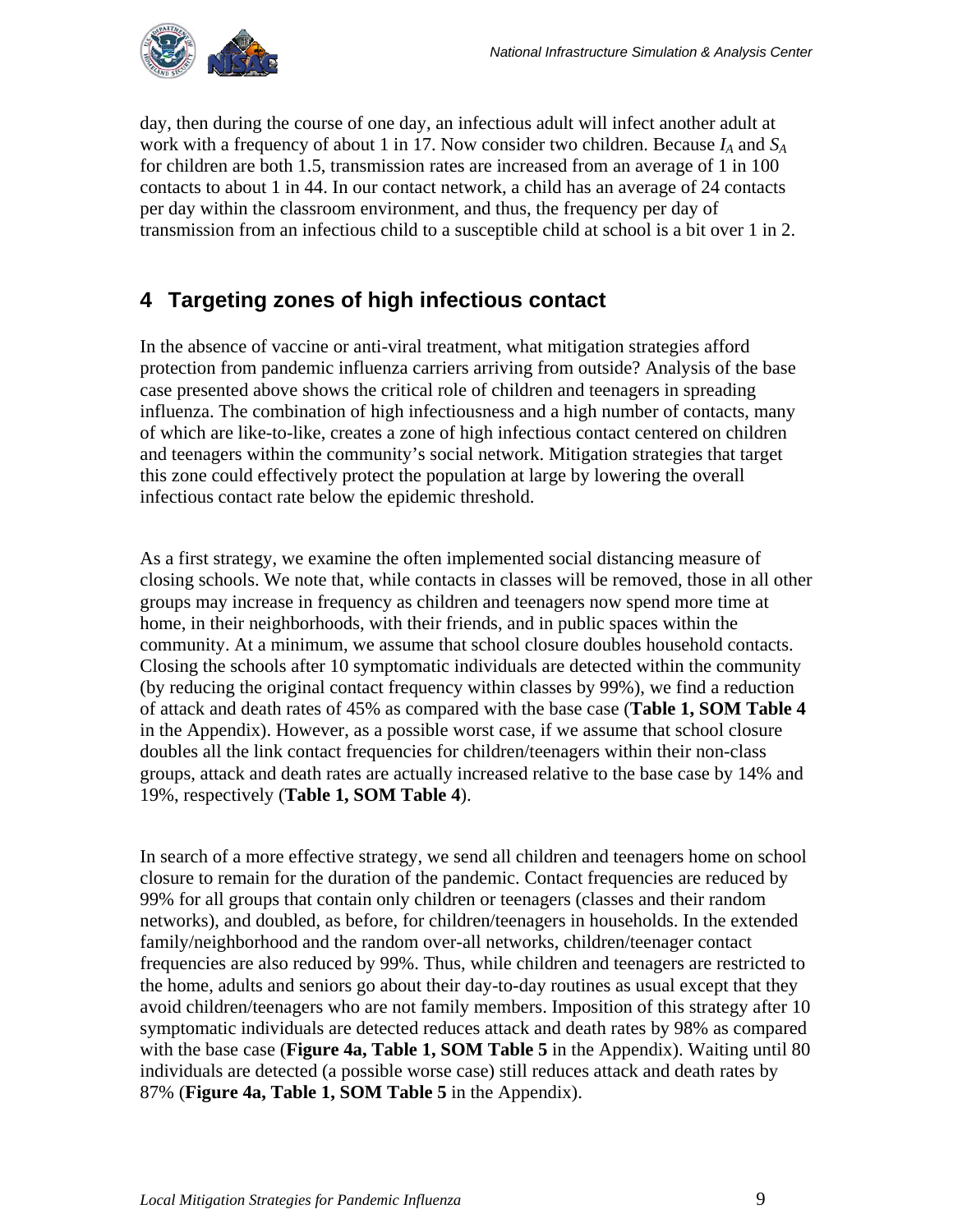

To evaluate the trade-off between effectiveness and public compliance, we reduce the percent of the contacts that are reset with this children and teenager stay-at-home policy. At 80% compliance, attack and death rates can be reduced by 95% (**Figure 4b, Table 1, SOM Table 6** in the Appendix). Further relaxation to 70% compliance still reduces influenza severity within the community by above 86% (**Figure 4b, Table 1, SOM Table 6**). We note that reduction in compliance also increases the time scales for the epidemic. Below ~75% compliance, epidemics are lengthened above the base case and reach nearly a factor of two at 60% compliance (**Figure 4b**).



**Figure 4:** Percent reduction from base case due to social distancing of children and teenagers, as a function of a) implementation policy threshold given by the number of symptomatic detected, and b) compliance with the policy. Solid squares are for attack and death rates, open squares for peak infected, long dashed for time to peak infected, and short dashed for total time of epidemic. Results for attack and death rates are also given in b) for two more virulent cases with 25% (open circles) and 50% (open triangles) increases in disease infectivity, each weighted against comparable no social distancing cases. Each point plotted represents the average of 100 simulations. Summary statistics are given in **SOM Tables 5 and 6**.

Other social distancing strategies can be considered. For instance, since there are more children than teenagers, what if only children were distanced while teenagers attended school? While not as effective, simulation results indicate that this strategy still reduces the attack and death rates by 72% at 99% compliance as compared with the base case (**Table 1, SOM Table 7** in the Appendix). Many adults may also wish to be distanced from work; however, distancing all adults has a small effect, whether it is in addition to distancing children/teenagers (92% at 70% compliance) or independently (only 6% decrease at 99% compliance) (**Table 1, SOM Tables 8 and 9** in the Appendix). Finally, as is often suggested, the simplest social distancing policy of all is to require sick individuals to remain at home. Such a policy yields only a 21% reduction in attack rate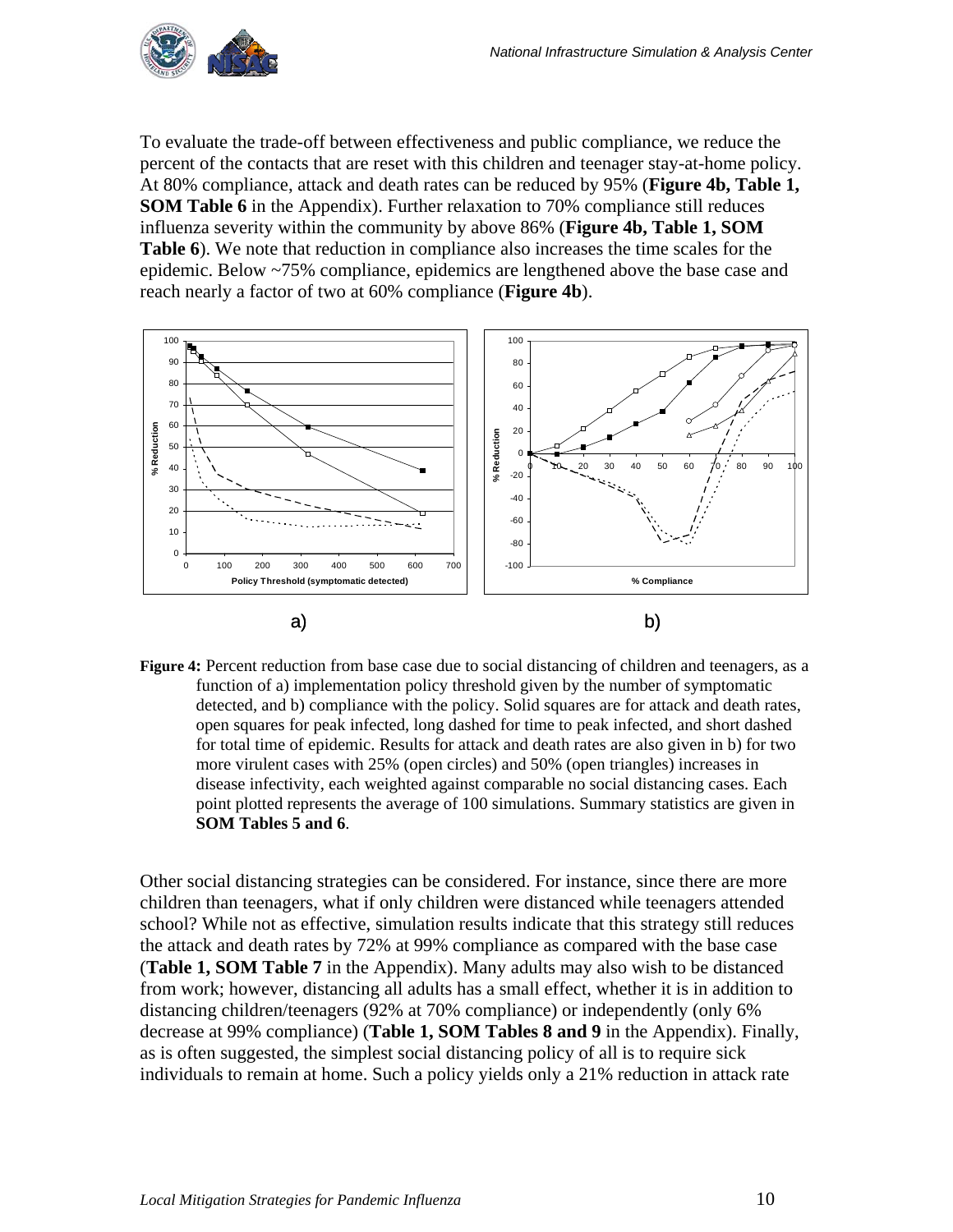

relative to the base case because just 25% of the infectious are influenced (i.e.,  $pS^*pH =$ 0.25) (**Table 1, SOM Table 9**).

While it appears that social distancing strategies can be quite effectively designed, implementation is challenging. The strategies must be imposed for the duration of the local epidemic and possibly for the entire period of the global pandemic if infected individuals continue to enter the community. To return to normalcy, vaccination is required. As vaccine becomes available, who should be vaccinated first? Knowledge of the heterogeneous structure of infectious contact within social networks enables us to define a vaccination strategy that can most quickly and effectively protect the community. Vaccinating children and teenagers first shows that at 60% coverage and above (assuming 100% vaccine effectiveness), attack and death rates are decreased by 98% or greater (**Figure 5**, **Table 1, SOM Table 10** in the Appendix). Similar to that found for compliance (**Figure 4b**), epidemic time scales lengthen as vaccination coverage is decreased.



**Figure 5:** Average percent reduction from base case due to priority vaccination of children and teenagers, as a function of the percentage vaccinated. Solid squares are for attack and death rates, open squares for peak infected, long dashed for time to peak infected, and short dashed for total time of epidemic. Results for attack and death rates are also given for two more virulent cases with 25% (open circles) and 50% (open triangles) increases in disease infectivity, each weighted against comparable no vaccination cases. Each point plotted represents the average of 100 simulations. Summary statistics are given in **SOM Table 10**.

A vaccination strategy that targets seniors first (based on their higher mortality) is less effective, cutting the death rate by only 23% and the attack rate by a mere 6% (**Table 1, SOM Table 11** in the Appendix). Implementing a typical influenza vaccination demographic (26% vaccination in children and teenagers, 30% in adults, and 59% in seniors) not only requires a large supply of vaccine, it is also less effective than a children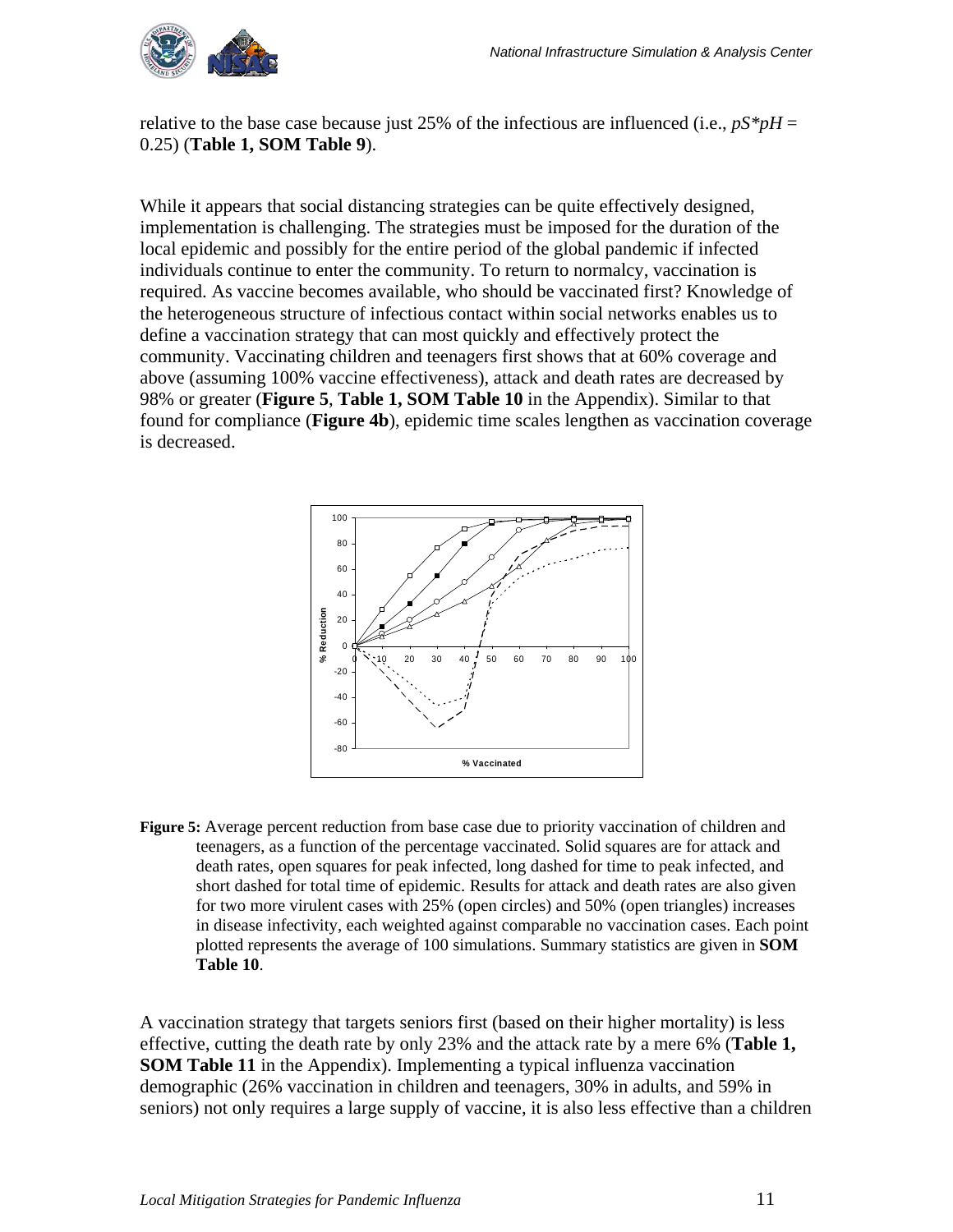<span id="page-14-0"></span>

and teenagers first policy, with an 83% decrease in attack and 85% decrease in death rates (**Table 1, SOM Table 11**). The effectiveness of vaccinating children and teenagers has also been advocated by Longini and coworkers (*28*) with support from both mathematical modeling using a non-network approach (*29, 30*) and from field data (*31- 33*).

We probed the robustness of our targeted mitigation strategies in three ways. First, the disease infectivity,  $I_D$ , was increased by 25% and 50% to reflect more virulent strains (note that increasing infectivity to 50% yields an average  $R<sub>o</sub> \sim 2.4$ ). Increasing influenza infectivity decreases the effectiveness of both the children and teenagers targeted social distancing and vaccination strategies, thus requiring higher compliance or vaccination rates to achieve the same benefit (**Figures 4b and 5, SOM Tables 12 through 15** in the Appendix). Second, we removed the increased infectivity and susceptibility of children and teenagers as this may not be the case for the influenza strain that erupts. Third, we considered a single perturbation to the given contact networks by increasing the frequency of random connections by a factor of 10 within the population at large (from one random contact to 10 per day). Taken independently or together these last two perturbations did not significantly change results, thus emphasizing the critical controlling influence of the underlying structured contact network.

## <span id="page-14-1"></span>**5 Discussion**

Results for our stylized small town suggest significant value in targeting zones of high infectious contact within a community, to both stop the progression of pandemic influenza when no vaccine or antiviral drugs are available, and to immunize the community most effectively once vaccine arrives. Effective strategies can be designed at the community level, but they must draw on insights that do not currently inform public policies (*34*). For social distancing, we must not just close the schools, we must maintain reduced contact among children and teenagers to be most effective. When vaccine becomes available, a focus on children and teens rather than on individuals with presumed highest mortality would return the community to normalcy most rapidly, with the least illness, death, and vaccine.

While our results are dependent on the underlying social contact network and influenza strain characteristics, we have chosen both such as to give a reasonable "worst case" for the design and testing of mitigation strategies during the open-outbreak phase of an influenza pandemic. Results for both targeted social distancing and vaccination of children and teenagers are robust both to reasonable increases in random contacts (e.g., shopping malls) and to the removal of age-class specific differences in infectivity and susceptibility for children and teenagers. Increases in disease infectivity require higher compliance and vaccination coverage for the same benefit; the virulence of a pandemic virus will not be known until it erupts.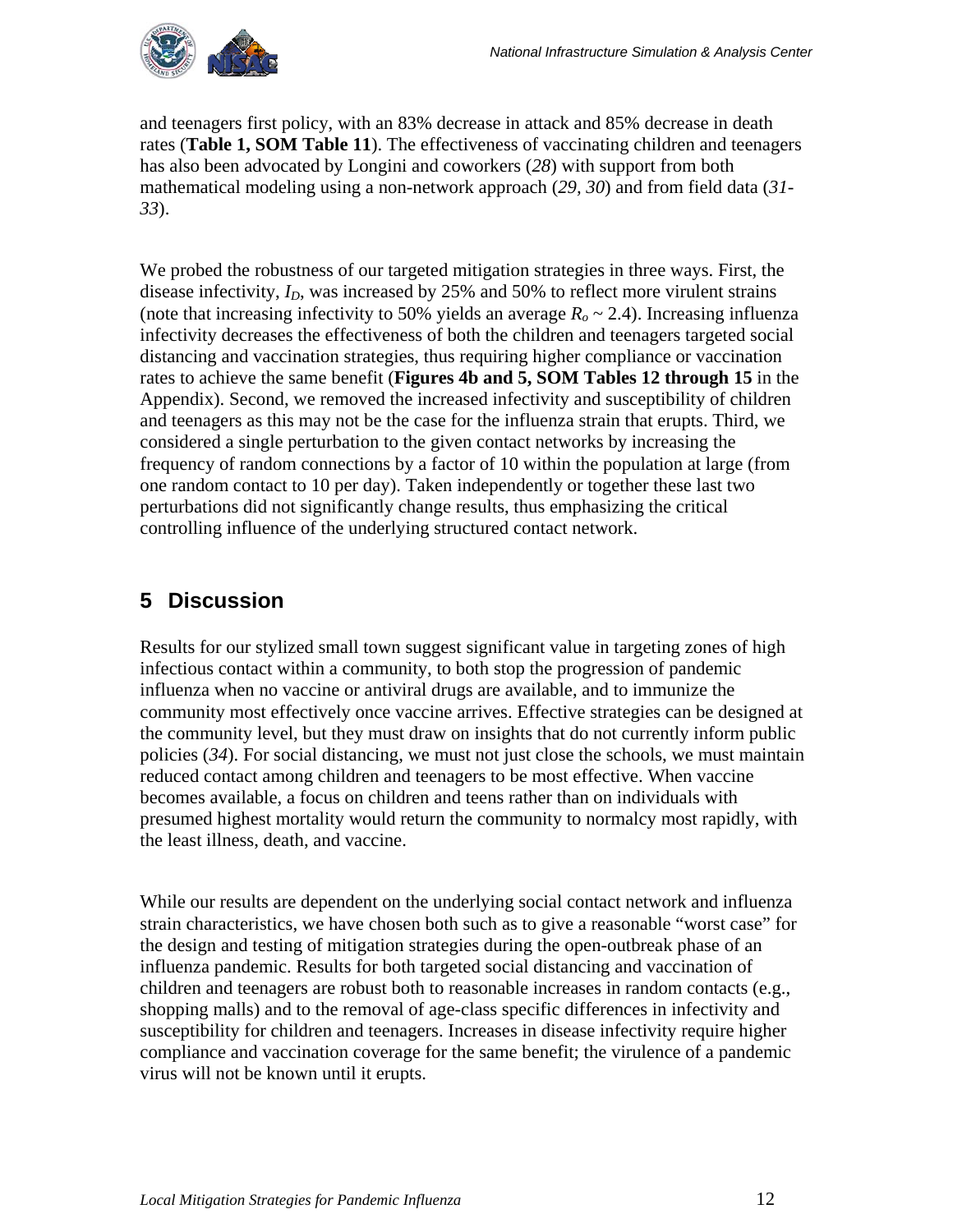

As has been pointed out by a number of researchers (*35-37*), results from epidemiological models must be interpreted with their assumptions in mind. The classical modeling approach considers a population as continuous and shows that the reproductive number, *Ro* (the average number of people an infected person will infect), critically controls whether or not an outbreak develops into an epidemic  $(38)$ . If  $R_0$  is above 1, an epidemic forms; if below, it does not. While conceptually powerful,  $R<sub>o</sub>$  is an effective parameter at the population scale that must be estimated empirically, post hoc. It subsumes both the properties of the disease-host interaction and the contact network along which the disease has spread. It therefore depends on the initial conditions within the population (susceptibility), and the operable mixing processes within the local culture (contact network), both of which vary from place to place and will change during the worldwide progression of a pandemic. More importantly, as demonstrated in our analyses, averaging over a highly heterogeneous contact network can hide critical features that could be exploited to design effective mitigation strategies.

Our networked agent-based model is a bottom-up, discrete process approach that explicitly implements both the disease-host interaction and the contact network. The full system behavior is built from appropriate "unit" processes. In principle, experiments can be defined to estimate parameters for both the contact network and the viral-spreading rules between individuals. Measuring contact networks within communities for the spread of infectious diseases requires focused research that combines sociology and epidemiology. Such networks will likely differ between urban and rural communities, and possibly vary with community size. In our current study the contact network has been created to represent a stylized small town in the United States. With the aid of detailed demographic data, expert elicitation, behavioral surveys, and experiments, it can be expanded or adjusted for communities of interest and for other parts of the world. Configurations that explicitly consider college campuses might be of great importance in light of the fact that the highest death rate of any group in the 1918 Spanish Influenza pandemic were young adults (*39*).

The spread of infectious diseases is a critical problem in the densely populated and wellconnected world of the  $21<sup>st</sup>$  century. Fears of a massive pandemic akin to that of the 1918 Spanish Influenza have heightened with the H5N1strain of avian influenza as a potential candidate. When such a pandemic begins, will we be prepared? We believe our results, based on networked agent-based simulations, compel exploration of the "how to" of effective social distancing strategies. For such strategies to be used effectively in a time of crisis, their value must be understood, and their implementation must be clear, well prepared for, and supported by all of society.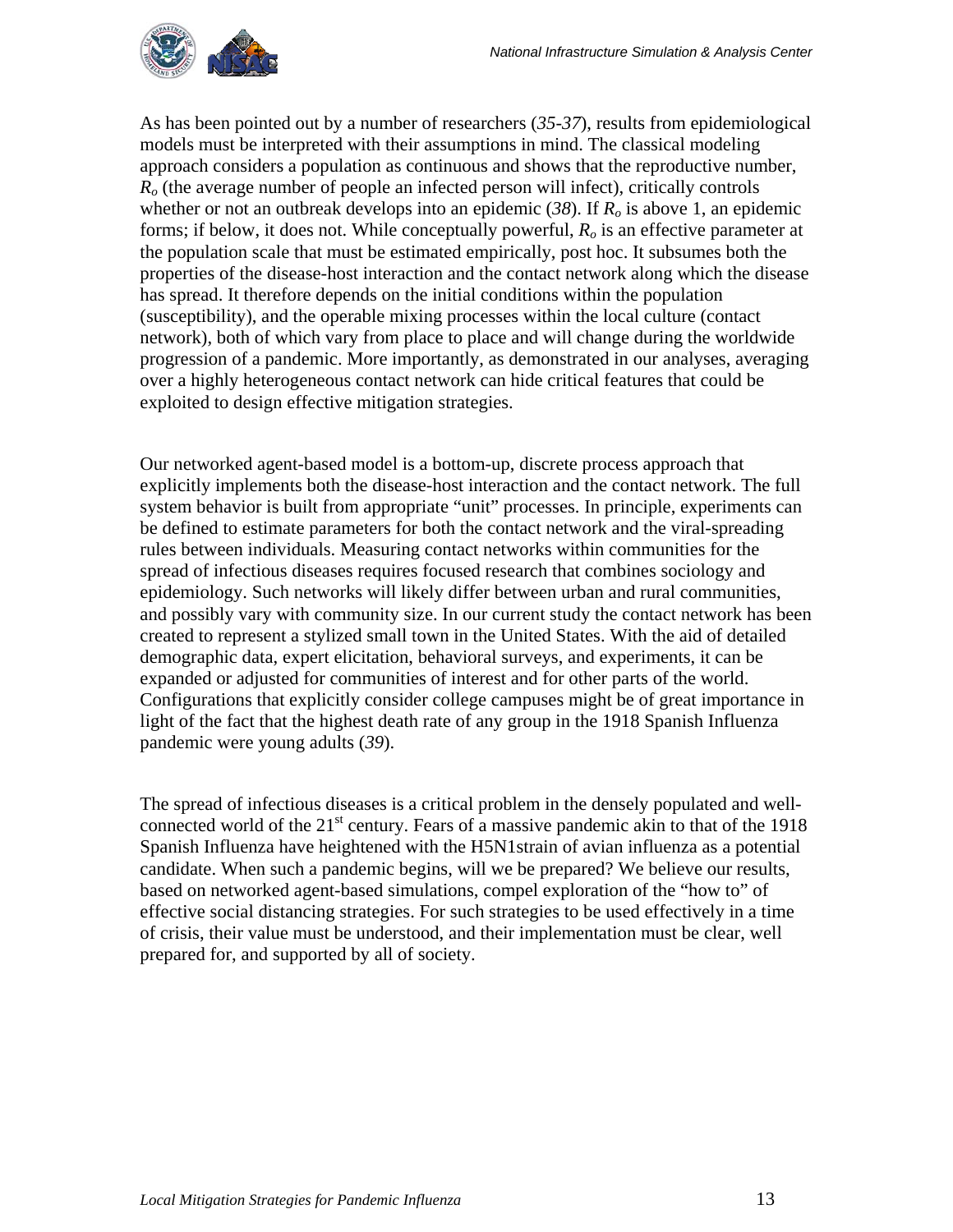<span id="page-16-0"></span>

### <span id="page-16-1"></span>**References**

- 1. J. Liu *et al.*, *Science (Washington D C)* **309**, 1206 (2005).
- 2. C. J. Witt, J. L. Malone, *Lancet Infectious Diseases* **5**, 143 (2005).
- 3. "*Avian influenza: assessing the pandemic threat*" (World Health Organization, WHO/CDS/2005.29, 2005).
- 4. T. Horimoto, Y. Kawaoka, *Nature Reviews Microbiology* **3**, 591 (2005).
- 5. J. K. Taubenberger *et al.*, *Nature* **437**, 889 (2005).
- 6. E. Check, *Nature* **435**, 404 (2005).
- 7. H. L. Yen, A. S. Monto, R. G. Webster, E. A. Govorkova, *Journal of Infectious Diseases* **192**, 665 (2005).
- 8. "*Avian influenza frequently asked questions*" (World Health Organization, December 5, 2005).
- 9. "*Infection Control Guidance for the Prevention and Control of Influenza in Acute-Care Facilities*" (U. S. Department of Health and Human Services, Centers for Disease Control and Prevention, November 16, 2005).
- 10. N. Hawkes, "*Fear of civil unrest and 600,000 deaths keeps emergency planners on their toes.*," *The Times, Times Newspapers Ltd.*, October 10, 2005.
- 11. I. M. Longini *et al.*, *Science (Washington D C)* **309**, 1083 (2005).
- 12. N. M. Ferguson *et al.*, *Nature* **437**, 209 (2005).
- 13. J. Feigenbaum, *Reports on Progress in Physics* **66**, 1611 (2003).
- 14. R. L. Goldstone, M. A. Janssen, *Trends in Cognitive Sciences* **9**, 424 (2005).
- 15. S. Eubank *et al.*, *Nature* **429**, 180 (2004).
- 16. M. Barthelemy, A. Barrat, R. Pastor-Satorras, A. Vespignani, *Journal of Theoretical Biology* **235**, 275 (2005).
- 17. M. E. J. Newman, *Physical Review E Statistical, Nonlinear, and Soft Matter Physics* **66**, 1 (2002).
- 18. R. J. Glass, in *Working Together: R& D Partnerships in Homeland Security*. (Boston, Massachusetts, USA, 2005).
- 19. "*United States Census 2000*" (U. S. Census Bureau, 2000).
- 20. D. J. Watts, S. H. Strogatz, *Nature* **393**, 440 (1998).
- 21. G. Palla, I. Deranyi, I. Farkas, T. Vicsek, *Nature* **435**, 814 (2005).
- 22. M. E. J. Newman, J. Park, *Physical Review E* **68**, 036122 (2003).
- 23. I. M. Longini, M. E. Halloran, A. Nizam, Y. Yang, *American Journal of Epidemiology* **159**, 623 (2004).
- 24. F. G. Hayden *et al.*, *Journal of Clinical Investigation* **101**, 643 (1998).
- 25. S. Cauchemez, F. Carrat, C. Viboud, A. J. Valleron, P. Y. Boelle, *Statistics in Medicine* **23**, 3469 (2004).
- 26. C. Viboud *et al.*, *International Congress Series* **1263**, 291 (October 7-11, 2003, 2004).
- 27. N. Principi *et al.*, *Archives of Disease in Childhood* **89**, 1002 (November 19-23, 2002, 2004).
- 28. I. M. Longini, M. E. Halloran, *American Journal of Epidemiology* **161**, 303 (2005).
- 29. I. M. Longini, E. Ackerman, L. R. Elveback, *Mathematical Biosciences* **38**, 141 (1978).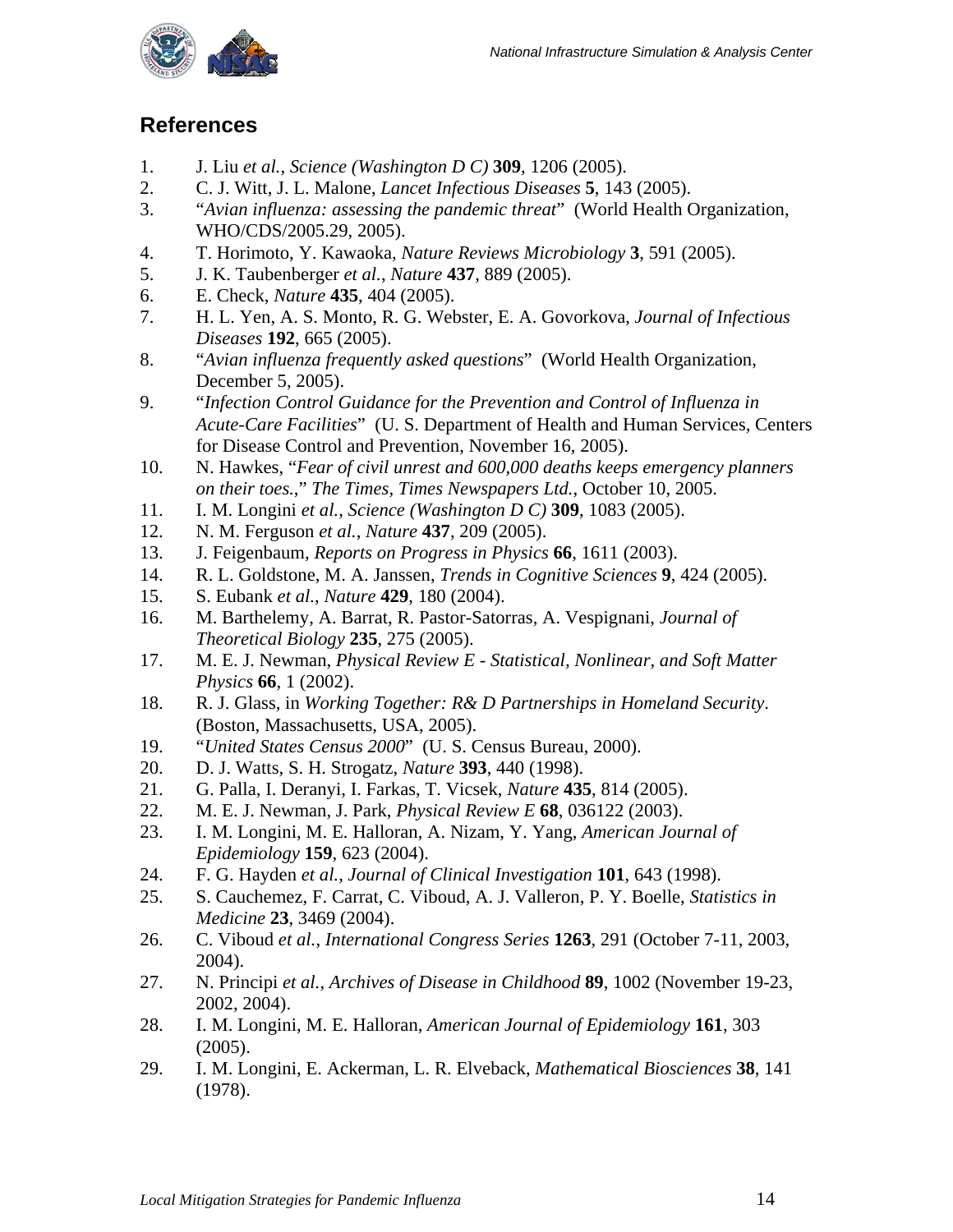

- 30. D. Weycker *et al.*, *Vaccine* **23**, 1284 (2005).
- 31. T. A. Reichert *et al.*, *New England Journal of Medicine* **344**, 889 (2001).
- 32. P. A. Piedra *et al.*, *Vaccine* **23**, 1540 (2005).
- 33. A. S. Monto, F. M. Davenport, J. A. Napier, T. Francis, *Bulletin of the World Health Organization* **41**, 537 (1969).
- 34. "*HHS Pandemic Influenza Plan*" (U. S. Department of Health and Human Services, November, 2005).
- 35. N. M. Ferguson *et al.*, *Nature* **425**, 681 (2003).
- 36. M. E. Halloran, I. M. Longini, *Science* **300**, 1503 (2003).
- 37. E. H. Kaplan, L. M. Wein, *Science (Washington D C)* **300**, 1503 (2003).
- 38. H. W. Hethcote, *SIAM Review* **42**, 599 (2000).
- 39. "*Death Rates for Selected Causes by 10-Year Age Groups, Race, and Sex: Death Registration States*" (U. S. Department of Health and Human Services, Centers for Disease Control, National Center for Health Statistics, *1900-32*, Tables 1900- 39: HIST290\_0039, 2005).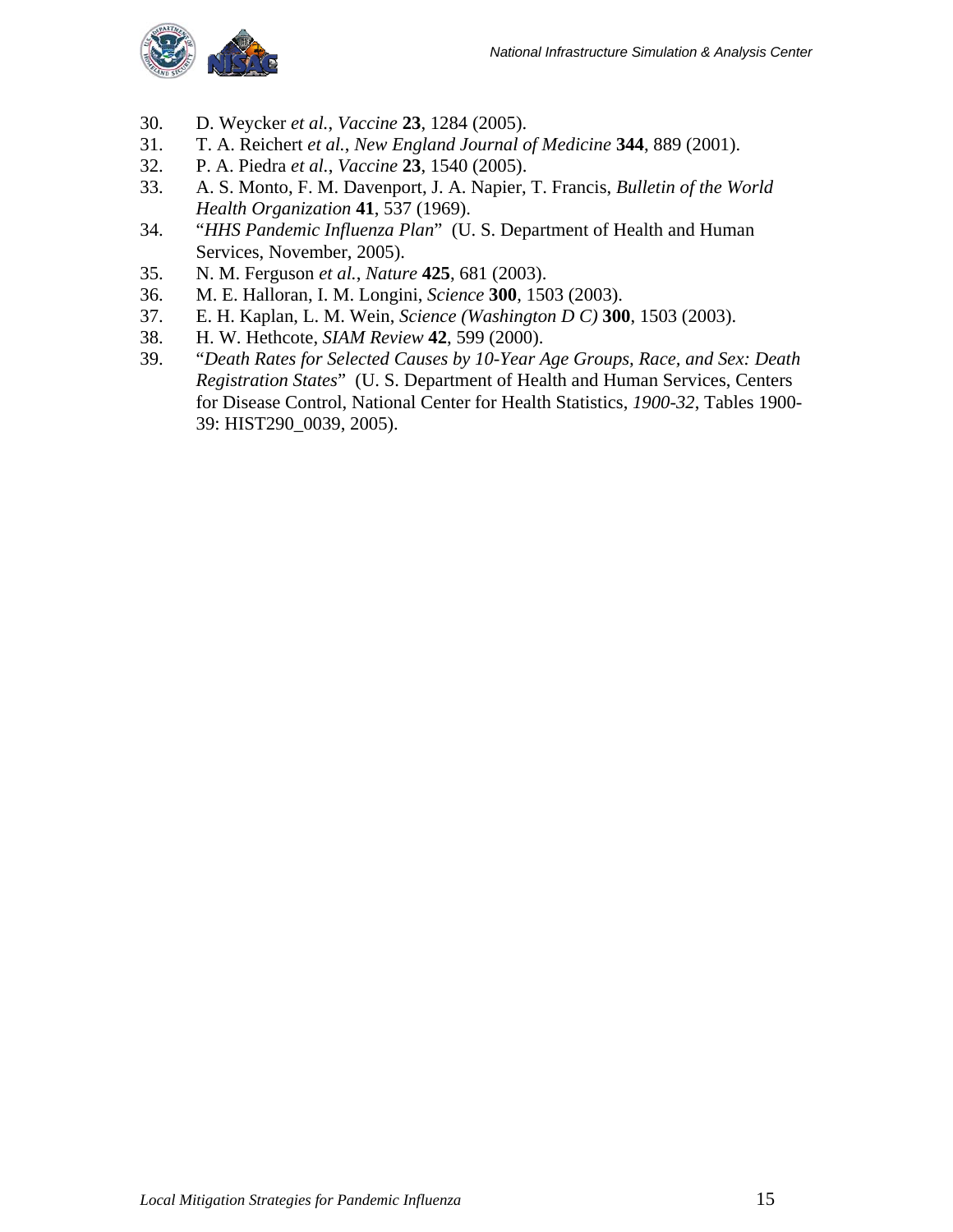

## **Appendix: Supporting Online Material**

#### **Base Case:**

SOM Table 1: Community structure

SOM Table 2: Increasing Influenza realism. Results for 100 simulations each.

SOM Table 3: Summary statistics for influence of number of instigators. Results for 100 simulations each.

#### **Social Distancing Strategies:**

SOM Table 4: Social Distancing: Closing Schools, Threshold 10 symptomatic, Compliance 99%, with contact displacement. Results for 100 simulations each.

SOM Table 5: Social Distancing: Closing Schools and Children-Teenagers stay at home, Threshold variation, Compliance 99%. Results for 100 simulations each.

SOM Table 6: Social Distancing: Closing Schools and Children-Teenagers stay at home, Threshold 10 symptomatic, Compliance variation. Results for 100 simulations each.

SOM Table 7: Social Distancing: Only Children's Schools are Closed and stay at home, Threshold 10 symptomatic, Compliance variation. Results for 100 simulations each.

SOM Table 8: Social Distancing: Closing Schools and Work, only Children-Teenagers stay at home, Threshold 10 symptomatic, Compliance variation. Results for 100 simulations each.

SOM Table 9: Adults only avoid work, Threshold 10 symptomatic, 99% compliance; and All who become symptomatic always Stay At Home when sick. Results for 100 simulations each.

#### **Vaccination Strategies:**

SOM Table 10: Vaccination Strategy: Percent Coverage of Children and Teens. Results for 100 simulations each. SOM Table 11: Vaccination Strategies: Seniors Only and Current Vaccination Practice. Results for 100 simulations each.

#### **Robustness:**

SOM Table 12: *I<sub>D</sub>* increased by 25%, Social Distancing: Closing Schools and Children-Teenagers stay at home, Threshold 10 symptomatic, Compliance variation. Results for 100 simulations each.

SOM Table 13: *I<sub>D</sub>* increased by 50%, Social Distancing: Closing Schools and Children-Teenagers stay at home, Threshold 10 symptomatic, Compliance variation. Results for 100 simulations each.

SOM Table 14: *I<sub>D</sub>* increased by 25%, Vaccination Strategy: Percent Coverage of Children and Teens. Results for 100 simulations each.

<span id="page-18-1"></span><span id="page-18-0"></span>SOM Table 15: *I<sub>D</sub>* increased by 50%, Vaccination Strategy: Percent Coverage of Children and Teens. Results for 100 simulations each.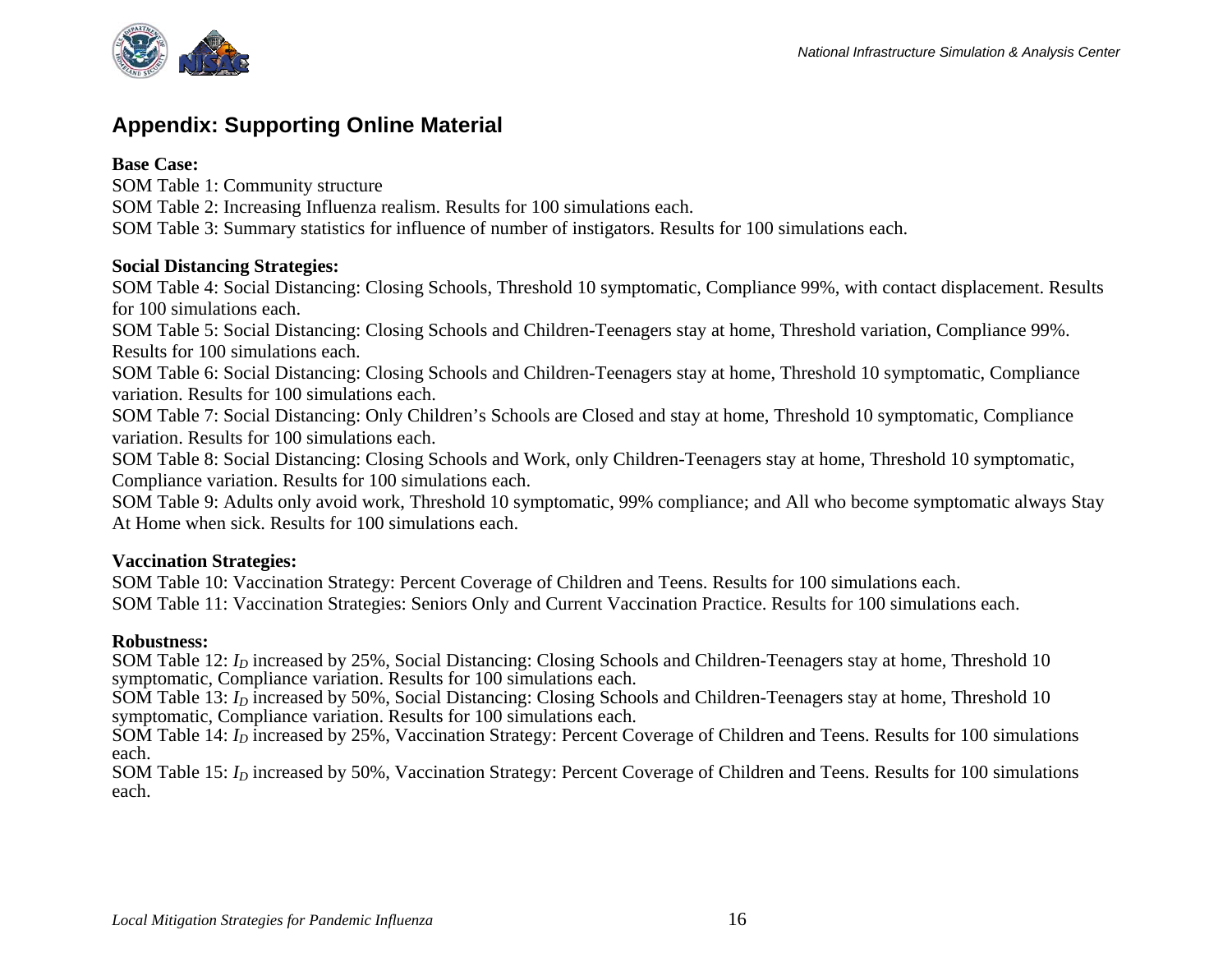

#### **SOM Table 1: Community structure**

| Group (and number of groups in            | Membership              | Average # of links per | Network type and    | <b>Average Frequency of contact</b> |
|-------------------------------------------|-------------------------|------------------------|---------------------|-------------------------------------|
| Community)                                |                         | member                 | parameters          | per link                            |
| <b>Non-Senior Households</b>              | 1-2 adults              | 2.13                   | Fully connected     | 6 times a day                       |
| (2730)                                    | 0-4 children            |                        |                     |                                     |
|                                           | $0-4$ teens             |                        |                     |                                     |
|                                           | Mean size 3.13          |                        |                     |                                     |
| <b>Senior Households</b>                  | 1-2 seniors             | 0.75                   | Fully connected     | 6 times a day                       |
| (742)                                     | Mean size 1.75          |                        |                     |                                     |
| <b>Extended families or Neighborhoods</b> | 0-2 seniors             | 11.5                   | Fully connected     | once a day                          |
| (800)                                     | 0-8 adults              |                        |                     |                                     |
|                                           | $0-8$ teens             |                        |                     |                                     |
|                                           | 0-8 children            |                        |                     |                                     |
|                                           | Mean size 12.5          |                        |                     |                                     |
| <b>Child classes</b>                      | 1 class per child,      | $\overline{4}$         | Ring network with   | 6 times a day                       |
| (69)                                      | 20-35 children in each  |                        | radius 2            |                                     |
|                                           | class                   |                        |                     |                                     |
| Child random                              | All children            | 3                      | Random network link | once a day                          |
| (1)                                       |                         |                        | density 3/1769      |                                     |
| <b>Teen classes</b>                       | six classes per teen,   | $\overline{4}$         | Ring network with   | once a day                          |
| (264)                                     | 20-35 teens in each     |                        | radius 2            |                                     |
|                                           | class                   |                        |                     |                                     |
| <b>Teen random</b>                        | All teens               | $\overline{3}$         | Random network link | once a day                          |
| (1)                                       |                         |                        | density of 3/1129   |                                     |
| <b>Adult work</b>                         | 1 work group per adult, | 6                      | Ring network with   | once a day                          |
| (351)                                     | 10-50 adults in each    |                        | radius 3            |                                     |
| <b>Adult random</b>                       | All adults              | 3                      | Random network link | once a day                          |
| (1)                                       |                         |                        | density of 3/5849   |                                     |
| <b>Senior gathering</b>                   | 1 gathering per senior, | $\overline{4}$         | Ring network with   | once a day                          |
| (156)                                     | 5-20 seniors in each    |                        | radius 2            |                                     |
|                                           |                         |                        |                     |                                     |
| <b>Senior random</b>                      | All seniors             | 3                      | Random network link | once a day                          |
| (1)                                       |                         |                        | density of 3/1249   |                                     |
| <b>Over-all random</b>                    | All age classes         | 25                     | Random network link | $1/25$ a day                        |
| (1)                                       |                         |                        | density of 25/9999  |                                     |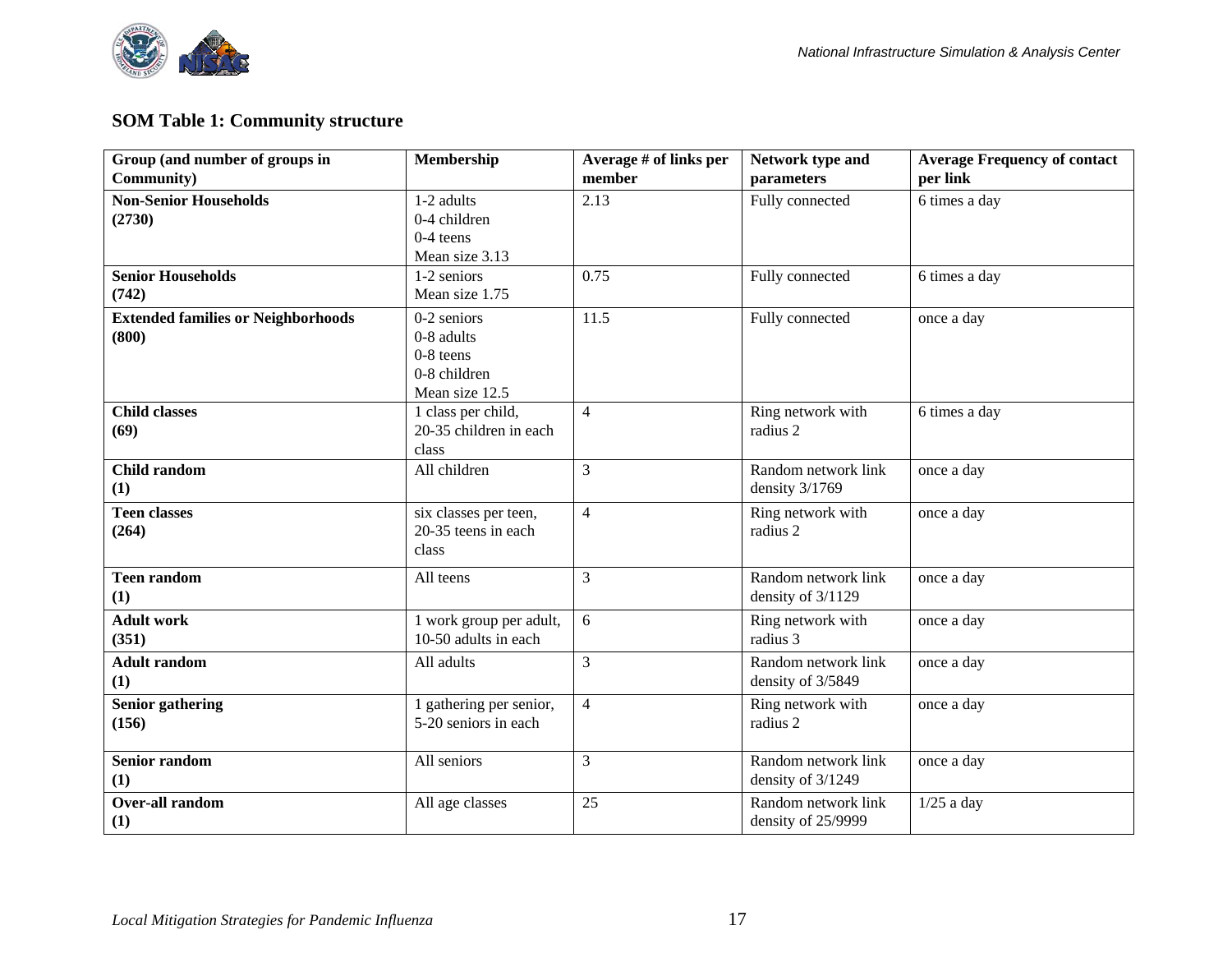

#### **SOM Table 2: Increasing Influenza realism. Results for 100 simulations each.**

|                                                             |          |          |                | Statistics for all 100 simulations including those without epidemics |                   |           | Statistics for simulations with epidemics (total infected $> 100$ ) |          |           |              |                   |
|-------------------------------------------------------------|----------|----------|----------------|----------------------------------------------------------------------|-------------------|-----------|---------------------------------------------------------------------|----------|-----------|--------------|-------------------|
|                                                             | Peak     | Total    | Dead           | Time to Peak                                                         | <b>Total Time</b> | Number of | Peak                                                                | Total    | Dead      | Time to Peak | <b>Total Time</b> |
|                                                             | Infected | Infected |                | (days)                                                               | (days)            | Epidemics | Infected                                                            | Infected |           | (days)       | (days)            |
| Initial                                                     |          |          |                |                                                                      |                   | 100       |                                                                     |          |           |              |                   |
| Average                                                     | 1527.2   | 7207.2   | 1082.6         | 43.1                                                                 | 111.1             |           | 1527.2                                                              | 7207.2   | 1082.6    | 43.1         | 111.1             |
| Max                                                         | 1703     | 7404     | 1171           | 56.0                                                                 | 141.5             |           | 1703                                                                | 7404     | 1171      | 56.0         | 141.5             |
| Min                                                         | 1368     | 6911     | 954            | 33.8                                                                 | 88.9              |           | 1368                                                                | 6911     | 954       | 33.8         | 88.9              |
| <b>STD</b>                                                  | 74.7     | 93.0     | 37.8           | 4.4                                                                  | 10.7              |           | 74.7                                                                | 93.0     | 37.8      | 4.4          | 10.7              |
| Reduction from<br>base case                                 | $-51.7%$ | $-42.8%$ | $-134.0%$      | 3.2%                                                                 | 2.3%              |           | $-48.5%$                                                            | $-39.8%$ | $-129.1%$ | 5.2%         | 4.0%              |
| ID reduced by 50% after pre-symptomatic period              |          |          |                |                                                                      |                   | 83        |                                                                     |          |           |              |                   |
| Average                                                     | 184.4    | 2253.3   | 338.6          | 81.1                                                                 | 194.5             |           | 219.4                                                               | 2705.3   | 406.7     | 95.8         | 225.9             |
| Max                                                         | 391      | 3626     | 549            | 201.9                                                                | 403.6             |           | 391                                                                 | 3626     | 549       | 201.9        | 403.6             |
| Min                                                         | 10       | 18       | $\Omega$       | 0.1                                                                  | 13.4              |           | 20                                                                  | 101      | 10        | 12.6         | 51.2              |
| <b>STD</b>                                                  | 101.1    | 1164.9   | 176.3          | 44.6                                                                 | 90.1              |           | 71.1                                                                | 649.3    | 99.5      | 32.9         | 61.8              |
| Reduction from                                              | 81.7%    | 55.3%    | 26.8%          | $-82.1%$                                                             | $-71.1%$          |           | 78.7%                                                               | 47.5%    | 13.9%     | $-110.7%$    | $-95.3%$          |
| base case                                                   |          |          |                |                                                                      |                   |           |                                                                     |          |           |              |                   |
| Probability of Symptomatic ( $pS = 0.5$ )                   |          |          |                |                                                                      |                   | 87        |                                                                     |          |           |              |                   |
| Average                                                     | 193.6    | 2366.2   | 179.0          | 86.9                                                                 | 199.0             |           | 220.4                                                               | 2714.8   | 205.4     | 99.5         | 224.5             |
| Max                                                         | 376      | 3353     | 282            | 235.7                                                                | 430.6             |           | 376                                                                 | 3353     | 282       | 235.7        | 430.6             |
| Min                                                         | 11       | 14       |                | 1.1                                                                  | 11.7              |           | 25                                                                  | 122      | 5         | 4.5          | 49.7              |
| <b>STD</b>                                                  | 92.3     | 1053.5   | 80.4           | 47.6                                                                 | 83.8              |           | 64.7                                                                | 576.1    | 44.9      | 37.3         | 55.1              |
| Reduction from                                              | 80.8%    | 53.1%    | 61.3%          | $-95.3%$                                                             | $-75.1%$          |           | 78.6%                                                               | 47.3%    | 56.5%     | $-118.8%$    | $-94.1%$          |
| base case                                                   |          |          |                |                                                                      |                   |           |                                                                     |          |           |              |                   |
| Probability of Stay At Home ( $pS = 0.5$ )                  |          |          |                |                                                                      |                   | 71        |                                                                     |          |           |              |                   |
| Average                                                     | 78.2     | 1055.3   | 78.7           | 71.0                                                                 | 164.5             |           | 103.5                                                               | 1468.0   | 109.5     | 97.2         | 217.1             |
| Max                                                         | 222      | 2496     | 202            | 232.9                                                                | 436.7             |           | 222                                                                 | 2496     | 202       | 232.9        | 436.7             |
| Min                                                         | 10       | 20       | $\overline{0}$ | 0.1                                                                  | 15.6              |           | 18                                                                  | 106      | 5         | 3.2          | 71.2              |
| <b>STD</b>                                                  | 54.9     | 841.1    | 64.0           | 56.4                                                                 | 99.8              |           | 44.7                                                                | 636.2    | 49.9      | 45.4         | 66.1              |
| Reduction from                                              | 92.2%    | 79.1%    | 83.0%          | $-59.3%$                                                             | $-44.8%$          |           | 89.9%                                                               | 71.5%    | 76.8%     | $-113.9%$    | $-87.7%$          |
| base case                                                   |          |          |                |                                                                      |                   |           |                                                                     |          |           |              |                   |
| Relative Infectivity of Children (1.5) and Teenagers (1.25) |          |          |                |                                                                      |                   | 91        |                                                                     |          |           |              |                   |
| Average                                                     | 428.9    | 3581.8   | 271.0          | 66.9                                                                 | 157.2             |           | 470.1                                                               | 3933.2   | 297.6     | 73.3         | 170.1             |
| Max                                                         | 650      | 4373     | 367            | 149.9                                                                | 273.7             |           | 650                                                                 | 4373     | 367       | 149.9        | 273.7             |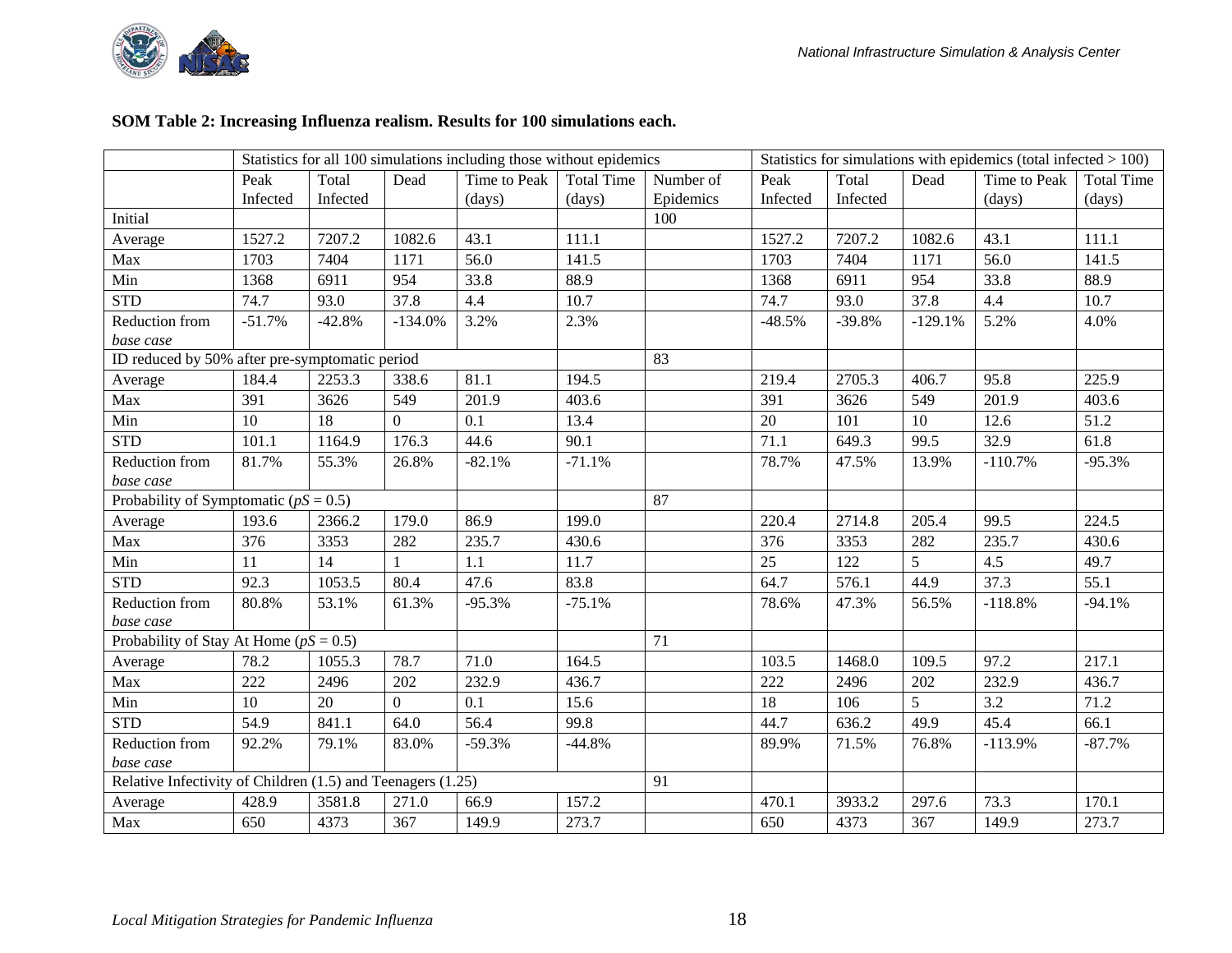| Min                                                                | 10      | 15      | $\theta$ | 0.1      | 13.5     |     | 314    | 3422   | 248   | 49.2     | 129.9    |
|--------------------------------------------------------------------|---------|---------|----------|----------|----------|-----|--------|--------|-------|----------|----------|
| <b>STD</b>                                                         | 149.5   | 1139.8  | 88.4     | 25.8     | 48.0     |     | 74.4   | 203.7  | 26.0  | 16.3     | 25.4     |
| Reduction from                                                     | 57.4%   | 29.0%   | 41.4%    | $-50.2%$ | $-38.3%$ |     | 54.3%  | 23.7%  | 37.0% | $-61.3%$ | $-47.1%$ |
| base case                                                          |         |         |          |          |          |     |        |        |       |          |          |
| Relative Susceptibility of Children (1.5) and Teenagers (1.25)     |         |         |          |          |          | 99  |        |        |       |          |          |
| Average                                                            | 1012.5  | 5103.7  | 384.3    | 45.6     | 116.6    |     | 1022.6 | 5155.1 | 388.2 | 46.1     | 117.6    |
| Max                                                                | 1210    | 5477    | 440      | 68.6     | 182.7    |     | 1210   | 5477   | 440   | 68.6     | 182.7    |
| Min                                                                | 12      | 18      |          | 1.9      | 22.6     |     | 833    | 4759   | 338   | 34.3     | 86.7     |
| <b>STD</b>                                                         | 124.6   | 529.6   | 44.3     | 7.8      | 19.1     |     | 73.3   | 129.4  | 21.6  | 6.4      | 16.7     |
| Reduction from                                                     | $-0.6%$ | $-1.1%$ | 16.9%    | $-2.4%$  | $-2.6%$  |     | 0.5%   | 0.0%   | 17.9% | $-1.3%$  | $-1.6%$  |
| base case                                                          |         |         |          |          |          |     |        |        |       |          |          |
| Relative mortality of Seniors increased by factor of 5 (base case) |         |         |          |          |          | 97  |        |        |       |          |          |
| Average                                                            | 994.0   | 4974.6  | 452.5    | 43.0     | 111.2    |     | 1024.4 | 5127.8 | 466.5 | 44.3     | 114.1    |
| Max                                                                | 1185    | 5432    | 554      | 62.0     | 144.3    |     | 1185   | 5432   | 554   | 62.0     | 144.3    |
| Min                                                                | 10      | 12      | $\Omega$ | 0.1      | 8.5      |     | 813    | 4709   | 400   | 33.5     | 90.0     |
| <b>STD</b>                                                         | 186.9   | 885.9   | 84.1     | 9.3      | 21.0     |     | 70.3   | 137.4  | 27.1  | 5.6      | 12.8     |
| Reduction from                                                     | 1.3%    | 1.4%    | 2.2%     | 3.4%     | 2.2%     |     | 0.4%   | 0.5%   | 1.3%  | 2.5%     | 1.4%     |
| base case                                                          |         |         |          |          |          |     |        |        |       |          |          |
| Base case, 1000 simulations                                        |         |         |          |          |          | 979 |        |        |       |          |          |
| Average                                                            | 1006.7  | 5046.3  | 462.7    | 44.5     | 113.7    |     | 1028.1 | 5154.2 | 472.6 | 45.5     | 115.7    |
| Max                                                                | 1295    | 5592    | 552      | 99.4     | 195.5    |     | 1295   | 5592   | 552   | 99.4     | 195.5    |
| Min                                                                | 10      | 11      | $\Omega$ | 0.1      | 9.6      |     | 796    | 4780   | 386   | 32.2     | 85.3     |
| <b>STD</b>                                                         | 163.8   | 746.4   | 71.5     | 9.8      | 19.3     |     | 75.5   | 122.9  | 23.7  | 7.6      | 13.7     |

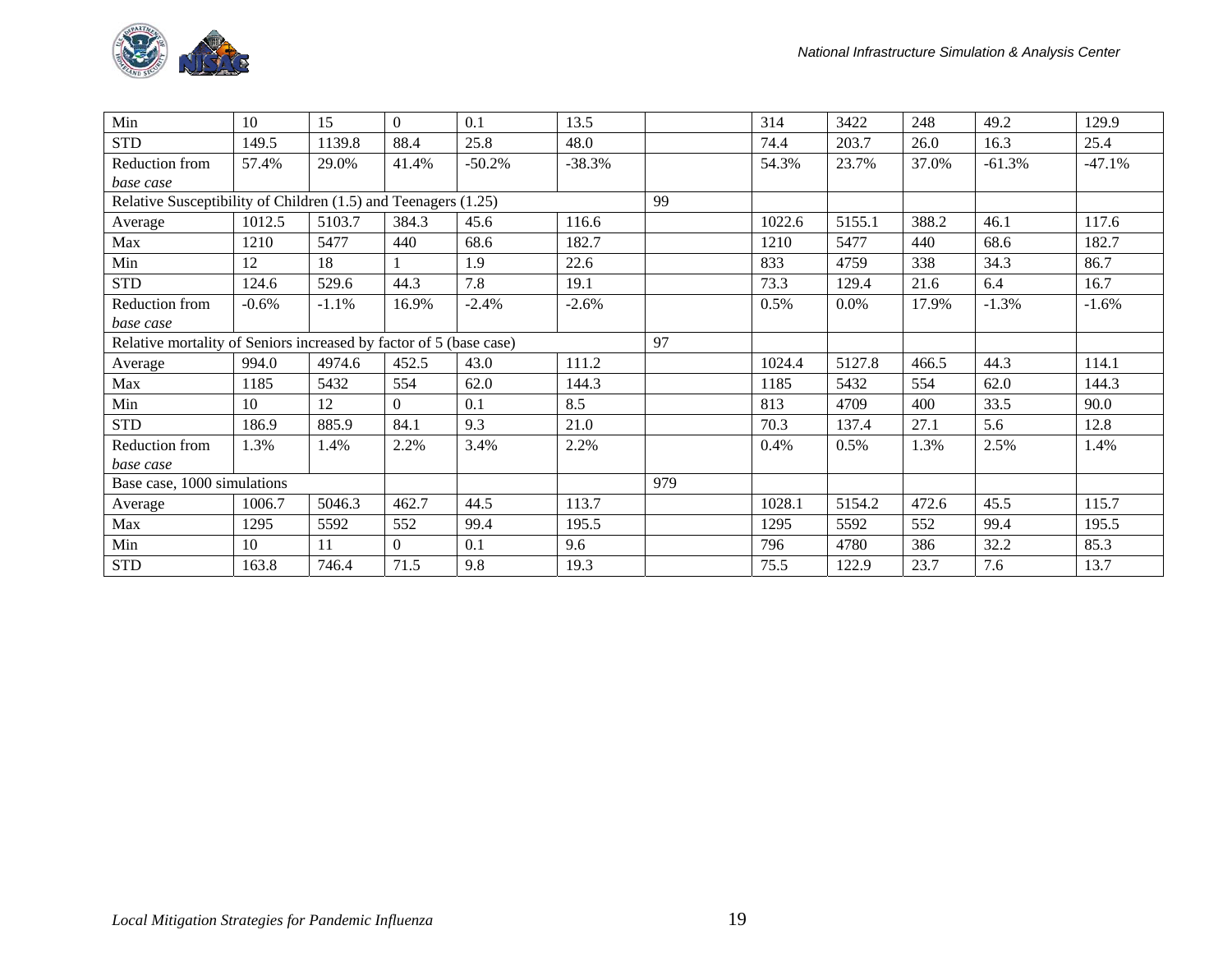#### **SOM Table 3: Summary statistics for influence of number of instigators. Results for 100 simulations each.**

|                             |                |                |                | Statistics for all 100 simulations including those without epidemics |                   |           | Statistics for simulations with epidemics (total infected $> 100$ ) |          |         |              |                   |
|-----------------------------|----------------|----------------|----------------|----------------------------------------------------------------------|-------------------|-----------|---------------------------------------------------------------------|----------|---------|--------------|-------------------|
|                             | Peak           | Total          | Dead           | Time to Peak                                                         | <b>Total Time</b> | Number of | Peak                                                                | Total    | Dead    | Time to Peak | <b>Total Time</b> |
|                             | Infected       | Infected       |                | (days)                                                               | (days)            | Epidemics | Infected                                                            | Infected |         | (days)       | (days)            |
| 1 Instigator                |                |                |                |                                                                      |                   | 35        |                                                                     |          |         |              |                   |
| Average                     | 357.0          | 1792.1         | 166.5          | 21.4                                                                 | 50.3              |           | 1016.7                                                              | 5115.3   | 475.2   | 57.4         | 130.0             |
| Max                         | 1208           | 5573           | 522            | 86.5                                                                 | 158.0             |           | 1208                                                                | 5573     | 522     | 86.5         | 158.0             |
| Min                         | 1              | 1              | $\overline{0}$ | 0.1                                                                  | 0.8               |           | 793                                                                 | 4724     | 415     | 37.2         | 101.0             |
| <b>STD</b>                  | 489.4          | 2453.1         | 228.2          | 27.6                                                                 | 59.6              |           | 90.91                                                               | 177.2    | 25.3    | 11.6         | 13.7              |
| Reduction from              | 64.5%          | 64.5%          | 64.0%          | 51.9%                                                                | 55.7%             |           | 1.1%                                                                | 0.8%     | $-0.6%$ | $-26.4%$     | $-12.4%$          |
| base case                   |                |                |                |                                                                      |                   |           |                                                                     |          |         |              |                   |
| 2 Instigators               |                |                |                |                                                                      |                   | 56        |                                                                     |          |         |              |                   |
| Average                     | 564.8          | 2869.4         | 264.7          | 31.2                                                                 | 74.3              |           | 1006.2                                                              | 5120.3   | 472.5   | 53.4         | 123.5             |
| Max                         | 1190           | 5401           | 523            | 83.1                                                                 | 190.2             |           | 1190                                                                | 5401     | 523     | 83.1         | 190.2             |
| Min                         | $\overline{2}$ | 2              | $\overline{0}$ | 0.1                                                                  | 2.5               |           | 852                                                                 | 4700     | 421     | 35.3         | 100.8             |
| <b>STD</b>                  | 503.9          | 2554.1         | 236.4          | 26.4                                                                 | 57.9              |           | 79.7                                                                | 134.6    | 26.2    | 10.1         | 19.2              |
| Reduction from<br>base case | 43.9%          | 43.1%          | 42.8%          | 30.0%                                                                | 34.6%             |           | 2.1%                                                                | 0.7%     | 0.0%    | $-17.4%$     | $-6.8%$           |
| 4 Instigators               |                |                |                |                                                                      |                   | 82        |                                                                     |          |         |              |                   |
| Average                     | 847.2          | 4231.7         | 388.3          | 43.3                                                                 | 102.5             |           | 1031.8                                                              | 5158.3   | 473.3   | 51.8         | 121.4             |
| Max                         | 1184           | 5518           | 531            | 91.6                                                                 | 174.4             |           | 1184                                                                | 5518     | 531     | 91.6         | 174.4             |
| Min                         | $\overline{4}$ | $\overline{4}$ | $\overline{0}$ | 0.1                                                                  | 3.5               |           | 891                                                                 | 4811     | 422     | 36.3         | 96.5              |
| <b>STD</b>                  | 400.2          | 1990.9         | 183.7          | 20.5                                                                 | 42.8              |           | 63.9                                                                | 123.1    | 23.8    | 10.0         | 14.1              |
| Reduction from              | 15.8%          | 16.1%          | 16.1%          | 2.7%                                                                 | 9.8%              |           | $-0.4%$                                                             | $-0.1%$  | $-0.2%$ | $-14.0%$     | $-5.0\%$          |
| base case                   |                |                |                |                                                                      |                   |           |                                                                     |          |         |              |                   |
| 8 Instigators               |                |                |                |                                                                      |                   | 97        |                                                                     |          |         |              |                   |
| Average                     | 991.3          | 4996.3         | 456.5          | 46.7                                                                 | 116.4             |           | 1021.6                                                              | 5150.3   | 470.6   | 48.1         | 119.4             |
| Max                         | 1219           | 5408           | 517            | 83.1                                                                 | 154.3             |           | 1219                                                                | 5408     | 517     | 83.1         | 154.3             |
| Min                         | $8\,$          | 11             | $\overline{0}$ | 0.1                                                                  | 10.9              |           | 816                                                                 | 4693     | 419     | 33.9         | 93.2              |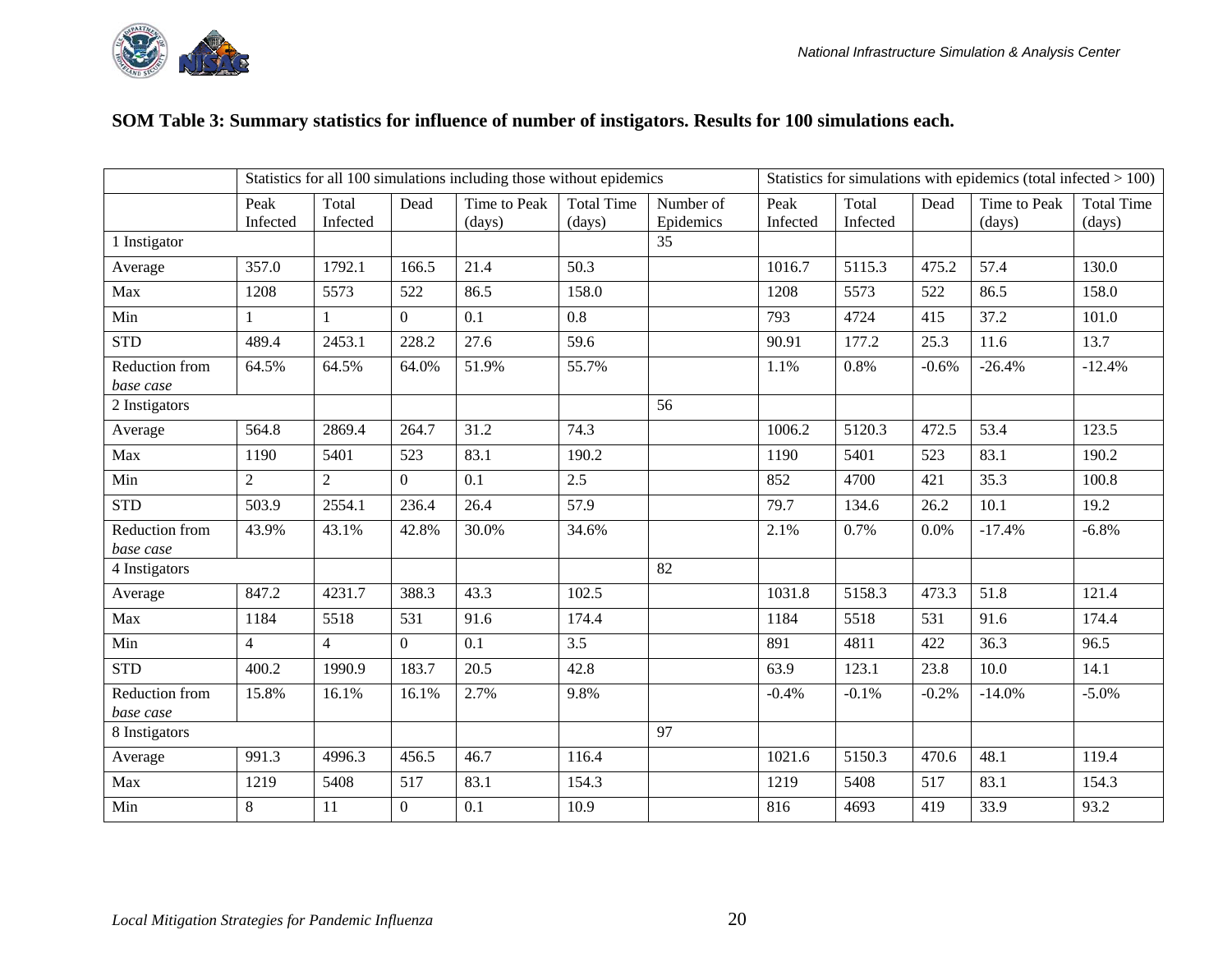

| <b>STD</b>                  | 192.6    | 888.8   | 82.8    | 11.8    | 21.9    |     | 85.4    | 124.9   | 19.7    | 8.9      | 13.5    |
|-----------------------------|----------|---------|---------|---------|---------|-----|---------|---------|---------|----------|---------|
| Reduction from<br>base case | 1.5%     | 1.0%    | 1.4%    | $-4.9%$ | $-2.4%$ |     | 0.6%    | 0.1%    | 0.4%    | $-5.8\%$ | $-3.2%$ |
| 16 Instigators              |          |         |         |         |         | 100 |         |         |         |          |         |
| Average                     | 1031.5   | 5158.5  | 474.6   | 41.9    | 113.5   |     | 1031.5  | 5158.5  | 474.6   | 41.9     | 113.5   |
| Max                         | 1188     | 5463    | 527     | 65.7    | 150.7   |     | 1188    | 5463    | 527     | 65.7     | 150.7   |
| Min                         | 835      | 4846    | 418     | 31.3    | 85.0    |     | 835     | 4846    | 418     | 31.3     | 85.0    |
| <b>STD</b>                  | 67.3     | 120.8   | 22.2    | 5.9     | 14.0    |     | 67.3    | 120.8   | 22.2    | 5.9      | 14.0    |
| Reduction from<br>base case | $-2.5%$  | $-2.2%$ | $-2.6%$ | 6.0%    | 0.1%    |     | $-0.3%$ | $-0.1%$ | $-0.4%$ | 7.9%     | 1.9%    |
| 32 Instigators              |          |         |         |         |         | 100 |         |         |         |          |         |
| Average                     | 1057.0   | 5196.6  | 476.2   | 35.1    | 105.3   |     | 1057.0  | 5196.6  | 476.2   | 35.1     | 105.3   |
| Max                         | 1301     | 5528    | 544     | 45.4    | 146.8   |     | 1301    | 5528    | 544     | 45.4     | 146.8   |
| Min                         | 865      | 4915    | 398     | 26.1    | 82.1    |     | 865     | 4915    | 398     | 26.1     | 82.1    |
| <b>STD</b>                  | 80.4     | 117.8   | 24.2    | 3.6     | 12.5    |     | 80.4    | 117.8   | 24.2    | 3.6      | 12.5    |
| Reduction from<br>base case | $-5.0\%$ | $-3.0%$ | $-2.9%$ | 21.1%   | 7.3%    |     | $-2.8%$ | $-0.8%$ | $-0.7%$ | 22.7%    | 8.9%    |
| $\overline{62}$ Instigators |          |         |         |         |         | 100 |         |         |         |          |         |
| Average                     | 1068.8   | 5227.2  | 479.5   | 30.7    | 99.7    |     | 1068.8  | 5227.2  | 479.5   | 30.7     | 99.7    |
| Max                         | 1307     | 5560    | 532     | 38.0    | 140.5   |     | 1307    | 5560    | 532     | 38.0     | 140.5   |
| Min                         | 923      | 4989    | 403     | 24.9    | 76.9    |     | 923     | 4989    | 403     | 24.9     | 76.9    |
| <b>STD</b>                  | 70.3     | 123.2   | 24.5    | 2.6     | 12.3    |     | 70.3    | 123.2   | 24.5    | 2.6      | 12.3    |
| Reduction from<br>base case | $-6.2%$  | $-3.6%$ | $-3.6%$ | 31.0%   | 12.2%   |     | $-4.0%$ | $-1.4%$ | $-1.5%$ | 32.5%    | 13.8%   |
| 128 Instigators             |          |         |         |         |         | 100 |         |         |         |          |         |
| Average                     | 1102.4   | 5287.3  | 485.5   | 25.5    | 96.0    |     | 1102.4  | 5287.3  | 485.5   | 25.5     | 96.0    |
| Max                         | 1259     | 5636    | 532     | 30.4    | 131.9   |     | 1259    | 5636    | 532     | 30.4     | 131.9   |
| Min                         | 917      | 4946    | 441     | 21.6    | 76.7    |     | 917     | 4946    | 441     | 21.6     | 76.7    |
| <b>STD</b>                  | 74.7     | 120.2   | 22.0    | 2.1     | 10.8    |     | 74.7    | 120.2   | 22.0    | 2.1      | 10.8    |
| Reduction from<br>base case | $-9.5%$  | $-4.8%$ | $-4.9%$ | 42.6%   | 15.5%   |     | $-7.2%$ | $-2.6%$ | $-2.7%$ | 43.8%    | 17.0%   |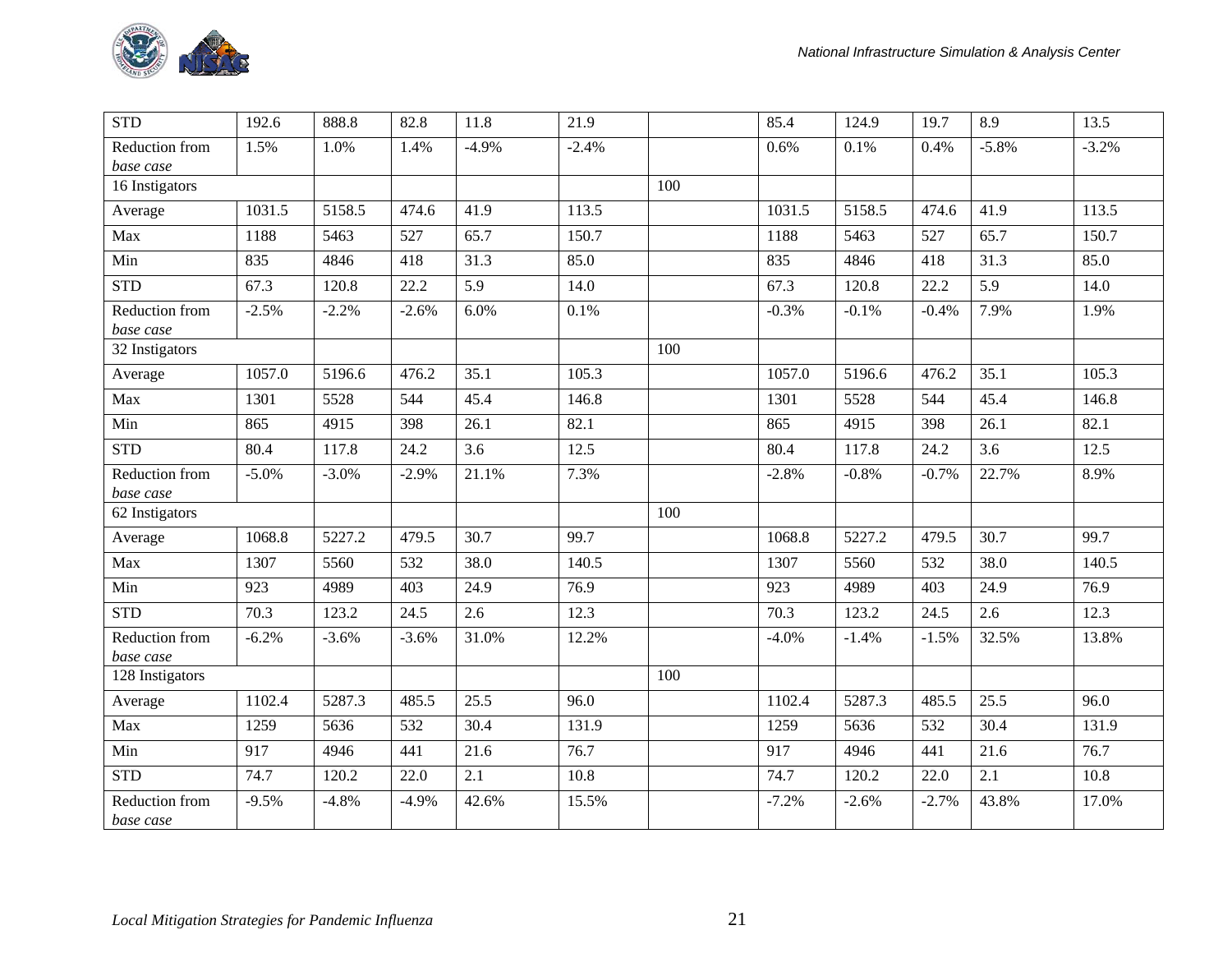

| 256 Instigators             |          |          |                |       |       | 100 |          |         |         |       |       |
|-----------------------------|----------|----------|----------------|-------|-------|-----|----------|---------|---------|-------|-------|
| Average                     | 1183.7   | 5432.4   | 495.0          | 20.6  | 87.8  |     | 1183.7   | 5432.4  | 495.0   | 20.6  | 87.8  |
| Max                         | 1379     | 5735     | 548            | 25.5  | 130.8 |     | 1379     | 5735    | 548     | 25.5  | 130.8 |
| Min                         | 985      | 5146     | 442            | 17.3  | 68.8  |     | 985      | 5146    | 442     | 17.3  | 68.8  |
| <b>STD</b>                  | 75.7     | 134.1    | 25.1           | 1.7   | 9.4   |     | 75.7     | 134.1   | 25.1    | 1.7   | 9.4   |
| Reduction from              | $-17.6%$ | $-7.7\%$ | $-7.0\%$       | 53.7% | 22.8% |     | $-15.1%$ | $-5.4%$ | $-4.7%$ | 54.6% | 24.1% |
| base case                   |          |          |                |       |       |     |          |         |         |       |       |
| Base case, 1000 simulations |          |          |                |       |       | 979 |          |         |         |       |       |
| Average                     | 1006.7   | 5046.3   | 462.7          | 44.5  | 113.7 |     | 1028.1   | 5154.2  | 472.6   | 45.5  | 115.7 |
| Max                         | 1295     | 5592     | 552            | 99.4  | 195.5 |     | 1295     | 5592    | 552     | 99.4  | 195.5 |
| Min                         | 10       | 11       | $\overline{0}$ | 0.1   | 9.6   |     | 796      | 4780    | 386     | 32.2  | 85.3  |
| <b>STD</b>                  | 163.8    | 746.4    | 71.5           | 9.8   | 19.3  |     | 75.5     | 122.9   | 23.7    | 7.6   | 13.7  |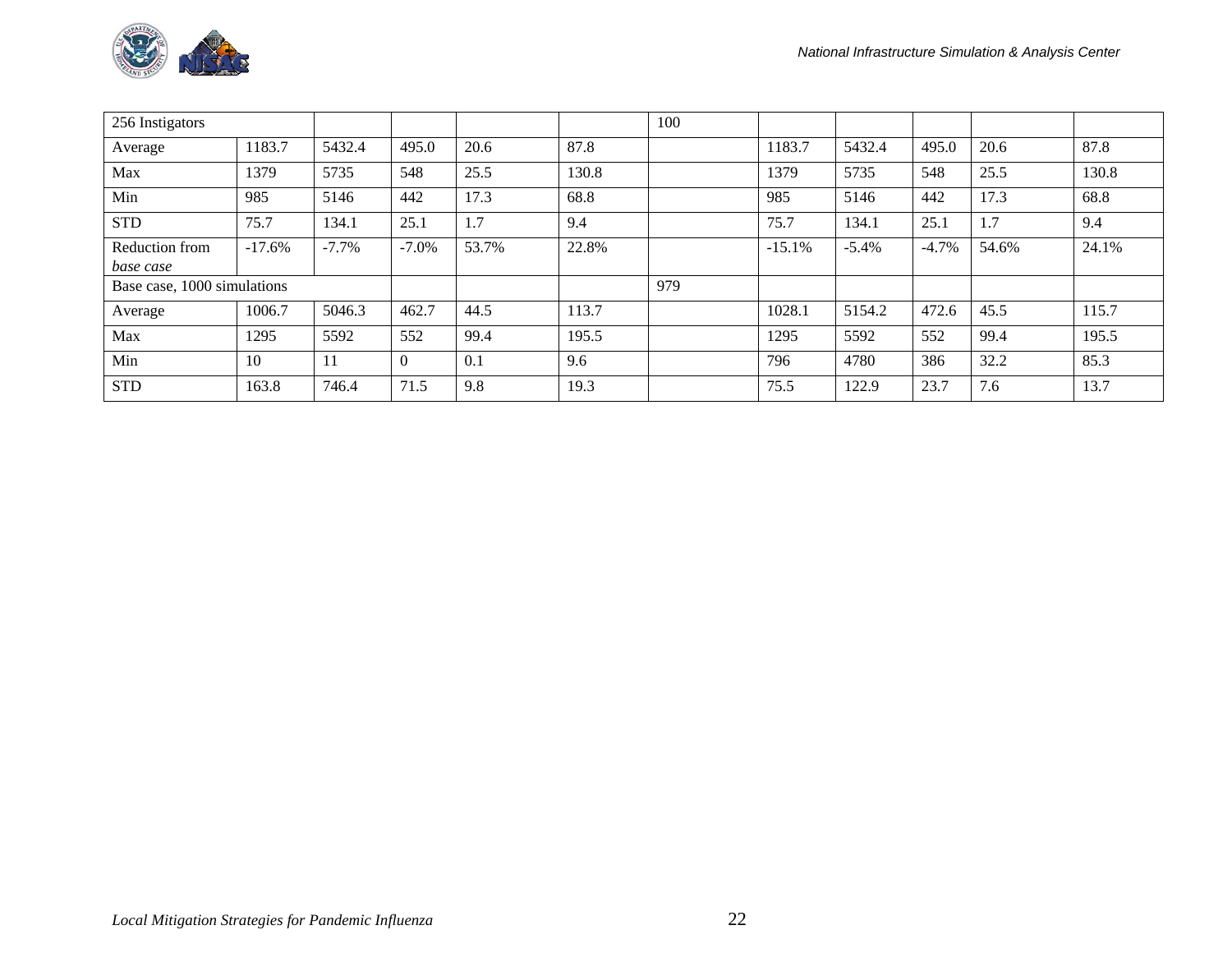

#### **SOM Table 4: Social Distancing: Closing Schools, Threshold 10 symptomatic, Compliance 99%, with contact displacement. Results for 100 simulations each.**

|                                       |          |           |          | Statistics for all 100 simulations including those without epidemics |                   |           | Statistics for simulations with epidemics (total infected $> 100$ ) |          |          |              |                   |
|---------------------------------------|----------|-----------|----------|----------------------------------------------------------------------|-------------------|-----------|---------------------------------------------------------------------|----------|----------|--------------|-------------------|
|                                       | Peak     | Total     | Dead     | Time to Peak                                                         | <b>Total Time</b> | Number of | Peak                                                                | Total    | Dead     | Time to Peak | <b>Total Time</b> |
|                                       | Infected | Infected  |          | (days)                                                               | (days)            | Epidemics | Infected                                                            | Infected |          | (days)       | (days)            |
| just schools + double in Houshold     |          |           |          |                                                                      |                   | 95        |                                                                     |          |          |              |                   |
| Average                               | 217.6    | 2759.7    | 253.5    | 82.2                                                                 | 207.5             |           | 228.3                                                               | 2903.0   | 266.6    | 86.1         | 217.0             |
| Max                                   | 440      | 3546      | 341      | 208.7                                                                | 402.6             |           | 440                                                                 | 3546     | 341      | 208.7        | 402.6             |
| Min                                   | 12       | 17        | 2        | 1.3                                                                  | 11.4              |           | 37                                                                  | 269      | 23       | 15.2         | 94.0              |
| <b>STD</b>                            | 81.4     | 795.9     | 74.1     | 37.3                                                                 | 65.6              |           | 68.3                                                                | 501.9    | 48.1     | 34.0         | 52.0              |
| Reduction from                        | 78.4%    | 45.3%     | 45.2%    | $-84.7%$                                                             | $-82.5%$          |           | 77.8%                                                               | 43.7%    | 43.6%    | $-89.4%$     | $-87.6%$          |
| base case                             |          |           |          |                                                                      |                   |           |                                                                     |          |          |              |                   |
| just schools $+$ double in all groups |          |           |          |                                                                      |                   | 98        |                                                                     |          |          |              |                   |
| Average                               | 1063.5   | 5746.1    | 552.0    | 46.4                                                                 | 117.8             |           | 1085.0                                                              | 5862.8   | 563.2    | 47.3         | 119.7             |
| Max                                   | 1339     | 6184      | 625      | 64.3                                                                 | 162.2             |           | 1339                                                                | 6184     | 625      | 64.3         | 162.2             |
| Min                                   | 10       | 19        |          | 0.1                                                                  | 20.2              |           | 946                                                                 | 5545     | 512      | 36.4         | 94.1              |
| <b>STD</b>                            | 169.9    | 831.3     | 82.2     | 9.0                                                                  | 19.1              |           | 78.5                                                                | 132.8    | 23.7     | 6.5          | 13.6              |
| Reduction from                        | $-5.6\%$ | $-13.9\%$ | $-19.3%$ | $-4.3%$                                                              | $-3.6%$           |           | $-5.5\%$                                                            | $-13.7%$ | $-19.2%$ | $-4.1%$      | $-3.5%$           |
| base case                             |          |           |          |                                                                      |                   |           |                                                                     |          |          |              |                   |
| Base case, 1000                       |          |           |          | 979                                                                  |                   |           |                                                                     |          |          |              |                   |
| simulations                           |          |           |          |                                                                      |                   |           |                                                                     |          |          |              |                   |
| Average                               | 1006.7   | 5046.3    | 462.7    | 44.5                                                                 | 113.7             |           | 1028.1                                                              | 5154.2   | 472.6    | 45.5         | 115.7             |
| Max                                   | 1295     | 5592      | 552      | 99.4                                                                 | 195.5             |           | 1295                                                                | 5592     | 552      | 99.4         | 195.5             |
| Min                                   | 10       | 11        | 0        | 0.1                                                                  | 9.6               |           | 796                                                                 | 4780     | 386      | 32.2         | 85.3              |
| <b>STD</b>                            | 163.8    | 746.4     | 71.5     | 9.8                                                                  | 19.3              |           | 75.5                                                                | 122.9    | 23.7     | 7.6          | 13.7              |
|                                       |          |           |          |                                                                      |                   |           |                                                                     |          |          |              |                   |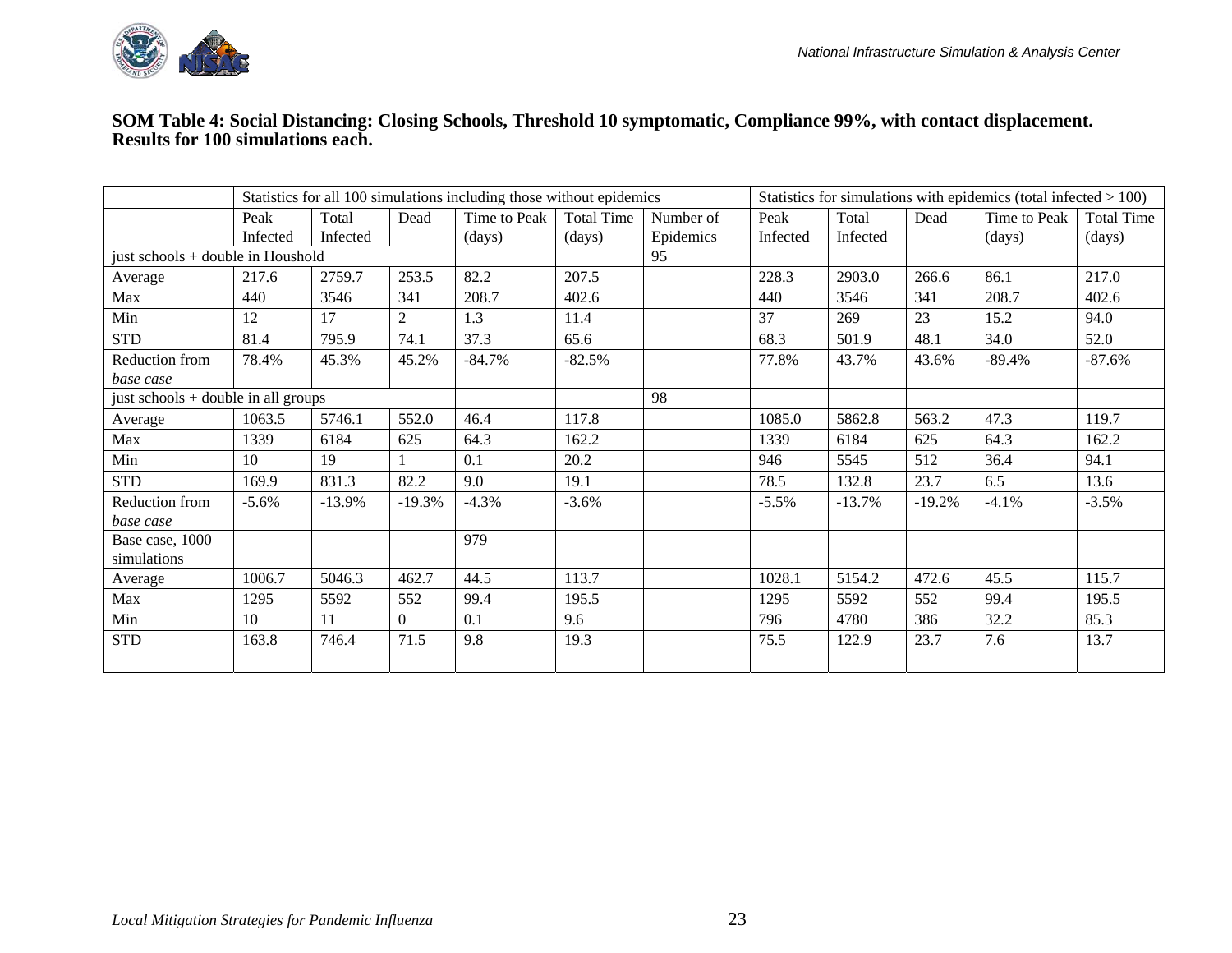

#### **SOM Table 5: Social Distancing: Closing Schools and Children-Teenagers stay at home, Threshold variation, Compliance 99%. Results for 100 simulations each.**

|                                   |                  |                   |                | Statistics for all 100 simulations including those without epidemics |                             |                        | Statistics for simulations with epidemics (total infected $> 100$ ) |                   |       |                        |                             |  |
|-----------------------------------|------------------|-------------------|----------------|----------------------------------------------------------------------|-----------------------------|------------------------|---------------------------------------------------------------------|-------------------|-------|------------------------|-----------------------------|--|
|                                   | Peak<br>Infected | Total<br>Infected | Dead           | Time to Peak<br>(days)                                               | <b>Total Time</b><br>(days) | Number of<br>Epidemics | Peak<br>Infected                                                    | Total<br>Infected | Dead  | Time to Peak<br>(days) | <b>Total Time</b><br>(days) |  |
| Threshold 10 symptomatic detected |                  |                   |                |                                                                      |                             | 54                     |                                                                     |                   |       |                        |                             |  |
| Average                           | 30.4             | 105.0             | 9.7            | 11.5                                                                 | 51.4                        |                        | 36.9                                                                | 135.9             | 13.0  | 12.6                   | 60.9                        |  |
| Max                               | 64               | 208               | 23             | 24.3                                                                 | 106.6                       |                        | 64                                                                  | 208               | 23    | 23.1                   | 106.6                       |  |
| Min                               | 11               | 18                | $\mathbf{1}$   | 1.0                                                                  | 18.5                        |                        | 20                                                                  | 101               | 5     | 5.9                    | 32.8                        |  |
| <b>STD</b>                        | 10.6             | 42.9              | 5.1            | 4.8                                                                  | 17.4                        |                        | 9.09                                                                | 29.7              | 4.3   | 4.3                    | 13.6                        |  |
| Reduction from<br>base case       | 97.0%            | 97.9%             | 97.9%          | 74.1%                                                                | 54.8%                       |                        | 96.4%                                                               | 97.4%             | 97.2% | 72.2%                  | 47.3%                       |  |
| Threshold 20 symptomatic detected |                  |                   |                |                                                                      |                             | 81                     |                                                                     |                   |       |                        |                             |  |
| Average                           | 47.9             | 178.4             | 15.7           | 15.1                                                                 | 59.0                        |                        | 53.6                                                                | 203.9             | 17.8  | 16.2                   | 64.4                        |  |
| Max                               | 104              | 398               | 42             | 64.4                                                                 | 130.5                       |                        | 104                                                                 | 398               | 42    | 64.4                   | 130.5                       |  |
| Min                               | 13               | 15                | $\overline{0}$ | 1.8                                                                  | 7.4                         |                        | 24                                                                  | 103               | 8     | 8.8                    | 31.4                        |  |
| <b>STD</b>                        | 20.5             | 79.1              | 7.7            | 6.9                                                                  | 20.5                        |                        | 18.3                                                                | 64.5              | 7.0   | 6.6                    | 18.4                        |  |
| Reduction from<br>base case       | 95.2%            | 96.5%             | 96.6%          | 66.0%                                                                | 48.1%                       |                        | 94.8%                                                               | 96.0%             | 96.2% | 64.3%                  | 44.3%                       |  |
| Threshold 40 symptomatic detected |                  |                   |                |                                                                      |                             | 100                    |                                                                     |                   |       |                        |                             |  |
| Average                           | 93.7             | 361.2             | 32.2           | 21.6                                                                 | 73.5                        |                        | 93.7                                                                | 361.2             | 32.2  | 21.6                   | 73.5                        |  |
| Max                               | 173              | 680               | 66             | 38.6                                                                 | 136.2                       |                        | 173                                                                 | 680               | 66    | 38.6                   | 136.2                       |  |
| Min                               | 34               | 185               | 11             | 12.8                                                                 | 44.1                        |                        | 34                                                                  | 185               | 11    | 12.8                   | 44.1                        |  |
| <b>STD</b>                        | 25.9             | 91.4              | 10.6           | 5.5                                                                  | 19.9                        |                        | 25.9                                                                | 91.4              | 10.6  | 5.5                    | 19.9                        |  |
| Reduction from<br>base case       | 90.7%            | 92.8%             | 93.0%          | 51.5%                                                                | 35.3%                       |                        | 90.9%                                                               | 93.0%             | 93.2% | 52.5%                  | 36.5%                       |  |
| Threshold 80 symptomatic detected |                  |                   |                |                                                                      |                             | 99                     |                                                                     |                   |       |                        |                             |  |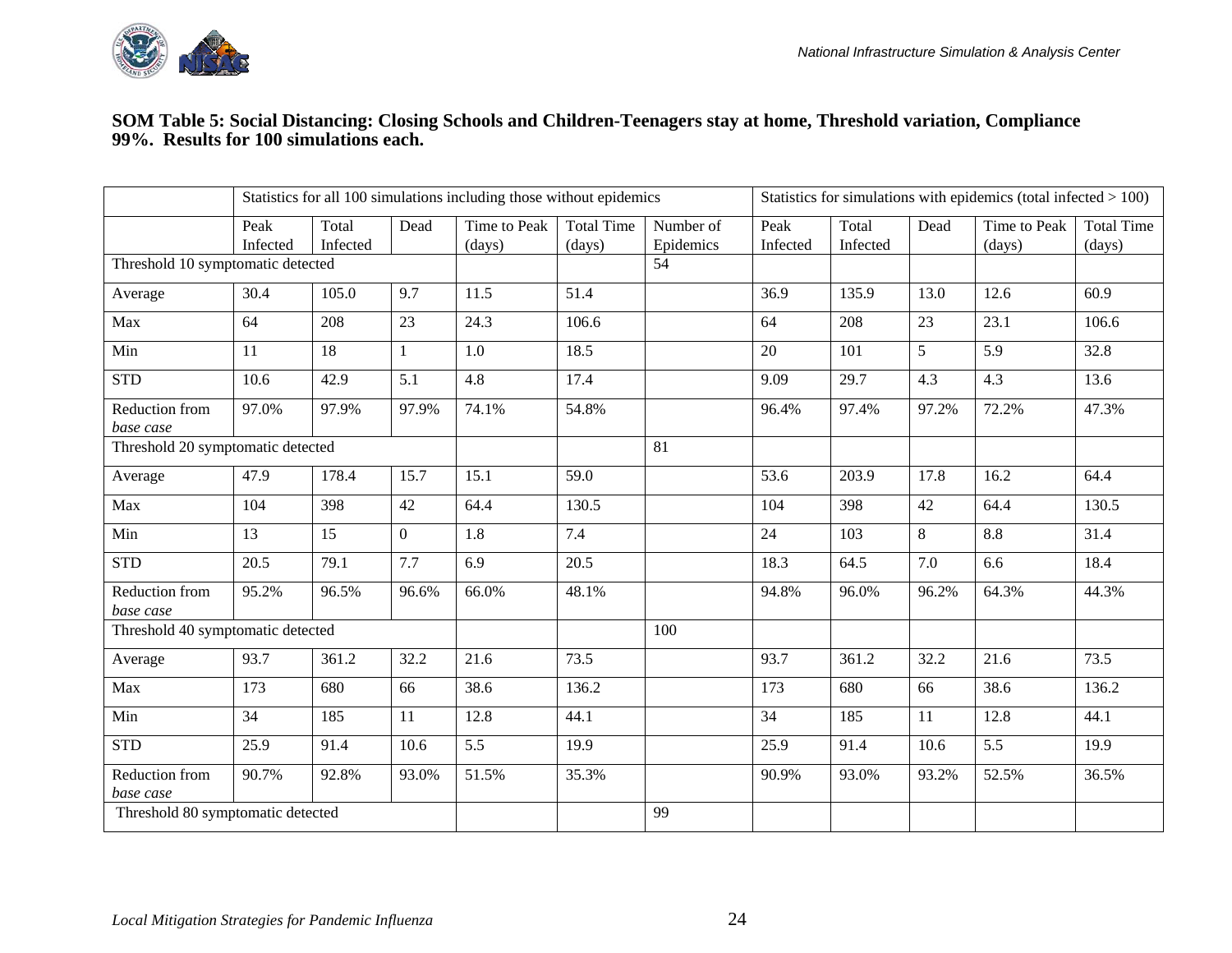

| Average                            | 159.5 | 636.5  | 55.2           | 27.3  | 82.5  |    | 161.0 | 642.7  | 55.8  | 27.6  | 82.9  |
|------------------------------------|-------|--------|----------------|-------|-------|----|-------|--------|-------|-------|-------|
| Max                                | 268   | 923    | 89             | 58.9  | 115.6 |    | 268   | 923    | 89    | 58.9  | 115.6 |
| Min                                | 10    | 24     | $\mathbf{1}$   | 0.1   | 36.1  |    | 75    | 329    | 26    | 16.0  | 54.4  |
| <b>STD</b>                         | 44.8  | 151.1  | 14.6           | 8.3   | 14.4  |    | 42.4  | 138.6  | 13.6  | 7.8   | 13.7  |
| Reduction from<br>base case        | 84.2% | 87.4%  | 88.1%          | 38.7% | 27.4% |    | 84.3% | 87.5%  | 88.2% | 39.3% | 28.3% |
| Threshold 160 symptomatic detected |       |        |                |       |       | 99 |       |        |       |       |       |
| Average                            | 297.9 | 1163.3 | 103.4          | 30.3  | 93.7  |    | 300.7 | 1174.5 | 104.4 | 30.6  | 94.2  |
| Max                                | 409   | 1593   | 148            | 54.0  | 160.3 |    | 409   | 1593   | 148   | 54.0  | 160.3 |
| Min                                | 21    | 48     | $\overline{4}$ | 6.9   | 46.1  |    | 174   | 720    | 70    | 18.8  | 62.6  |
| <b>STD</b>                         | 57.9  | 201.7  | 19.4           | 7.0   | 17.3  |    | 50.9  | 168.1  | 16.7  | 6.6   | 16.7  |
| Reduction from<br>base case        | 70.4% | 76.9%  | 77.6%          | 31.9% | 17.6% |    | 70.7% | 77.2%  | 77.9% | 32.7% | 18.6% |
| Threshold 320 symptomatic detected |       |        |                |       |       | 99 |       |        |       |       |       |
| Average                            | 525.6 | 1994.2 | 176.7          | 33.7  | 97.4  |    | 530.7 | 2014.0 | 178.5 | 34.0  | 98.1  |
| Max                                | 663   | 2456   | 229            | 57.9  | 156.1 |    | 663   | 2456   | 229   | 57.9  | 156.1 |
| Min                                | 14    | 30     | $\overline{2}$ | 2.3   | 24.6  |    | 347   | 1491   | 122   | 22.6  | 70.0  |
| <b>STD</b>                         | 85.2  | 273.9  | 27.0           | 7.1   | 16.7  |    | 68.0  | 189.8  | 20.5  | 6.4   | 15.0  |
| Reduction from<br>base case        | 47.8% | 60.5%  | 61.8%          | 24.4% | 14.3% |    | 48.4% | 60.9%  | 62.2% | 25.2% | 15.1% |
| Threshold 640 symptomatic detected |       |        |                |       |       | 98 |       |        |       |       |       |
| Average                            | 799.3 | 3012.3 | 267.8          | 38.6  | 96.0  |    | 815.4 | 3073.2 | 273.2 | 39.3  | 97.6  |
| Max                                | 985   | 3550   | 337            | 55.8  | 126.1 |    | 985   | 3550   | 337   | 55.8  | 126.1 |
| Min                                | 13    | 16     | $\overline{2}$ | 3.1   | 10.9  |    | 619   | 2699   | 223   | 29.0  | 76.2  |
| <b>STD</b>                         | 137.3 | 460.1  | 44.4           | 7.3   | 15.5  |    | 79.1  | 168.4  | 23.0  | 5.5   | 10.6  |
| Reduction from<br>base case        | 20.6% | 40.3%  | 42.1%          | 13.3% | 15.5% |    | 20.7% | 40.4%  | 42.2% | 13.6% | 15.6% |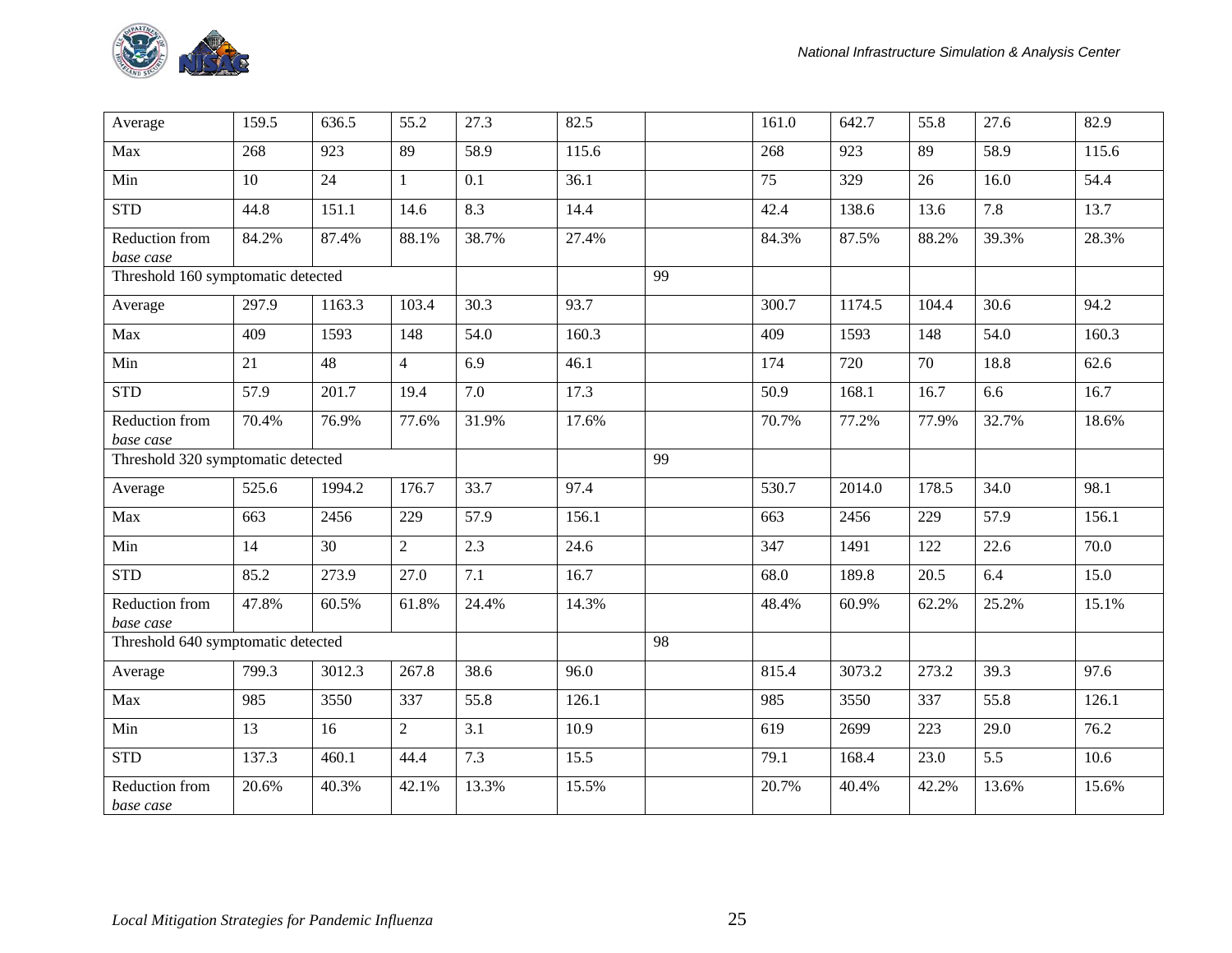

| Threshold 1280 symptomatic detected  |        |        |                |      |       | 99  |        |        |         |      |       |
|--------------------------------------|--------|--------|----------------|------|-------|-----|--------|--------|---------|------|-------|
| Average                              | 1003.2 | 4166.0 | 380.4          | 44.4 | 100.0 |     | 1013.2 | 4207.7 | 384.2   | 44.9 | 100.7 |
| Max                                  | 1175   | 4414   | 442            | 65.2 | 138.3 |     | 1175   | 4414   | 442     | 65.2 | 138.3 |
| Min                                  | 10     | 33     | $\overline{4}$ | 0.1  | 30.6  |     | 874    | 3981   | 343     | 34.8 | 81.4  |
| <b>STD</b>                           | 122.3  | 430.9  | 44.1           | 7.9  | 13.1  |     | 70.3   | 107.1  | 22.4    | 6.5  | 11.1  |
| Reduction from<br>base case          | 0.4%   | 17.4%  | 17.8%          | 0.2% | 12.0% |     | 1.4%   | 18.4%  | 18.7%   | 1.2% | 13.0% |
| Threshold 10000 symptomatic detected |        |        |                |      |       | 96  |        |        |         |      |       |
| Average                              | 986.2  | 4944.6 | 456.1          | 43.5 | 111.5 |     | 1026.8 | 5149.7 | 475.0   | 45.2 | 115.2 |
| Max                                  | 1167   | 5474   | 526            | 65.8 | 159.8 |     | 1167   | 5474   | 526     | 65.8 | 159.8 |
| Min                                  | 10     | 16     |                | 0.1  | 16.3  |     | 864    | 4891   | 420     | 32.9 | 92.5  |
| <b>STD</b>                           | 210.2  | 1018.5 | 95.8           | 10.8 | 23.4  |     | 66.5   | 137.3  | 23.1    | 6.9  | 14.6  |
| Reduction from<br>base case          | 2.0%   | 2.0%   | 1.4%           | 2.2% | 1.9%  |     | 0.1%   | 0.1%   | $-0.5%$ | 0.5% | 0.4%  |
| Base case, 1000 simulations          |        |        |                |      |       | 979 |        |        |         |      |       |
| Average                              | 1006.7 | 5046.3 | 462.7          | 44.5 | 113.7 |     | 1028.1 | 5154.2 | 472.6   | 45.5 | 115.7 |
| Max                                  | 1295   | 5592   | 552            | 99.4 | 195.5 |     | 1295   | 5592   | 552     | 99.4 | 195.5 |
| Min                                  | 10     | 11     | $\overline{0}$ | 0.1  | 9.6   |     | 796    | 4780   | 386     | 32.2 | 85.3  |
| <b>STD</b>                           | 163.8  | 746.4  | 71.5           | 9.8  | 19.3  |     | 75.5   | 122.9  | 23.7    | 7.6  | 13.7  |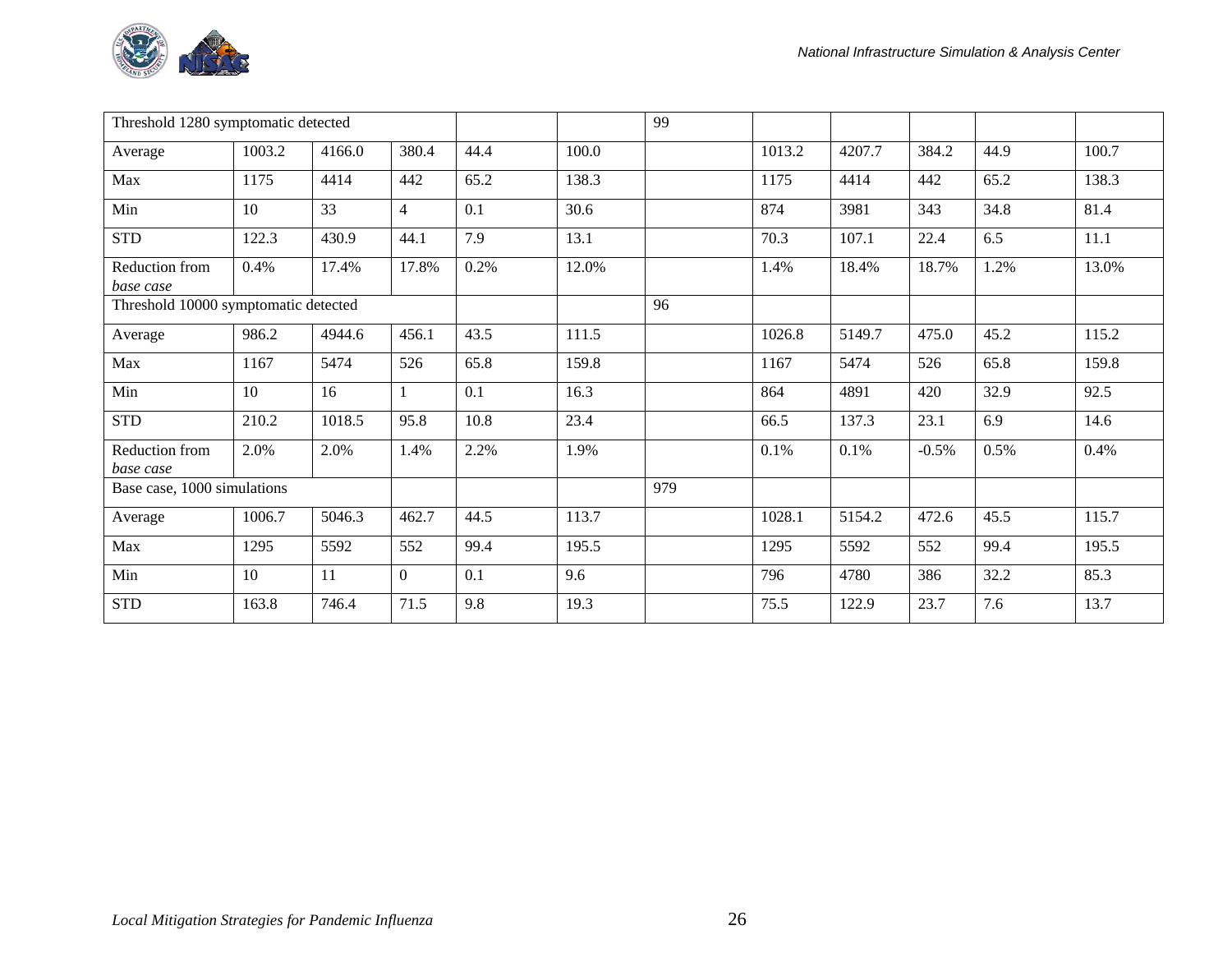

#### **SOM Table 6: Social Distancing: Closing Schools and Children-Teenagers stay at home, Threshold 10 symptomatic, Compliance variation. Results for 100 simulations each.**

|                             |                  |                   |              | Statistics for all 100 simulations including those without epidemics |                             |                        |                  |                   |        | Statistics for simulations with epidemics (total infected $> 100$ ) |                             |
|-----------------------------|------------------|-------------------|--------------|----------------------------------------------------------------------|-----------------------------|------------------------|------------------|-------------------|--------|---------------------------------------------------------------------|-----------------------------|
|                             | Peak<br>Infected | Total<br>Infected | Dead         | Time to Peak<br>(days)                                               | <b>Total Time</b><br>(days) | Number of<br>Epidemics | Peak<br>Infected | Total<br>Infected | Dead   | Time to Peak<br>(days)                                              | <b>Total Time</b><br>(days) |
| 99% Compliance              |                  |                   |              |                                                                      |                             | 51                     |                  |                   |        |                                                                     |                             |
| Average                     | 32.9             | 112.4             | 9.2          | 11.7                                                                 | 49.8                        |                        | 41.6             | 152.8             | 12.3   | 14.2                                                                | 59.9                        |
| Max                         | 67               | 300               | 22           | 33.2                                                                 | 97.1                        |                        | 67               | 300               | $22\,$ | 33.2                                                                | 97.1                        |
| Min                         | 11               | 26                |              | 1.7                                                                  | 17.4                        |                        | 23               | 101               | 3      | 5.5                                                                 | 31.2                        |
| <b>STD</b>                  | 13.1             | 55.4              | 4.9          | 5.8                                                                  | 17.0                        |                        | 11.9             | 47.6              | 4.5    | 5.5                                                                 | 15.5                        |
| Reduction from<br>base case | 96.7%            | 97.8%             | 98.0%        | 73.7%                                                                | 56.2%                       |                        | 96.0%            | 97.0%             | 97.4%  | 68.8%                                                               | 48.2%                       |
| 90% Compliance              |                  |                   |              |                                                                      |                             | 61                     |                  |                   |        |                                                                     |                             |
| Average                     | 36.1             | 146.4             | 12.9         | 15.0                                                                 | 58.7                        |                        | 45.6             | 194.9             | 16.8   | 16.7                                                                | 67.7                        |
| Max                         | 76               | 476               | 43           | 54.2                                                                 | 125.0                       |                        | 76               | 476               | 43     | 54.2                                                                | 125.0                       |
| Min                         | 10               | 22                | $\mathbf{1}$ | 0.1                                                                  | 20.0                        |                        | 18               | 103               | 5      | 8.1                                                                 | 28.8                        |
| <b>STD</b>                  | 16.8             | 89.8              | 8.5          | 8.4                                                                  | 21.6                        |                        | 14.4             | 83.1              | 8.6    | 8.8                                                                 | 22.1                        |
| Reduction from<br>base case | 96.4%            | 97.1%             | 97.2%        | 66.3%                                                                | 48.3%                       |                        | 95.6%            | 96.2%             | 96.4%  | 63.2%                                                               | 41.5%                       |
| 80% Compliance              |                  |                   |              |                                                                      |                             | 76                     |                  |                   |        |                                                                     |                             |
| Average                     | 39.5             | 243.0             | 22.0         | 23.0                                                                 | 86.5                        |                        | 45.6             | 298.4             | 27.0   | 27.1                                                                | 100.1                       |
| Max                         | 88               | 938               | 91           | 136.3                                                                | 270.4                       |                        | 88               | 938               | 91     | 136.3                                                               | 270.4                       |
| Min                         | 11               | 15                | $\mathbf{1}$ | 0.7                                                                  | 10.4                        |                        | 22               | 104               | 8      | 5.3                                                                 | 38.6                        |
| <b>STD</b>                  | 17.8             | 177.1             | 17.0         | 21.6                                                                 | 45.6                        |                        | 15.9             | 167.9             | 16.4   | 23.0                                                                | 43.5                        |
| Reduction from<br>base case | 96.1%            | 95.2%             | 95.2%        | 48.4%                                                                | 23.9%                       |                        | 95.6%            | 94.2%             | 94.3%  | 40.3%                                                               | 13.5%                       |
| 70% Compliance              |                  |                   |              |                                                                      |                             | 85                     |                  |                   |        |                                                                     |                             |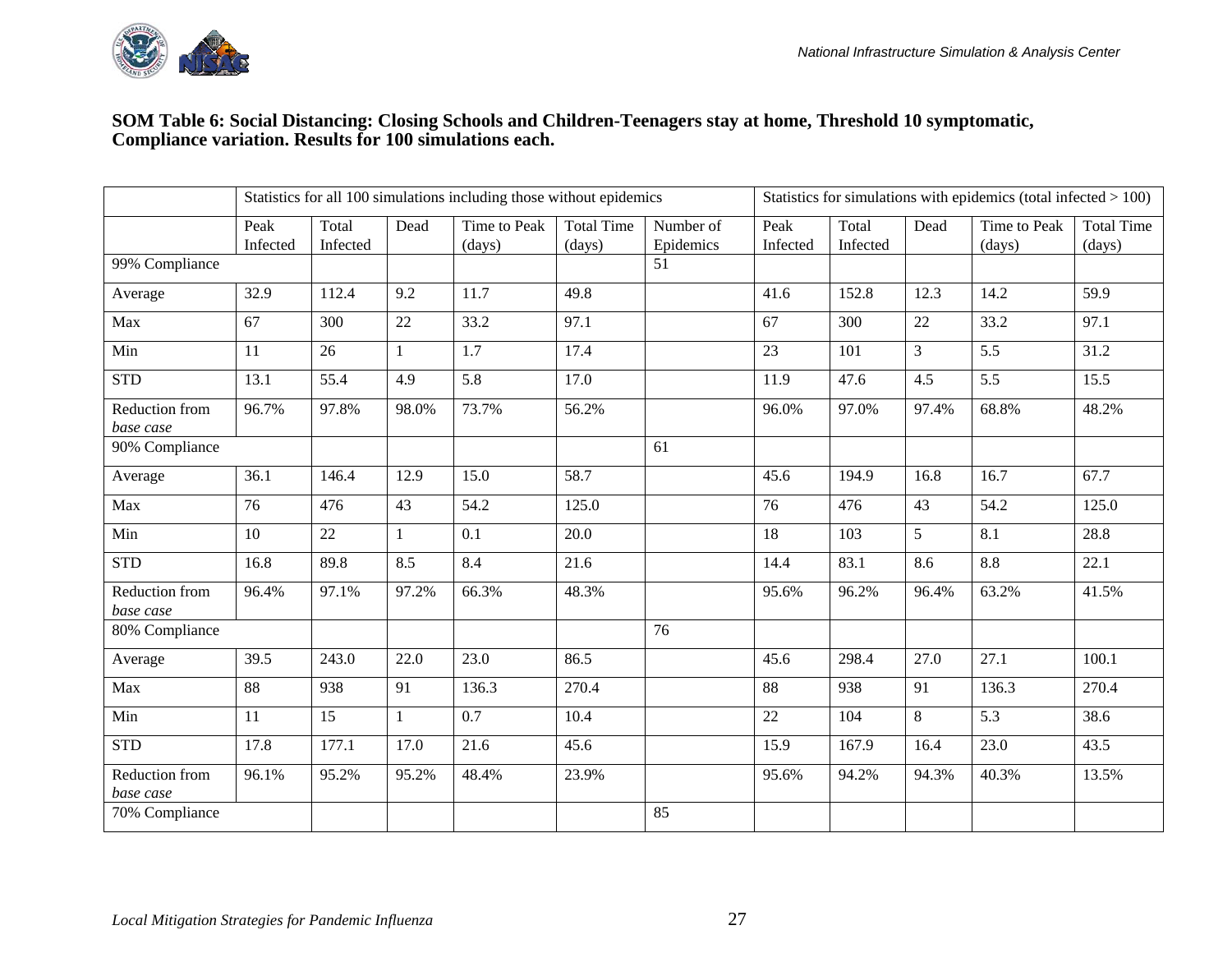

| Average                     | 63.8  | 718.6  | 64.2         | 45.5     | 146.9    |    | 71.8  | 834.9  | 74.5  | 52.1      | 165.7    |
|-----------------------------|-------|--------|--------------|----------|----------|----|-------|--------|-------|-----------|----------|
| Max                         | 152   | 1902   | 191          | 196.2    | 390.5    |    | 152   | 1902   | 191   | 196.2     | 390.5    |
| Min                         | 10    | 21     | 1            | 0.1      | 13.6     |    | 16    | 101    | 8     | 1.9       | 51.2     |
| <b>STD</b>                  | 35.6  | 538.9  | 48.3         | 37.7     | 74.9     |    | 32.5  | 500.9  | 45.0  | 37.1      | 64.7     |
| Reduction from<br>base case | 93.7% | 85.8%  | 86.1%        | $-2.2%$  | $-29.2%$ |    | 93.0% | 83.8%  | 84.2% | $-14.5%$  | $-43.3%$ |
| 60% Compliance              |       |        |              |          |          | 94 |       |        |       |           |          |
| Average                     | 140.2 | 1825.6 | 161.4        | 74.9     | 201.6    |    | 148.0 | 1938.5 | 171.4 | 79.3      | 212.1    |
| Max                         | 299   | 3069   | 276          | 206.5    | 344.2    |    | 299   | 3069   | 276   | 206.5     | 344.2    |
| Min                         | 10    | 17     | $\mathbf{1}$ | 0.1      | 19.3     |    | 24    | 128    | 11    | 10.2      | 50.0     |
| <b>STD</b>                  | 65.6  | 807.0  | 72.4         | 41.3     | 74.4     |    | 59.6  | 691.6  | 62.5  | 38.6      | 63.5     |
| Reduction from<br>base case | 86.1% | 63.8%  | 65.1%        | $-68.2%$ | $-77.4%$ |    | 85.6% | 62.4%  | 63.7% | $-74.4%$  | $-83.4%$ |
| 50% Compliance              |       |        |              |          |          | 97 |       |        |       |           |          |
| Average                     | 291.3 | 3091.5 | 273.3        | 77.8     | 188.3    |    | 299.8 | 3185.5 | 281.6 | 79.8      | 193.0    |
| Max                         | 499   | 3681   | 360          | 208.1    | 336.9    |    | 499   | 3681   | 360   | 208.1     | 336.9    |
| Min                         | 13    | 22     | 2            | 2.2      | 18.7     |    | 138   | 2608   | 206   | 34.9      | 134.5    |
| <b>STD</b>                  | 79.8  | 591.9  | 54.3         | 31.8     | 46.5     |    | 64.5  | 252.3  | 26.7  | 30.1      | 38.0     |
| Reduction from<br>base case | 71.1% | 38.7%  | 40.9%        | $-74.8%$ | $-65.6%$ |    | 70.8% | 38.2%  | 40.4% | $-75.5%$  | $-66.9%$ |
| 40% Compliance              |       |        |              |          |          | 95 |       |        |       |           |          |
| Average                     | 436.8 | 3640.0 | 325.7        | 60.7     | 152.7    |    | 459.0 | 3829.7 | 342.6 | 63.6      | 159.4    |
| Max                         | 650   | 4293   | 411          | 112.0    | 221.8    |    | 650   | 4293   | 411   | 112.0     | 221.8    |
| Min                         | 11    | 17     | $\mathbf{1}$ | 0.4      | 17.0     |    | 23    | 106    | 13    | 12.1      | 46.2     |
| <b>STD</b>                  | 127.0 | 938.6  | 84.5         | 18.3     | 38.5     |    | 83.6  | 447.9  | 41.4  | 13.2      | 25.3     |
| Reduction from<br>base case | 56.6% | 27.9%  | 29.6%        | $-36.2%$ | $-34.3%$ |    | 55.3% | 25.7%  | 27.5% | $-40.0\%$ | $-37.8%$ |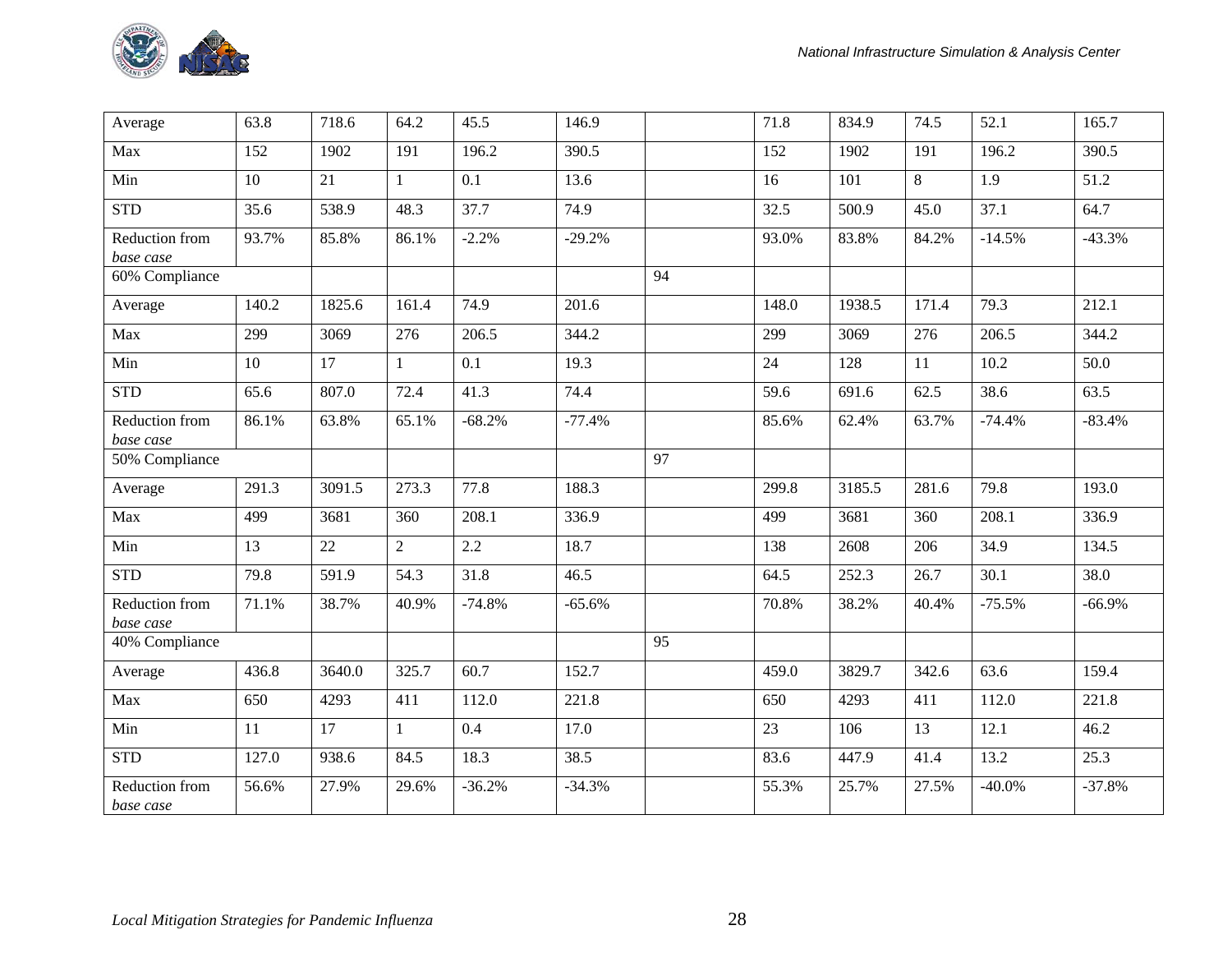

| 30% Compliance              |       |        |                |          |          | 97  |        |        |         |          |          |
|-----------------------------|-------|--------|----------------|----------|----------|-----|--------|--------|---------|----------|----------|
| Average                     | 606.4 | 4219.5 | 383.6          | 55.9     | 140.2    |     | 624.8  | 4349.0 | 395.4   | 57.6     | 143.8    |
| Max                         | 800   | 4766   | 462            | 103.1    | 199.2    |     | 800    | 4766   | 462     | 103.1    | 199.2    |
| Min                         | 11    | 25     | $\overline{0}$ | 0.4      | 15.2     |     | 472    | 3708   | 322     | 36.7     | 107.6    |
| <b>STD</b>                  | 125.8 | 762.9  | 73.1           | 16.0     | 27.5     |     | 70.4   | 189.4  | 28.9    | 13.0     | 18.7     |
| Reduction from<br>base case | 39.8% | 16.4%  | 17.1%          | $-25.6%$ | $-23.4%$ |     | 39.2%  | 15.6%  | 16.3%   | $-26.7%$ | $-24.3%$ |
| 20% Compliance              |       |        |                |          |          | 100 |        |        |         |          |          |
| Average                     | 765.5 | 4667.7 | 424.9          | 52.0     | 132.6    |     | 765.5  | 4667.7 | 424.9   | 52.0     | 132.6    |
| Max                         | 917   | 5220   | 493            | 78.1     | 186.5    |     | 917    | 5220   | 493     | 78.1     | 186.5    |
| Min                         | 580   | 4320   | 368            | 36.3     | 102.0    |     | 580    | 4320   | 368     | 36.3     | 102.0    |
| <b>STD</b>                  | 70.6  | 155.4  | 25.5           | 8.2      | 16.7     |     | 70.6   | 155.4  | 25.5    | 8.2      | 16.7     |
| Reduction from<br>base case | 24.0% | 7.5%   | 8.2%           | $-16.7%$ | $-16.7%$ |     | 25.5%  | 9.4%   | 10.1%   | $-14.3%$ | $-14.6%$ |
| 10% Compliance              |       |        |                |          |          | 100 |        |        |         |          |          |
| Average                     | 919.8 | 4961.6 | 458.8          | 48.0     | 122.4    |     | 919.8  | 4961.6 | 458.8   | 48.0     | 122.4    |
| Max                         | 1107  | 5336   | 513            | 66.6     | 166.1    |     | 1107   | 5336   | 513     | 66.6     | 166.1    |
| Min                         | 775   | 4709   | 386            | 33.2     | 95.1     |     | 775    | 4709   | 386     | 33.2     | 95.1     |
| <b>STD</b>                  | 69.8  | 124.1  | 24.0           | 7.3      | 14.2     |     | 69.8   | 124.1  | 24.0    | 7.3      | 14.2     |
| Reduction from<br>base case | 8.6%  | 1.7%   | 0.9%           | $-7.8%$  | $-7.7%$  |     | 10.5%  | 3.7%   | 2.9%    | $-5.6%$  | $-5.8%$  |
| 0% Compliance               |       |        |                |          |          | 96  |        |        |         |          |          |
| Average                     | 986.2 | 4944.6 | 456.1          | 43.5     | 111.5    |     | 1026.8 | 5149.7 | 475.0   | 45.2     | 115.2    |
| Max                         | 1167  | 5474   | 526            | 65.8     | 159.8    |     | 1167   | 5474   | 526     | 65.8     | 159.8    |
| Min                         | 10    | 16     | $\mathbf{1}$   | 0.1      | 16.3     |     | 864    | 4891   | 420     | 32.9     | 92.5     |
| <b>STD</b>                  | 210.2 | 1018.5 | 95.8           | 10.8     | 23.4     |     | 66.5   | 137.3  | 23.1    | 6.9      | 14.6     |
| Reduction from              | 2.0%  | 2.0%   | 1.4%           | 2.2%     | 1.9%     |     | 0.1%   | 0.1%   | $-0.5%$ | 0.5%     | 0.4%     |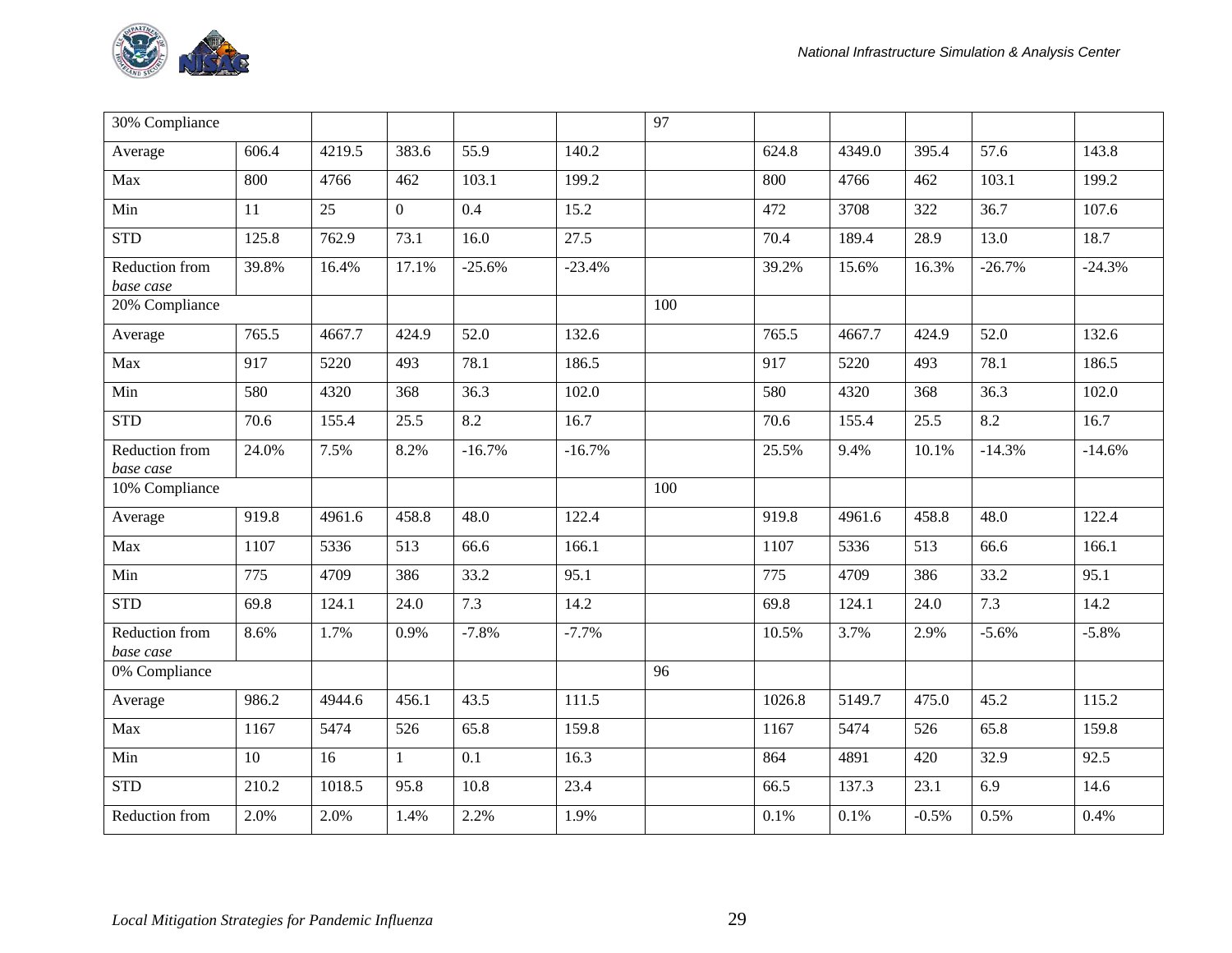

| base case                   |         |         |        |      |       |        |         |         |        |      |       |
|-----------------------------|---------|---------|--------|------|-------|--------|---------|---------|--------|------|-------|
| Base case, 1000 simulations |         |         |        |      |       | 979.00 |         |         |        |      |       |
| Average                     | 1006.7  | 5046.3  | 462.7  | 44.5 | 113.7 |        | 1028.1  | 5154.2  | 472.6  | 45.5 | 115.7 |
| Max                         | 1295.00 | 5592.00 | 552.00 | 99.4 | 195.5 |        | 1295.00 | 5592.00 | 552.00 | 99.4 | 195.5 |
| Min                         | 10.00   | 11.00   | 0.00   | 0.1  | 9.6   |        | 796.00  | 4780.00 | 386.00 | 32.2 | 85.3  |
| <b>STD</b>                  | 163.8   | 746.4   | 71.5   | 9.8  | 19.3  |        | 75.5    | 122.9   | 23.7   | 7.6  | 13.7  |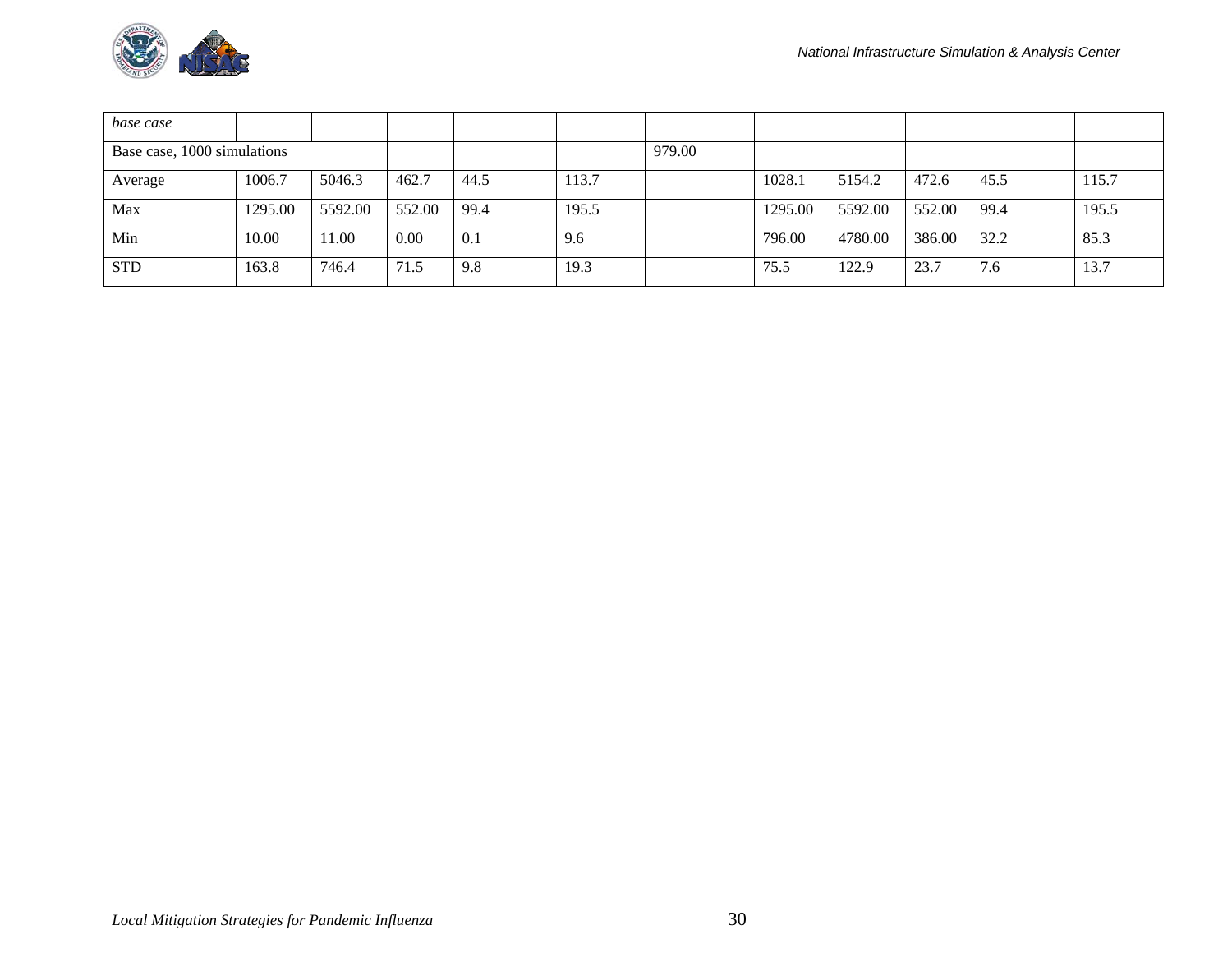

#### **SOM Table 7: Social Distancing: Only Children's Schools are Closed and stay at home, Threshold 10 symptomatic, Compliance variation. Results for 100 simulations each.**

|                |          |          |                | Statistics for all 100 simulations including those without epidemics |          |           |          |          |                | Statistics for simulations with epidemics (total infected $> 100$ ) |          |
|----------------|----------|----------|----------------|----------------------------------------------------------------------|----------|-----------|----------|----------|----------------|---------------------------------------------------------------------|----------|
|                | Peak     | Total    | Dead           | Time to                                                              | Total    | Number of | Peak     | Total    | Dead           | Time to                                                             | Total    |
|                | Infected | Infected |                | Peak (days)                                                          | Time     | Epidemics | Infected | Infected |                | Peak (days)                                                         | Time     |
|                |          |          |                |                                                                      | (days)   |           |          |          |                |                                                                     | (days)   |
| 99% Compliance |          |          |                |                                                                      |          | 87        |          |          |                |                                                                     |          |
| Average        | 148.1    | 1389.5   | 116.8          | 58.4                                                                 | 144.3    |           | 167.7    | 1589.6   | 133.6          | 65.8                                                                | 160.9    |
| Max            | 300      | 2233     | 202            | 176.9                                                                | 262.1    |           | 300      | 2233     | 202            | 176.9                                                               | 262.1    |
| Min            | 11       | 11       |                | 0.9                                                                  | 12.2     |           | 22       | 123      | 12             | 7.0                                                                 | 40.1     |
| <b>STD</b>     | 79.3     | 703.2    | 58.8           | 33.4                                                                 | 59.0     |           | 65.2     | 507.5    | 42.3           | 29.2                                                                | 42.9     |
| Reduction from | 85.3%    | 72.5%    | 74.8%          | $-31.1%$                                                             | $-27.0%$ |           | 83.7%    | 69.2%    | 71.7%          | $-44.7%$                                                            | $-39.1%$ |
| base case      |          |          |                |                                                                      |          |           |          |          |                |                                                                     |          |
| 90% Compliance |          |          |                |                                                                      |          | 88        |          |          |                |                                                                     |          |
| Average        | 179.0    | 1718.5   | 147.3          | 64.7                                                                 | 152.6    |           | 201.4    | 1947.0   | 166.8          | 72.6                                                                | 168.7    |
| Max            | 371      | 2581     | 227            | 200.7                                                                | 267.6    |           | 371      | 2581     | 227            | 200.7                                                               | 267.6    |
| Min            | 10       | 18       | $\overline{0}$ | 0.1                                                                  | 16.4     |           | 28       | 111      | $\overline{7}$ | 9.3                                                                 | 44.0     |
| <b>STD</b>     | 92.9     | 833.0    | 72.8           | 38.7                                                                 | 59.9     |           | 74.7     | 590.9    | 53.0           | 34.3                                                                | 43.2     |
| Reduction from | 82.2%    | 65.9%    | 68.2%          | $-45.4%$                                                             | $-34.3%$ |           | 80.4%    | 62.2%    | 64.7%          | $-59.7%$                                                            | $-45.9%$ |
| base case      |          |          |                |                                                                      |          |           |          |          |                |                                                                     |          |
| 80% Compliance |          |          |                |                                                                      |          | 94        |          |          |                |                                                                     |          |
| Average        | 257.9    | 2349.5   | 202.7          | 62.6                                                                 | 160.2    |           | 273.4    | 2496.6   | 215.4          | 66.2                                                                | 168.1    |
| Max            | 442      | 3135     | 284            | 140.0                                                                | 281.2    |           | 442      | 3135     | 284            | 140.0                                                               | 281.2    |
| Min            | 12       | 21       |                | 1.1                                                                  | 16.4     |           | 20       | 106      | $\mathfrak{Z}$ | 20.7                                                                | 48.7     |
| <b>STD</b>     | 97.1     | 757.5    | 66.6           | 23.8                                                                 | 51.0     |           | 77.4     | 496.2    | 44.6           | 19.6                                                                | 41.3     |
| Reduction from | 74.4%    | 53.4%    | 56.2%          | $-40.6%$                                                             | $-41.0%$ |           | 73.4%    | 51.6%    | 54.4%          | $-45.6%$                                                            | $-45.3%$ |
| base case      |          |          |                |                                                                      |          |           |          |          |                |                                                                     |          |
| 70% Compliance |          |          |                |                                                                      |          | 91        |          |          |                |                                                                     |          |
| Average        | 324.7    | 2782.8   | 244.5          | 60.7                                                                 | 155.3    |           | 355.4    | 3053.8   | 268.3          | 65.9                                                                | 167.0    |
| Max            | 590      | 3643     | 335            | 116.4                                                                | 237.1    |           | 590      | 3643     | 335            | 116.4                                                               | 237.1    |
| Min            | 10       | 19       |                | 0.1                                                                  | 17.4     |           | 194      | 2395     | 192            | 38.1                                                                | 116.9    |
| <b>STD</b>     | 117.3    | 902.5    | 80.6           | 23.2                                                                 | 44.7     |           | 67.5     | 266.6    | 27.6           | 16.9                                                                | 25.2     |
| Reduction from | 67.7%    | 44.9%    | 47.2%          | $-36.4%$                                                             | $-36.6%$ |           | 65.4%    | 40.8%    | 43.2%          | $-44.9%$                                                            | $-44.4%$ |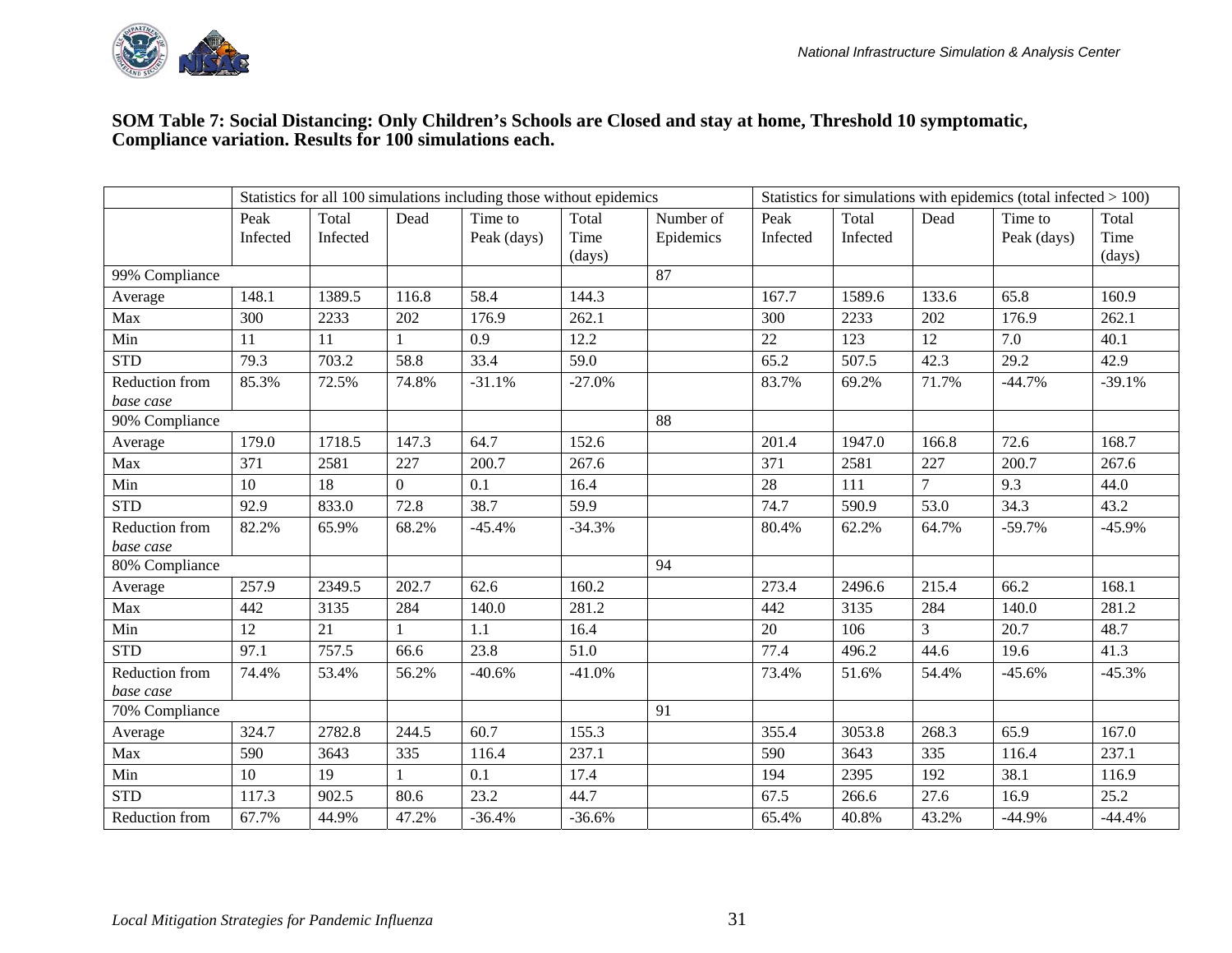

| base case                   |         |         |        |          |          |        |         |         |        |          |          |
|-----------------------------|---------|---------|--------|----------|----------|--------|---------|---------|--------|----------|----------|
| 60% Compliance              |         |         |        |          |          | 96     |         |         |        |          |          |
| Average                     | 446.9   | 3455.0  | 305.0  | 59.4     | 149.6    |        | 465.0   | 3597.7  | 317.6  | 61.7     | 154.4    |
| Max                         | 658     | 4125    | 380    | 109.4    | 216.0    |        | 658     | 4125    | 380    | 109.4    | 216.0    |
| Min                         | 10      | 15      |        | 0.1      | 13.3     |        | 30      | 153     | 15     | 30.4     | 50.1     |
| <b>STD</b>                  | 125.1   | 814.8   | 73.3   | 17.6     | 34.6     |        | 89.6    | 421.1   | 39.7   | 13.6     | 25.6     |
| Reduction from              | 55.6%   | 31.5%   | 34.1%  | $-33.3%$ | $-31.6%$ |        | 54.8%   | 30.2%   | 32.8%  | $-35.8%$ | $-33.5%$ |
| base case                   |         |         |        |          |          |        |         |         |        |          |          |
| 0% Compliance               |         |         |        |          |          | 98     |         |         |        |          |          |
| Average                     | 1008.7  | 5044.2  | 462.0  | 44.2     | 112.4    |        | 1029.1  | 5146.6  | 471.4  | 45.0     | 114.3    |
| Max                         | 1180    | 5509    | 526    | 60.3     | 148.6    |        | 1180    | 5509    | 526    | 60.3     | 148.6    |
| Min                         | 10      | 21      |        | 0.1      | 16.5     |        | 867     | 4813    | 418    | 33.2     | 88.7     |
| <b>STD</b>                  | 161.1   | 734.2   | 71.1   | 8.8      | 18.1     |        | 74.4    | 141.0   | 26.6   | 6.5      | 12.1     |
| Reduction from              | $-0.2%$ | 0.0%    | 0.1%   | 0.7%     | 1.1%     |        | $-0.1%$ | 0.1%    | 0.3%   | 0.9%     | 1.1%     |
| base case                   |         |         |        |          |          |        |         |         |        |          |          |
| Base case, 1000 simulations |         |         |        |          |          | 979.00 |         |         |        |          |          |
| Average                     | 1006.7  | 5046.3  | 462.7  | 44.5     | 113.7    |        | 1028.1  | 5154.2  | 472.6  | 45.5     | 115.7    |
| Max                         | 1295.00 | 5592.00 | 552.00 | 99.4     | 195.5    |        | 1295.00 | 5592.00 | 552.00 | 99.4     | 195.5    |
| Min                         | 10.00   | 11.00   | 0.00   | 0.1      | 9.6      |        | 796.00  | 4780.00 | 386.00 | 32.2     | 85.3     |
| <b>STD</b>                  | 163.8   | 746.4   | 71.5   | 9.8      | 19.3     |        | 75.5    | 122.9   | 23.7   | 7.6      | 13.7     |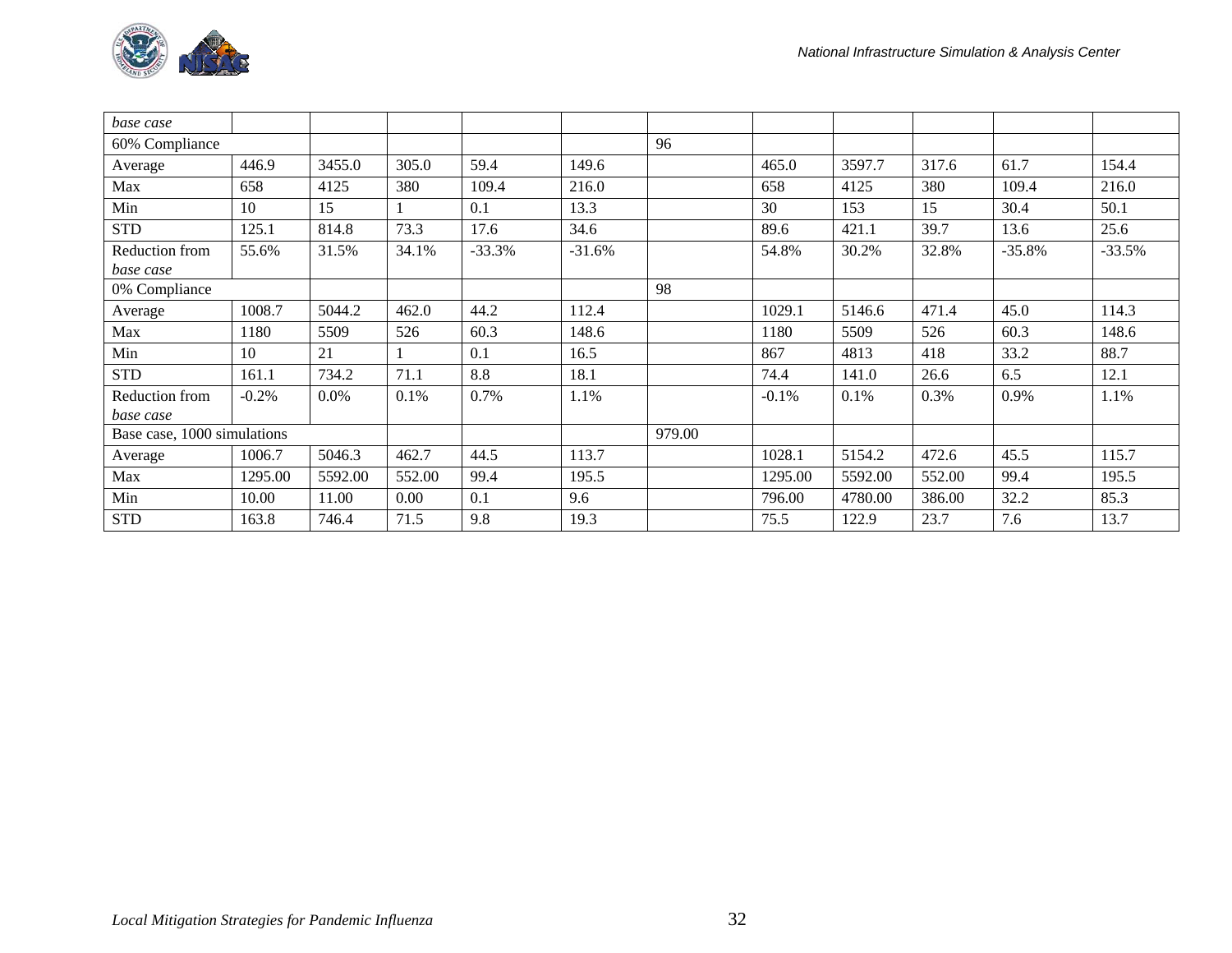

#### **SOM Table 8: Social Distancing: Closing Schools and Work, only Children-Teenagers stay at home, Threshold 10 symptomatic, Compliance variation. Results for 100 simulations each.**

|                |          |          |                | Statistics for all 100 simulations including those without epidemics |        |           |          |          |                | Statistics for simulations with epidemics (total infected $> 100$ ) |         |
|----------------|----------|----------|----------------|----------------------------------------------------------------------|--------|-----------|----------|----------|----------------|---------------------------------------------------------------------|---------|
|                | Peak     | Total    | Dead           | Time to                                                              | Total  | Number of | Peak     | Total    | Dead           | Time to                                                             | Total   |
|                | Infected | Infected |                | Peak (days)                                                          | Time   | Epidemics | Infected | Infected |                | Peak (days)                                                         | Time    |
|                |          |          |                |                                                                      | (days) |           |          |          |                |                                                                     | (days)  |
| 99% Compliance |          |          |                |                                                                      |        | 36        |          |          |                |                                                                     |         |
| Average        | 32.4     | 89.4     | 8.1            | 10.2                                                                 | 40.4   |           | 46.6     | 133.5    | 11.4           | 11.7                                                                | 48.0    |
| Max            | 78       | 228      | 23             | 19.7                                                                 | 76.9   |           | 78       | 228      | 23             | 19.2                                                                | 76.9    |
| Min            | 12       | 20       | $\overline{0}$ | 1.3                                                                  | 13.0   |           | 30       | 102      | $\overline{4}$ | 6.0                                                                 | 33.6    |
| <b>STD</b>     | 13.6     | 41.0     | 4.2            | 3.8                                                                  | 11.8   |           | 10.8     | 28.7     | 4.0            | 2.9                                                                 | 9.5     |
| Reduction from | 96.8%    | 98.2%    | 98.3%          | 77.1%                                                                | 64.5%  |           | 95.5%    | 97.4%    | 97.6%          | 74.3%                                                               | 58.5%   |
| base case      |          |          |                |                                                                      |        |           |          |          |                |                                                                     |         |
| 90% Compliance |          |          |                |                                                                      |        | 55        |          |          |                |                                                                     |         |
| Average        | 32.7     | 113.2    | 10.0           | 12.1                                                                 | 49.8   |           | 41.6     | 153.4    | 13.5           | 13.5                                                                | 60.7    |
| Max            | 95       | 417      | 42             | 31.1                                                                 | 99.3   |           | 95       | 417      | 42             | 23.0                                                                | 99.3    |
| Min            | 11       | 21       | $\Omega$       | 0.5                                                                  | 16.9   |           | 20       | 101      | $\overline{3}$ | 5.9                                                                 | 30.1    |
| <b>STD</b>     | 15.4     | 63.8     | 6.3            | 4.9                                                                  | 17.2   |           | 14.8     | 58.8     | 6.2            | 4.1                                                                 | 14.5    |
| Reduction from | 96.8%    | 97.8%    | 97.8%          | 72.9%                                                                | 56.2%  |           | 96.0%    | 97.0%    | 97.1%          | 70.3%                                                               | 47.5%   |
| base case      |          |          |                |                                                                      |        |           |          |          |                |                                                                     |         |
| 80% Compliance |          |          |                |                                                                      |        | 79        |          |          |                |                                                                     |         |
| Average        | 38.7     | 174.2    | 15.0           | 15.3                                                                 | 65.4   |           | 43.6     | 204.2    | 17.6           | 17.3                                                                | 72.1    |
| Max            | 96       | 488      | 39             | 56.6                                                                 | 142.2  |           | 96       | 488      | 39             | 56.6                                                                | 142.2   |
| Min            | 10       | 14       | $\Omega$       | 0.1                                                                  | 22.4   |           | 16       | 101      | 6              | 5.3                                                                 | 33.3    |
| <b>STD</b>     | 17.5     | 101.0    | 8.9            | 8.7                                                                  | 24.2   |           | 16.3     | 92.3     | 8.3            | 8.6                                                                 | 22.0    |
| Reduction from | 96.2%    | 96.5%    | 96.8%          | 65.6%                                                                | 42.5%  |           | 95.8%    | 96.0%    | 96.3%          | 62.0%                                                               | 37.6%   |
| base case      |          |          |                |                                                                      |        |           |          |          |                |                                                                     |         |
| 70% Compliance |          |          |                |                                                                      |        | 84        |          |          |                |                                                                     |         |
| Average        | 50.1     | 413.2    | 36.1           | 31.5                                                                 | 110.0  |           | 56.0     | 480.6    | 41.9           | 35.6                                                                | 123.7   |
| Max            | 152      | 1471     | 129            | 133.5                                                                | 262.9  |           | 152      | 1471     | 129            | 133.5                                                               | 262.9   |
| Min            | 12       | 17       | $\overline{2}$ | 1.2                                                                  | 13.6   |           | 20       | 101      | 6              | 5.2                                                                 | 32.9    |
| <b>STD</b>     | 28.1     | 336.3    | 29.4           | 24.3                                                                 | 57.8   |           | 26.7     | 325.6    | 28.6           | 24.3                                                                | 52.6    |
| Reduction from | 95.0%    | 91.8%    | 92.2%          | 29.2%                                                                | 3.2%   |           | 94.6%    | 90.7%    | 91.1%          | 21.7%                                                               | $-7.0%$ |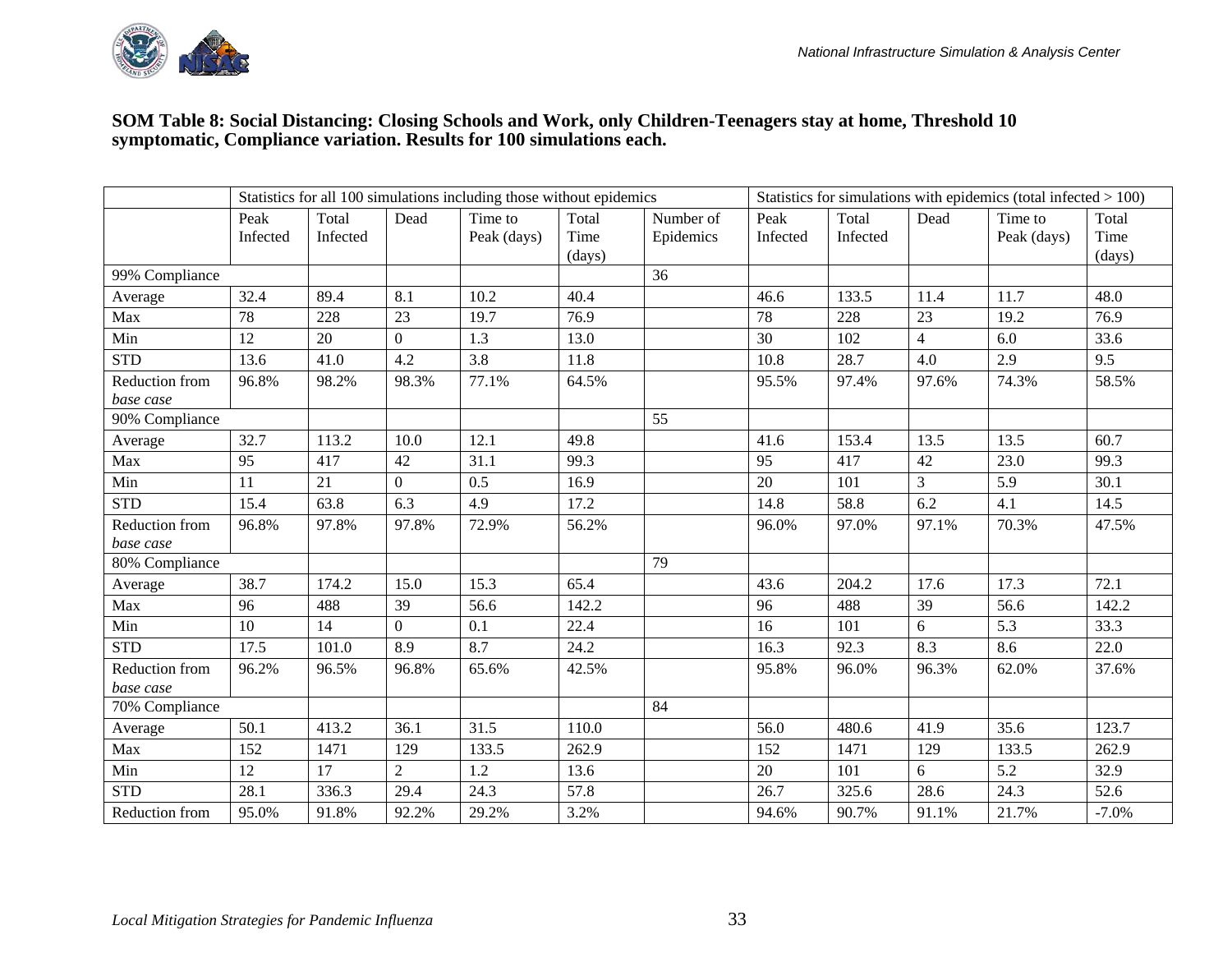

| base case                   |         |         |          |          |           |        |         |         |         |          |          |
|-----------------------------|---------|---------|----------|----------|-----------|--------|---------|---------|---------|----------|----------|
| 60% Compliance              |         |         |          |          |           | 90     |         |         |         |          |          |
| Average                     | 97.6    | 1199.9  | 104.1    | 67.5     | 180.6     |        | 106.5   | 1328.0  | 115.3   | 74.3     | 197.1    |
| Max                         | 216     | 2514    | 238      | 185.0    | 390.7     |        | 216     | 2514    | 238     | 185.0    | 390.7    |
| Min                         | 10      | 12      |          | 0.1      | 11.9      |        | 17      | 150     | 11      | 8.6      | 50.8     |
| <b>STD</b>                  | 51.2    | 677.2   | 59.5     | 43.1     | 80.6      |        | 45.9    | 586.6   | 51.8    | 40.1     | 66.6     |
| Reduction from              | 90.3%   | 76.2%   | 77.5%    | $-51.6%$ | $-58.9\%$ |        | 89.6%   | 74.2%   | 75.6%   | $-63.4%$ | $-70.4%$ |
| base case                   |         |         |          |          |           |        |         |         |         |          |          |
| 0% Compliance               |         |         |          |          |           | 98     |         |         |         |          |          |
| Average                     | 1010.6  | 5044.4  | 466.6    | 43.6     | 114.3     |        | 1031.1  | 5147.1  | 476.1   | 44.5     | 116.4    |
| Max                         | 1208    | 5518    | 536      | 79.6     | 178.1     |        | 1208    | 5518    | 536     | 79.6     | 178.1    |
| Min                         | 10      | 11      | $\Omega$ | 0.1      | 11.2      |        | 846     | 4815    | 401     | 33.8     | 91.6     |
| <b>STD</b>                  | 161.5   | 735.8   | 71.2     | 9.7      | 20.9      |        | 74.6    | 140.7   | 24.9    | 7.4      | 15.0     |
| Reduction from              | $-0.4%$ | $0.0\%$ | $-0.8%$  | 2.1%     | $-0.6%$   |        | $-0.3%$ | 0.1%    | $-0.7%$ | 2.1%     | $-0.7%$  |
| base case                   |         |         |          |          |           |        |         |         |         |          |          |
| Base case, 1000 simulations |         |         |          |          |           | 979.00 |         |         |         |          |          |
| Average                     | 1006.7  | 5046.3  | 462.7    | 44.5     | 113.7     |        | 1028.1  | 5154.2  | 472.6   | 45.5     | 115.7    |
| Max                         | 1295.00 | 5592.00 | 552.00   | 99.4     | 195.5     |        | 1295.00 | 5592.00 | 552.00  | 99.4     | 195.5    |
| Min                         | 10.00   | 11.00   | 0.00     | 0.1      | 9.6       |        | 796.00  | 4780.00 | 386.00  | 32.2     | 85.3     |
| <b>STD</b>                  | 163.8   | 746.4   | 71.5     | 9.8      | 19.3      |        | 75.5    | 122.9   | 23.7    | 7.6      | 13.7     |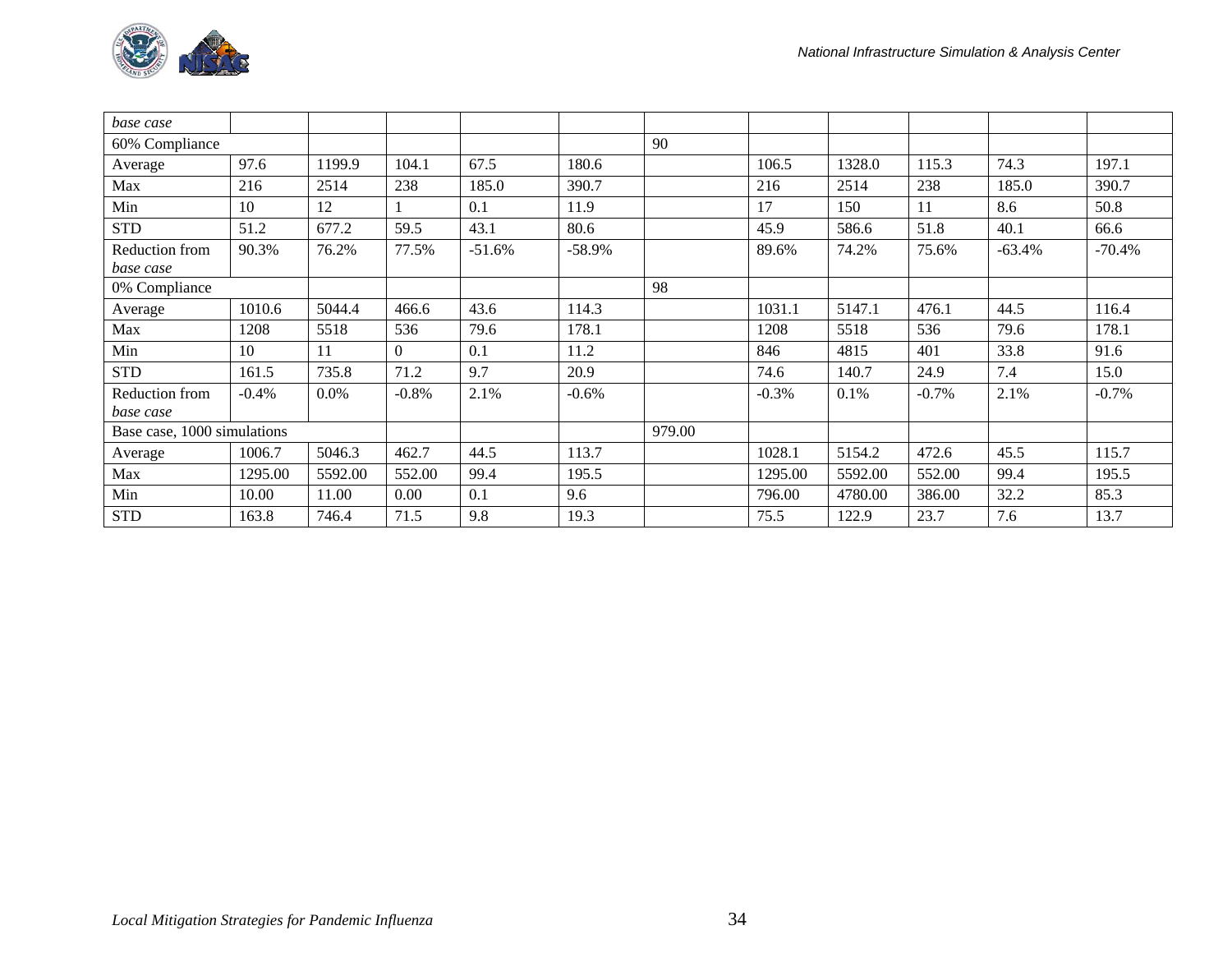

#### **SOM Table 9: Adults only avoid work, Threshold 10 symptomatic, 99% compliance; and All who become symptomatic always Stay At Home when sick. Results for 100 simulations each.**

|                                         |          |          |          | Statistics for all 100 simulations including those without epidemics |                   |           |          |          |        | Statistics for simulations with epidemics (total infected $> 100$ ) |                   |
|-----------------------------------------|----------|----------|----------|----------------------------------------------------------------------|-------------------|-----------|----------|----------|--------|---------------------------------------------------------------------|-------------------|
|                                         | Peak     | Total    | Dead     | Time to Peak                                                         | <b>Total Time</b> | Number of | Peak     | Total    | Dead   | Time to Peak                                                        | <b>Total Time</b> |
|                                         | Infected | Infected |          | (days)                                                               | (days)            | Epidemics | Infected | Infected |        | (days)                                                              | (days)            |
| 99% of adults avoid work                |          |          |          |                                                                      |                   | 100       |          |          |        |                                                                     |                   |
| Average                                 | 915.6    | 4727.8   | 435.7    | 46.4                                                                 | 117.2             |           | 915.6    | 4727.8   | 435.7  | 46.4                                                                | 117.2             |
| Max                                     | 1116     | 5034     | 477      | 81.9                                                                 | 186.2             |           | 1116     | 5034     | 477    | 81.9                                                                | 186.2             |
| Min                                     | 690      | 4399     | 393      | 33.4                                                                 | 93.8              |           | 690      | 4399     | 393    | 33.4                                                                | 93.8              |
| <b>STD</b>                              | 80.7     | 126.9    | 20.8     | 8.3                                                                  | 15.3              |           | 80.7     | 126.9    | 20.8   | 8.3                                                                 | 15.3              |
| Reduction from                          | 9.1%     | 6.3%     | 5.8%     | $-4.2%$                                                              | $-3.1%$           |           | 10.9%    | 8.3%     | 7.8%   | $-2.1%$                                                             | $-1.3%$           |
| base case                               |          |          |          |                                                                      |                   |           |          |          |        |                                                                     |                   |
| All who become symptomatic stay at home |          |          |          |                                                                      |                   | 92        |          |          |        |                                                                     |                   |
| Average                                 | 657.9    | 3985.0   | 356.9    | 47.6                                                                 | 120.7             |           | 713.9    | 4328.5   | 387.6  | 51.4                                                                | 128.7             |
| Max                                     | 889.00   | 4690.00  | 449.00   | 94.6                                                                 | 187.3             |           | 889.00   | 4690.00  | 449.00 | 94.6                                                                | 187.3             |
| Min                                     | 10.00    | 14.00    | 1.00     | 0.1                                                                  | 15.7              |           | 542.00   | 3953.00  | 335.00 | 37.1                                                                | 96.3              |
| <b>STD</b>                              | 205.7    | 1180.1   | 106.8    | 15.7                                                                 | 31.6              |           | 80.2     | 153.5    | 22.3   | 9.1                                                                 | 16.1              |
| Reduction from                          | 0.35     | 0.21     | 0.23     | $-0.07$                                                              | $-0.06$           |           | 0.31     | 0.16     | 0.18   | $-0.13$                                                             | $-0.11$           |
| base case                               |          |          |          |                                                                      |                   |           |          |          |        |                                                                     |                   |
| Base case, 1000 simulations             |          |          |          |                                                                      |                   | 979       |          |          |        |                                                                     |                   |
| Average                                 | 1006.7   | 5046.3   | 462.7    | 44.5                                                                 | 113.7             |           | 1028.1   | 5154.2   | 472.6  | 45.5                                                                | 115.7             |
| Max                                     | 1295     | 5592     | 552      | 99.4                                                                 | 195.5             |           | 1295     | 5592     | 552    | 99.4                                                                | 195.5             |
| Min                                     | 10       | 11       | $\Omega$ | 0.1                                                                  | 9.6               |           | 796      | 4780     | 386    | 32.2                                                                | 85.3              |
| <b>STD</b>                              | 163.8    | 746.4    | 71.5     | 9.8                                                                  | 19.3              |           | 75.5     | 122.9    | 23.7   | 7.6                                                                 | 13.7              |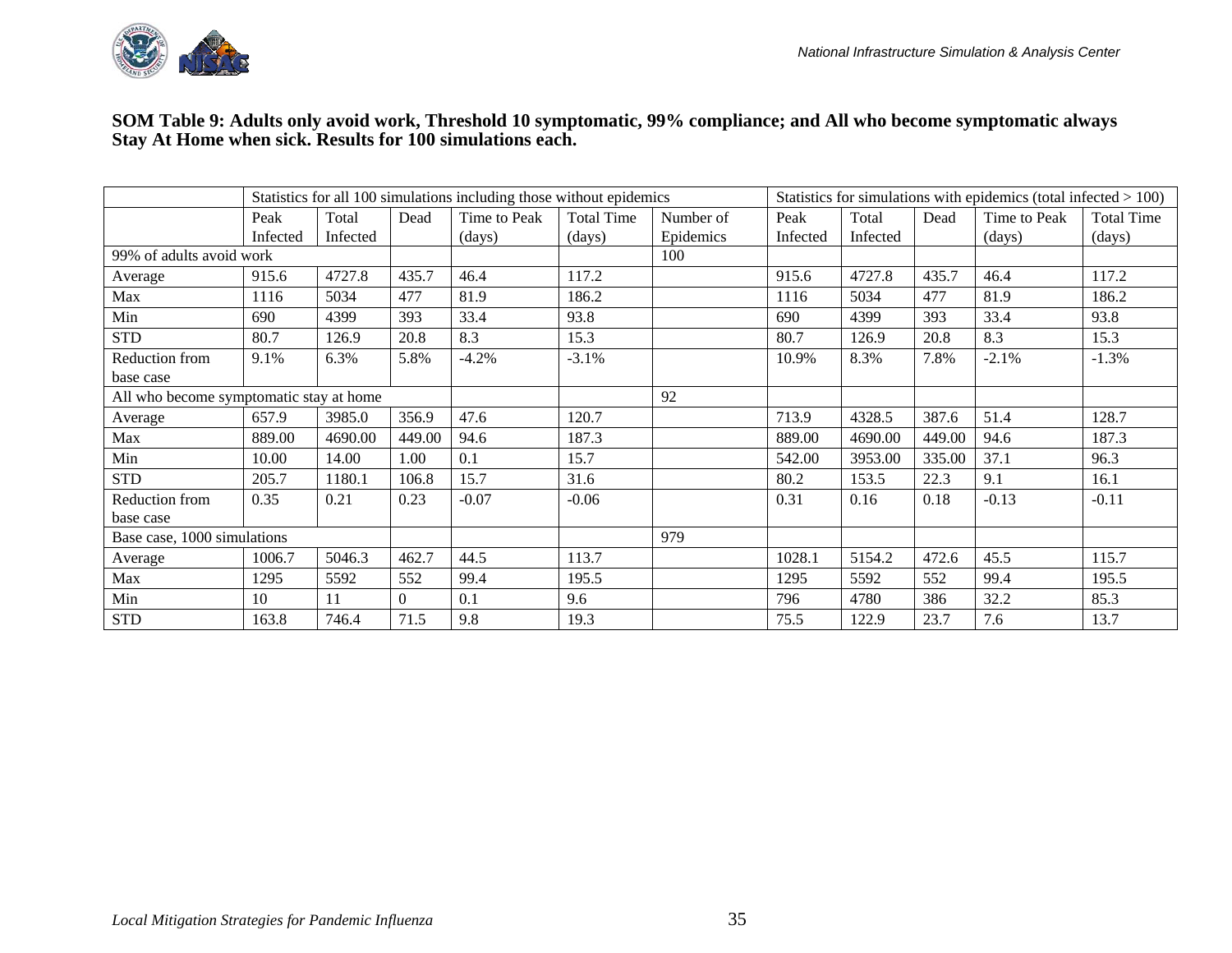#### **SOM Table 10: Vaccination Strategy: Percent Coverage of Children and Teens. Results for 100 simulations each.**

|                             |          |          |                  | Statistics for all 100 simulations including those without epidemics |                   |                  |           |           |                | Statistics for simulations with epidemics (total infected $> 100$ ) |                   |
|-----------------------------|----------|----------|------------------|----------------------------------------------------------------------|-------------------|------------------|-----------|-----------|----------------|---------------------------------------------------------------------|-------------------|
|                             | Peak     | Total    | Dead             | Time to Peak                                                         | <b>Total Time</b> | Number of        | Peak      | Total     | Dead           | Time to Peak                                                        | <b>Total Time</b> |
|                             | Infected | Infected |                  | (days)                                                               | (days)            | Epidemics        | Infected  | Infected  |                | (days)                                                              | (days)            |
| 100% Coverage               |          |          |                  |                                                                      |                   | $\boldsymbol{0}$ |           |           |                |                                                                     |                   |
| Average                     | 12.8     | 25.5     | 2.2              | 2.7                                                                  | 26.6              |                  | <b>NA</b> | NA        | <b>NA</b>      | <b>NA</b>                                                           | NA                |
| Max                         | 22       | 59       | 8                | 13.4                                                                 | 100.6             |                  | NA        | NA        | NA             | NA                                                                  | NA                |
| Min                         | 10       | 10       | $\mathbf{0}$     | 0.1                                                                  | 6.9               |                  | NA        | NA        | <b>NA</b>      | <b>NA</b>                                                           | NA                |
| <b>STD</b>                  | 2.2      | 10.2     | 1.9              | 2.5                                                                  | 13.5              |                  | NA        | $\rm NA$  | <b>NA</b>      | <b>NA</b>                                                           | $\rm NA$          |
| Reduction from              | 98.7%    | 99.5%    | 99.5%            | 94.0%                                                                | 76.6%             |                  | NA        | NA        | NA             | NA                                                                  | NA                |
| base case                   |          |          |                  |                                                                      |                   |                  |           |           |                |                                                                     |                   |
| 90% Coverage                |          |          |                  |                                                                      |                   | $\mathbf{0}$     |           |           |                |                                                                     |                   |
| Average                     | 13.5     | 28.4     | 2.6              | 2.9                                                                  | 28.3              |                  | <b>NA</b> | NA        | <b>NA</b>      | <b>NA</b>                                                           | NA                |
| Max                         | 25       | 80       | 10               | 19.8                                                                 | 64.5              |                  | <b>NA</b> | NA        | <b>NA</b>      | <b>NA</b>                                                           | NA                |
| Min                         | 10       | 12       | $\boldsymbol{0}$ | 0.1                                                                  | 10.2              |                  | NA        | NA        | <b>NA</b>      | <b>NA</b>                                                           | NA                |
| <b>STD</b>                  | 3.0      | 12.2     | 2.1              | 2.9                                                                  | 11.2              |                  | NA        | <b>NA</b> | <b>NA</b>      | NA                                                                  | NA                |
| Reduction from              | 98.7%    | 99.4%    | 99.4%            | 93.4%                                                                | 75.1%             |                  | <b>NA</b> | NA        | NA             | <b>NA</b>                                                           | NA                |
| base case                   |          |          |                  |                                                                      |                   |                  |           |           |                |                                                                     |                   |
| 80% Coverage                |          |          |                  |                                                                      |                   | $\sqrt{2}$       |           |           |                |                                                                     |                   |
| Average                     | 14.4     | 37.6     | 3.7              | 4.3                                                                  | 35.6              |                  | 29.0      | 133.0     | 8.5            | 31.1                                                                | 102.3             |
| Max                         | 36       | 142      | 14               | 49.3                                                                 | 121.7             |                  | 36        | 142       | 10             | 49.3                                                                | 121.7             |
| Min                         | 10       | 12       | $\Omega$         | 0.1                                                                  | 7.6               |                  | 22        | 124       | $\overline{7}$ | 12.9                                                                | 82.9              |
| <b>STD</b>                  | 4.3      | 22.9     | 2.6              | 6.3                                                                  | 18.6              |                  | 9.9       | 12.7      | 2.1            | 25.7                                                                | 27.4              |
| Reduction from<br>base case | 98.6%    | 99.3%    | 99.2%            | 90.2%                                                                | 68.7%             |                  | 97.2%     | 97.4%     | 98.2%          | 31.6%                                                               | 11.6%             |
| 70% Coverage                |          |          |                  |                                                                      |                   | 12               |           |           |                |                                                                     |                   |
| Average                     | 15.7     | 51.2     | 5.2              | 8.0                                                                  | 41.4              |                  | 22.3      | 123.1     | 12.3           | 24.1                                                                | 79.4              |
| Max                         | 33       | 186      | 22               | 69.2                                                                 | 115.0             |                  | 33        | 186       | 22             | 69.2                                                                | 115.0             |
| Min                         | 10       | 11       | $\overline{0}$   | 0.1                                                                  | 10.4              |                  | 16        | 102       | 8              | 4.9                                                                 | 41.4              |
| <b>STD</b>                  | 4.7      | 35.1     | 4.1              | 11.1                                                                 | 24.2              |                  | 5.9       | 25.4      | 4.6            | 18.7                                                                | 24.4              |
| Reduction from<br>base case | 98.4%    | 99.0%    | 98.9%            | 82.1%                                                                | 63.6%             |                  | 97.8%     | 97.6%     | 97.4%          | 47.0%                                                               | 31.4%             |
| 60% Coverage                |          |          |                  |                                                                      |                   | 23               |           |           |                |                                                                     |                   |
| Average                     | 18.4     | 75.8     | 7.3              | 12.7                                                                 | 52.5              |                  | 28.7      | 178.4     | 17.4           | 33.3                                                                | 100.6             |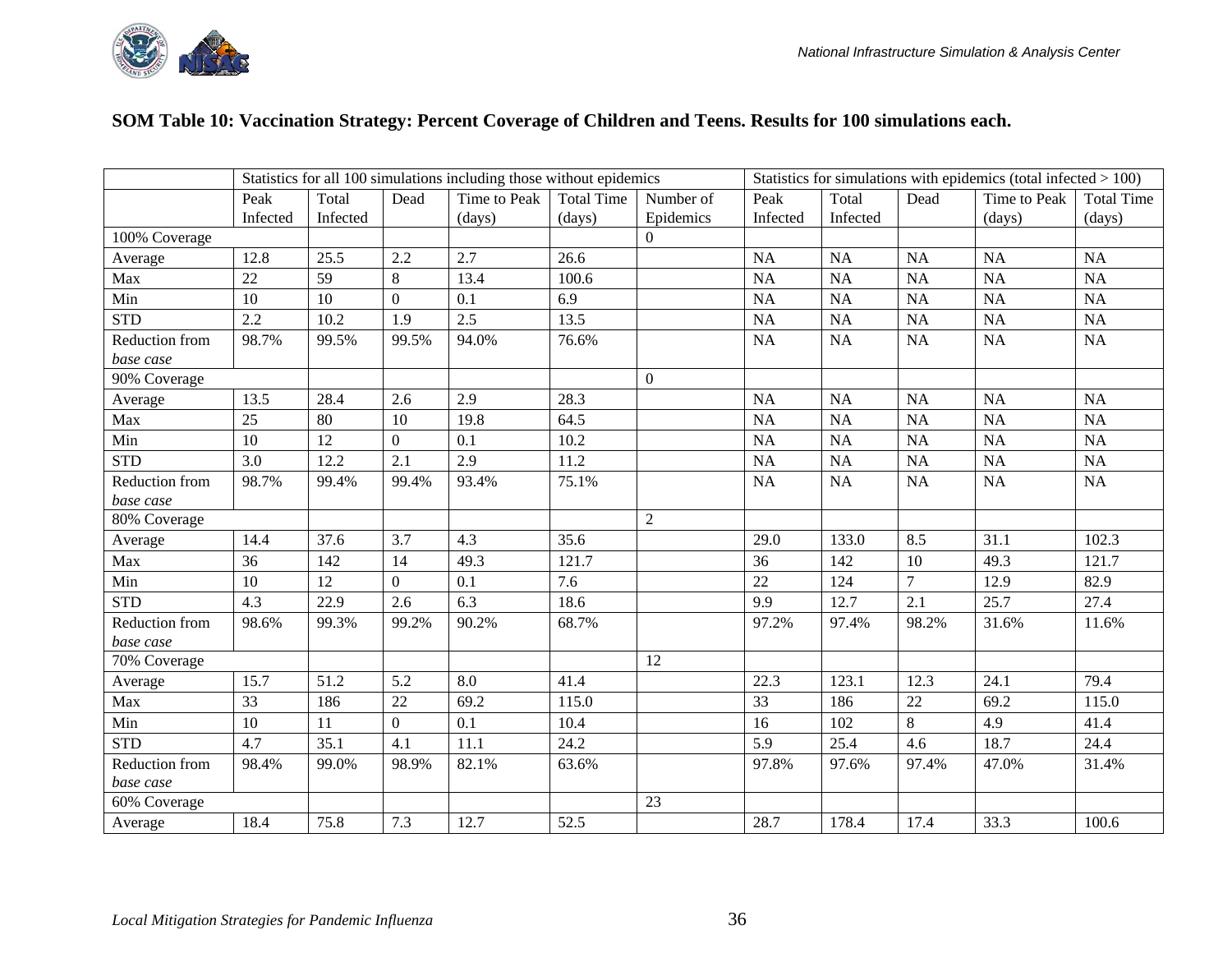

| Max            | 48    | 332             | 45             | 121.7    | 176.3    |    | 48    | 332    | 45    | 121.7    | 176.3    |
|----------------|-------|-----------------|----------------|----------|----------|----|-------|--------|-------|----------|----------|
| Min            | 10    | 12              | $\theta$       | 0.1      | 11.1     |    | 18    | 102    | 6     | 5.9      | 43.2     |
| <b>STD</b>     | 7.6   | 68.7            | 7.4            | 18.9     | 34.9     |    | 7.7   | 70.5   | 8.9   | 28.5     | 33.7     |
| Reduction from | 98.2% | 98.5%           | 98.4%          | 71.5%    | 53.8%    |    | 97.2% | 96.5%  | 96.3% | 26.7%    | 13.0%    |
| base case      |       |                 |                |          |          |    |       |        |       |          |          |
| 50% Coverage   |       |                 |                |          |          | 47 |       |        |       |          |          |
| Average        | 29.2  | 205.1           | 18.9           | 26.3     | 75.1     |    | 44.9  | 382.7  | 35.2  | 46.8     | 116.9    |
| Max            | 110   | 1115            | 117            | 138.4    | 203.6    |    | 110   | 1115   | 117   | 138.4    | 203.6    |
| Min            | 10    | 10              | $\overline{0}$ | 0.1      | 7.8      |    | 14    | 104    | 6     | 7.7      | 43.3     |
| <b>STD</b>     | 22.1  | 251.7           | 24.3           | 31.3     | 51.8     |    | 23.6  | 273.6  | 27.3  | 34.9     | 46.5     |
| Reduction from | 97.1% | 95.9%           | 95.9%          | 41.0%    | 33.9%    |    | 95.6% | 92.6%  | 92.6% | $-2.9%$  | $-1.1%$  |
| base case      |       |                 |                |          |          |    |       |        |       |          |          |
| 40% Coverage   |       |                 |                |          |          | 75 |       |        |       |          |          |
| Average        | 86.7  | 1022.7          | 96.6           | 65.2     | 158.2    |    | 110.4 | 1348.0 | 127.4 | 84.5     | 198.1    |
| Max            | 217   | 2309            | 238            | 259.1    | 352.0    |    | 217   | 2309   | 238   | 259.1    | 352.0    |
| Min            | 10    | 10              | $\mathbf{0}$   | 0.1      | 12.9     |    | 18    | 101    | 10    | 3.1      | 56.4     |
| <b>STD</b>     | 58.2  | 768.9           | 73.9           | 52.2     | 90.8     |    | 47.3  | 601.6  | 58.8  | 46.0     | 66.7     |
| Reduction from | 91.4% | 79.7%           | 79.1%          | $-46.4%$ | $-39.2%$ |    | 89.3% | 73.8%  | 73.1% | $-85.8%$ | $-71.2%$ |
| base case      |       |                 |                |          |          |    |       |        |       |          |          |
| 30% Coverage   |       |                 |                |          |          | 87 |       |        |       |          |          |
| Average        | 237.7 | 2294.9          | 212.8          | 71.6     | 165.6    |    | 271.3 | 2632.3 | 244.1 | 81.5     | 184.9    |
| Max            | 414   | 3301            | 321            | 156.3    | 297.7    |    | 414   | 3301   | 321   | 156.3    | 297.7    |
| Min            | 11    | $\overline{18}$ |                | 0.3      | 14.1     |    | 30    | 106    | 11    | 14.6     | 47.2     |
| <b>STD</b>     | 106.7 | 938.5           | 88.4           | 34.4     | 59.5     |    | 66.1  | 357.6  | 36.8  | 24.1     | 33.3     |
| Reduction from | 76.4% | 54.5%           | 54.0%          | $-60.7%$ | $-45.7%$ |    | 73.6% | 48.9%  | 48.4% | $-79.4%$ | $-59.9%$ |
| base case      |       |                 |                |          |          |    |       |        |       |          |          |
| 20% Coverage   |       |                 |                |          |          | 95 |       |        |       |          |          |
| Average        | 461.1 | 3383.5          | 312.3          | 62.1     | 145.4    |    | 484.7 | 3559.7 | 328.6 | 64.8     | 151.5    |
| Max            | 623   | 3968            | 375            | 109.3    | 231.9    |    | 623   | 3968   | 375   | 109.3    | 231.9    |
| Min            | 10    | 13              |                | 0.1      | 14.1     |    | 331   | 3068   | 274   | 36.7     | 117.1    |
| <b>STD</b>     | 122.7 | 795.4           | 74.7           | 18.8     | 34.6     |    | 67.8  | 195.6  | 23.2  | 14.6     | 22.2     |
| Reduction from | 54.2% | 33.0%           | 32.5%          | $-39.5%$ | $-27.9%$ |    | 52.9% | 30.9%  | 30.5% | $-42.6%$ | $-31.0%$ |
| base case      |       |                 |                |          |          |    |       |        |       |          |          |
| 10% Coverage   |       |                 |                |          |          | 98 |       |        |       |          |          |
| Average        | 723.3 | 4300.7          | 400.9          | 52.0     | 126.7    |    | 737.8 | 4387.8 | 409.0 | 53.0     | 128.7    |
| Max            | 933   | 4673            | 461            | 88.6     | 187.2    |    | 933   | 4673   | 461   | 88.6     | 187.2    |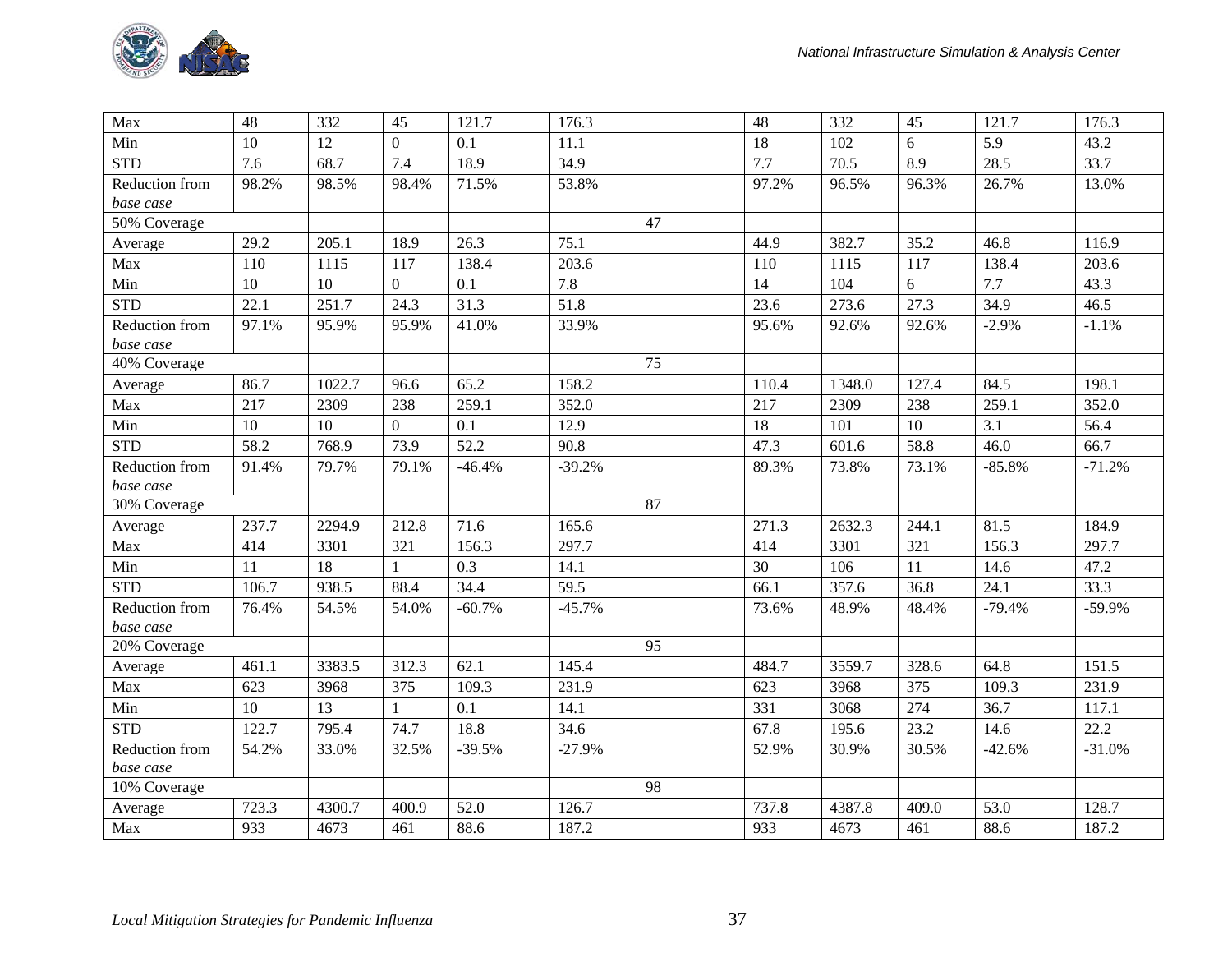

| Min                         | 11      | 23      | 2       | 0.6      | 14.6     |        | 571      | 4013    | 347      | 35.7     | 102.7    |
|-----------------------------|---------|---------|---------|----------|----------|--------|----------|---------|----------|----------|----------|
| <b>STD</b>                  | 125.9   | 627.7   | 61.8    | 12.1     | 21.3     |        | 74.3     | 137.5   | 23.6     | 9.9      | 16.3     |
| Reduction from              | 28.2%   | 14.8%   | 13.4%   | $-16.8%$ | $-11.5%$ |        | 28.2%    | 14.9%   | 13.5%    | $-16.7%$ | $-11.2%$ |
| base case                   |         |         |         |          |          |        |          |         |          |          |          |
| 0% Coverage                 |         |         |         |          |          | 98     |          |         |          |          |          |
| Average                     | 1015.3  | 5063.7  | 465.4   | 43.6     | 112.9    |        | 1035.8   | 5166.6  | 474.8    | 44.5     | 114.8    |
| Max                         | 1211    | 5464    | 540     | 73.6     | 147.0    |        | 1211     | 5464    | 540      | 73.6     | 147.0    |
| Min                         | 10      | 16      |         | 0.1      | 17.8     |        | 854      | 4880    | 397      | 32.8     | 87.7     |
| <b>STD</b>                  | 162.8   | 734.4   | 72.4    | 9.5      | 17.9     |        | 76.2     | 122.2   | 28.6     | 7.3      | 12.0     |
| Reduction from              | $-0.8%$ | $-0.3%$ | $-0.6%$ | 2.0%     | 0.7%     |        | $-0.7\%$ | $-0.2%$ | $-0.5\%$ | 2.1%     | 0.8%     |
| base case                   |         |         |         |          |          |        |          |         |          |          |          |
| Base case, 1000 simulations |         |         |         |          |          | 979.00 |          |         |          |          |          |
| Average                     | 1006.7  | 5046.3  | 462.7   | 44.5     | 113.7    |        | 1028.1   | 5154.2  | 472.6    | 45.5     | 115.7    |
| Max                         | 1295.00 | 5592.00 | 552.00  | 99.4     | 195.5    |        | 1295.00  | 5592.00 | 552.00   | 99.4     | 195.5    |
| Min                         | 10.00   | 11.00   | 0.00    | 0.1      | 9.6      |        | 796.00   | 4780.00 | 386.00   | 32.2     | 85.3     |
| <b>STD</b>                  | 163.8   | 746.4   | 71.5    | 9.8      | 19.3     |        | 75.5     | 122.9   | 23.7     | 7.6      | 13.7     |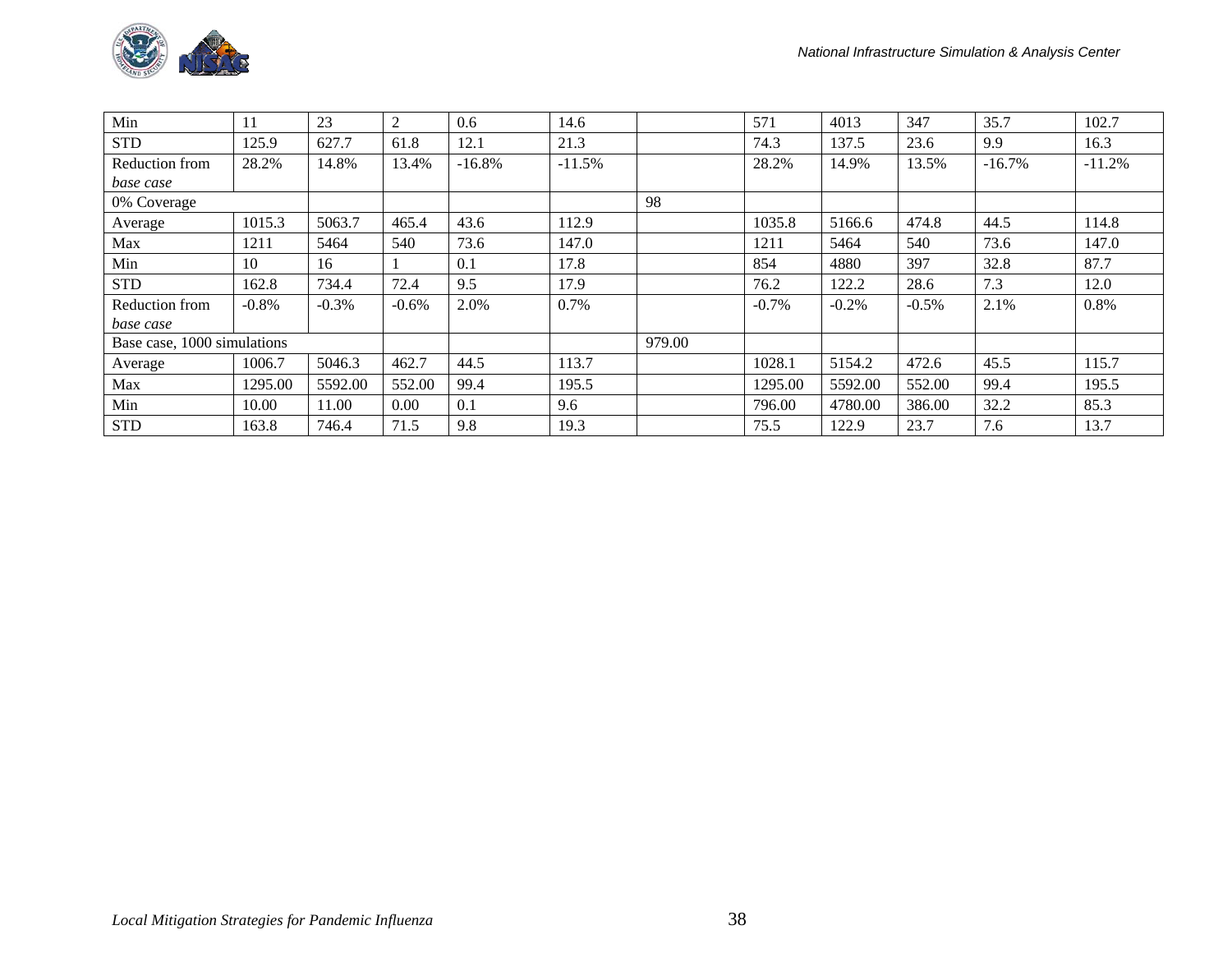

#### **SOM Table 11: Vaccination Strategies: Seniors Only and Current Vaccination Practice. Results for 100 simulations each.**

|                                                                      |                |                |                | Statistics for all 100 simulations including those without epidemics |                   |           |          |          |         | Statistics for simulations with epidemics (total infected $> 100$ ) |                   |
|----------------------------------------------------------------------|----------------|----------------|----------------|----------------------------------------------------------------------|-------------------|-----------|----------|----------|---------|---------------------------------------------------------------------|-------------------|
|                                                                      | Peak           | Total          | Dead           | Time to Peak                                                         | <b>Total Time</b> | Number of | Peak     | Total    | Dead    | Time to Peak                                                        | <b>Total Time</b> |
|                                                                      | Infected       | Infected       |                | (days)                                                               | (days)            | Epidemics | Infected | Infected |         | (days)                                                              | (days)            |
| Vaccination of all seniors                                           |                |                |                |                                                                      |                   | 99        |          |          |         |                                                                     |                   |
| Average                                                              | 934.4          | 4722.5         | 355.5          | 45.2                                                                 | 114.8             |           | 943.7    | 4770.0   | 359.1   | 45.7                                                                | 115.7             |
| Max                                                                  | 1135           | 5043           | 409            | 71.3                                                                 | 152.3             |           | 1135     | 5043     | 409     | 71.3                                                                | 152.3             |
| Min                                                                  | 11             | 19             | $\overline{2}$ | 0.7                                                                  | 18.5              |           | 757      | 4461     | 309     | 33.0                                                                | 85.4              |
| <b>STD</b>                                                           | 118.3          | 487.4          | 41.3           | 8.2                                                                  | 15.8              |           | 73.2     | 109.5    | 20.9    | 6.9                                                                 | 12.5              |
| Reduction from                                                       | 7.2%           | 6.4%           | 23.2%          | $-1.5%$                                                              | $-1.0%$           |           | 8.2%     | 7.5%     | 24.0%   | $-0.5%$                                                             | $-0.1%$           |
| base case                                                            |                |                |                |                                                                      |                   |           |          |          |         |                                                                     |                   |
| Current Policy (26% children and teenagers, 30% adults, 59% seniors) |                |                |                |                                                                      |                   | 55        |          |          |         |                                                                     |                   |
| Average                                                              | 88.4           | 872.3          | 69.1           | 48.2                                                                 | 110.6             |           | 153.1    | 1568.3   | 124.4   | 84.1                                                                | 181.4             |
| Max                                                                  | 303            | 2040           | 174            | 154.5                                                                | 323.6             |           | 303      | 2040     | 174     | 154.5                                                               | 323.6             |
| Min                                                                  | $\overline{4}$ | $\overline{4}$ | $\overline{0}$ | 0.1                                                                  | 5.4               |           | 30       | 125      | 12      | 22.0                                                                | 61.5              |
| <b>STD</b>                                                           | 81.0           | 806.0          | 64.1           | 45.4                                                                 | 86.1              |           | 50.6     | 306.9    | 25.2    | 28.6                                                                | 45.8              |
| Reduction from                                                       | 91.2%          | 82.7%          | 85.1%          | $-8.2%$                                                              | 2.7%              |           | 85.1%    | 69.6%    | 73.7%   | $-85.1%$                                                            | $-56.8%$          |
| base case                                                            |                |                |                |                                                                      |                   |           |          |          |         |                                                                     |                   |
| No Vaccination (100 simulations)                                     |                |                |                |                                                                      |                   | 98        |          |          |         |                                                                     |                   |
| Average                                                              | 1015.3         | 5063.7         | 465.4          | 43.6                                                                 | 112.9             |           | 1035.8   | 5166.6   | 474.8   | 44.5                                                                | 114.8             |
| Max                                                                  | 1211           | 5464           | 540            | 73.6                                                                 | 147.0             |           | 1211     | 5464     | 540     | 73.6                                                                | 147.0             |
| Min                                                                  | 10             | 16             | $\mathbf{1}$   | 0.1                                                                  | 17.8              |           | 854      | 4880     | 397     | 32.8                                                                | 87.7              |
| <b>STD</b>                                                           | 162.8          | 734.4          | 72.4           | 9.5                                                                  | 17.9              |           | 76.2     | 122.2    | 28.6    | 7.3                                                                 | 12.0              |
| Reduction from                                                       | $-0.8%$        | $-0.3%$        | $-0.6%$        | 2.0%                                                                 | 0.7%              |           | $-0.7%$  | $-0.2%$  | $-0.5%$ | 2.1%                                                                | 0.8%              |
| base case                                                            |                |                |                |                                                                      |                   |           |          |          |         |                                                                     |                   |
| Base case, 1000 simulations                                          |                |                |                |                                                                      |                   | 979       |          |          |         |                                                                     |                   |
| Average                                                              | 1006.7         | 5046.3         | 462.7          | 44.5                                                                 | 113.7             |           | 1028.1   | 5154.2   | 472.6   | 45.5                                                                | 115.7             |
| Max                                                                  | 1295           | 5592           | 552            | 99.4                                                                 | 195.5             |           | 1295     | 5592     | 552     | 99.4                                                                | 195.5             |
| Min                                                                  | 10             | 11             | $\overline{0}$ | 0.1                                                                  | 9.6               |           | 796      | 4780     | 386     | 32.2                                                                | 85.3              |
| <b>STD</b>                                                           | 163.8          | 746.4          | 71.5           | 9.8                                                                  | 19.3              |           | 75.5     | 122.9    | 23.7    | 7.6                                                                 | 13.7              |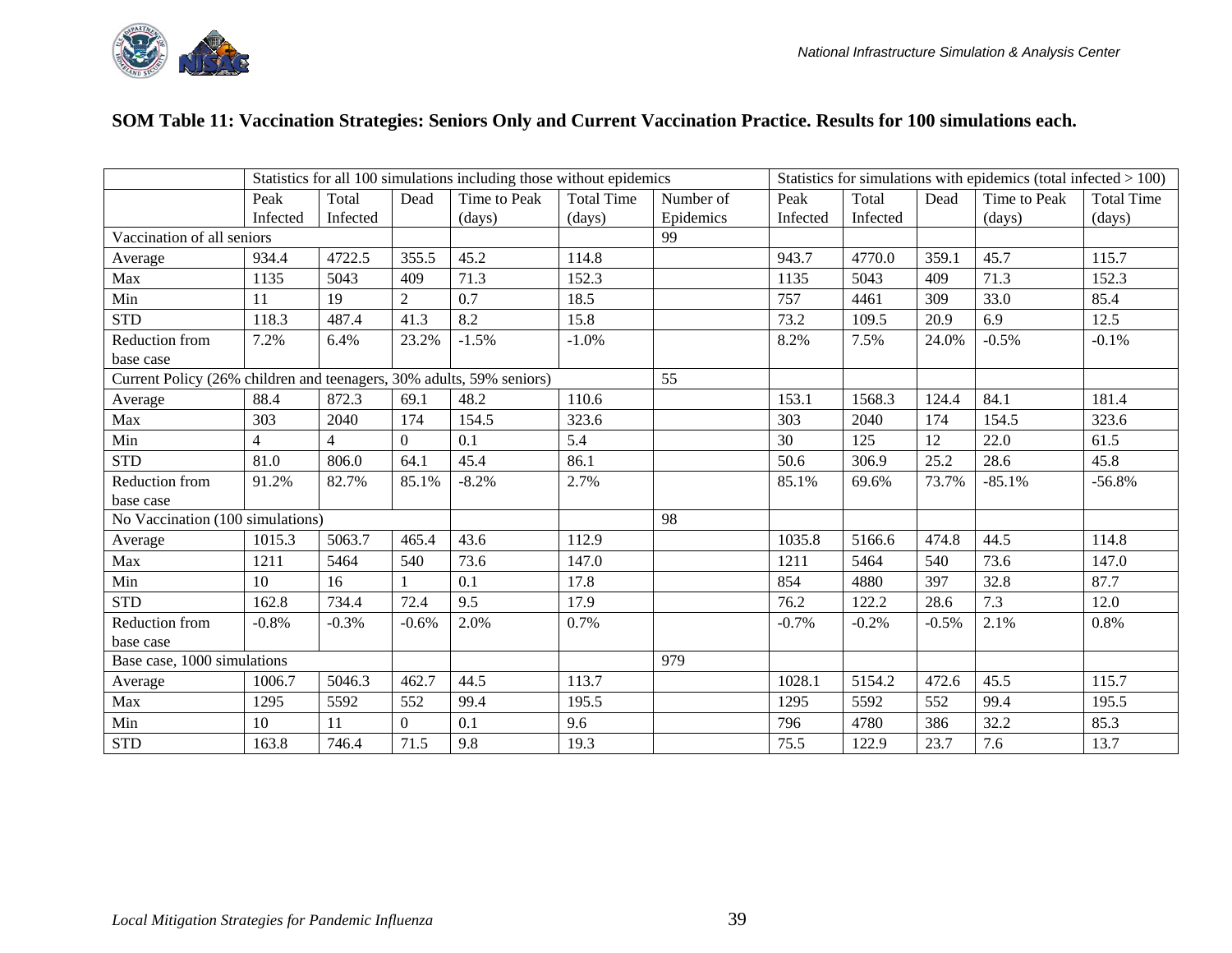

#### **SOM Table 12:** *ID* **increased by 25%, Social Distancing: Closing Schools and Children-Teenagers stay at home, Threshold 10 symptomatic, Compliance variation. Results for 100 simulations each.**

|                                 | Statistics for all 100 simulations including those without epidemics<br>Statistics for simulations with epidemics (total infected $> 100$ )<br>Peak<br>Total<br>Time to Peak<br><b>Total Time</b><br>Number of<br>Total<br>Time to Peak<br>Dead<br>Peak<br>Dead |          |                |           |           |           |          |          |       |           |                   |
|---------------------------------|-----------------------------------------------------------------------------------------------------------------------------------------------------------------------------------------------------------------------------------------------------------------|----------|----------------|-----------|-----------|-----------|----------|----------|-------|-----------|-------------------|
|                                 |                                                                                                                                                                                                                                                                 |          |                |           |           |           |          |          |       |           | <b>Total Time</b> |
|                                 | Infected                                                                                                                                                                                                                                                        | Infected |                | (days)    | (days)    | Epidemics | Infected | Infected |       | (days)    | (days)            |
| 99% Compliance                  |                                                                                                                                                                                                                                                                 |          |                |           |           | 91        |          |          |       |           |                   |
| Average                         | 49.8                                                                                                                                                                                                                                                            | 245.5    | 22.1           | 16.1      | 75.1      |           | 52.8     | 264.2    | 23.8  | 16.9      | 78.9              |
| Max                             | 113                                                                                                                                                                                                                                                             | 662      | 59             | 86.2      | 199.6     |           | 113      | 662      | 59    | 86.2      | 199.6             |
| Min                             | 10                                                                                                                                                                                                                                                              | 16       | $\overline{0}$ | 0.1       | 14.7      |           | 22       | 101      | 5     | 6.9       | 37.1              |
| <b>STD</b>                      | 21.7                                                                                                                                                                                                                                                            | 137.5    | 13.1           | 10.9      | 32.3      |           | 20.3     | 129.6    | 12.4  | 11.0      | 30.9              |
| Reduction from 0%<br>Compliance | 97.1%                                                                                                                                                                                                                                                           | 96.2%    | 96.4%          | 51.6%     | 20.8%     |           | 96.9%    | 95.9%    | 96.1% | 49.1%     | 16.7%             |
| 90% Compliance                  |                                                                                                                                                                                                                                                                 |          |                |           |           | 91        |          |          |       |           |                   |
| Average                         | 66.2                                                                                                                                                                                                                                                            | 540.9    | 48.9           | 28.1      | 116.5     |           | 70.5     | 586.9    | 53.1  | 30.1      | 123.5             |
| Max                             | 163                                                                                                                                                                                                                                                             | 1462     | 157            | 330.5     | 421.7     |           | 163      | 1462     | 157   | 330.5     | 421.7             |
| Min                             | 12                                                                                                                                                                                                                                                              | 20       |                | 2.6       | 23.1      |           | 28       | 108      | 11    | 8.2       | 27.4              |
| <b>STD</b>                      | 30.8                                                                                                                                                                                                                                                            | 352.6    | 33.7           | 35.1      | 55.9      |           | 28.9     | 336.2    | 32.3  | 36.2      | 53.6              |
| Reduction from 0%<br>Compliance | 96.2%                                                                                                                                                                                                                                                           | 91.6%    | 92.0%          | 15.4%     | $-22.9%$  |           | 95.9%    | 90.9%    | 91.4% | 9.5%      | $-30.3%$          |
| 80% Compliance                  |                                                                                                                                                                                                                                                                 |          |                |           |           | 96        |          |          |       |           |                   |
| Average                         | 143.9                                                                                                                                                                                                                                                           | 1990.6   | 182.8          | 75.0      | 214.9     |           | 149.0    | 2070.5   | 190.1 | 77.6      | 222.4             |
| Max                             | 302                                                                                                                                                                                                                                                             | 3038     | 279            | 258.7     | 491.3     |           | 302      | 3038     | 279   | 258.7     | 491.3             |
| Min                             | 17                                                                                                                                                                                                                                                              | 52       | $\overline{4}$ | 10.4      | 20.3      |           | 34       | 167      | 17    | 10.7      | 56.3              |
| <b>STD</b>                      | 57.9                                                                                                                                                                                                                                                            | 705.2    | 64.4           | 47.6      | 72.1      |           | 53.3     | 597.5    | 54.5  | 46.8      | 63.4              |
| Reduction from 0%<br>Compliance | 91.7%                                                                                                                                                                                                                                                           | 69.1%    | 70.3%          | $-125.5%$ | $-126.8%$ |           | 91.4%    | 67.9%    | 69.1% | $-133.3%$ | $-134.6%$         |
| 70% Compliance                  |                                                                                                                                                                                                                                                                 |          |                |           |           | 99        |          |          |       |           |                   |
| Average                         | 351.6                                                                                                                                                                                                                                                           | 3646.6   | 330.5          | 68.1      | 181.6     |           | 355.0    | 3683.2   | 333.8 | 68.7      | 183.2             |
| Max                             | 528                                                                                                                                                                                                                                                             | 4264     | 421            | 124.7     | 284.1     |           | 528      | 4264     | 421   | 124.7     | 284.1             |
| Min                             | 10                                                                                                                                                                                                                                                              | 19       | $\overline{0}$ | 0.1       | 19.4      |           | 224      | 2474     | 204   | 39.0      | 124.2             |
| <b>STD</b>                      | 74.8                                                                                                                                                                                                                                                            | 482.0    | 49.3           | 18.8      | 35.6      |           | 66.7     | 314.7    | 36.5  | 17.6      | 31.8              |
| Reduction from 0%<br>Compliance | 79.6%                                                                                                                                                                                                                                                           | 43.4%    | 46.2%          | $-104.7%$ | $-91.6%$  |           | 79.4%    | 42.8%    | 45.7% | $-106.8%$ | $-93.3%$          |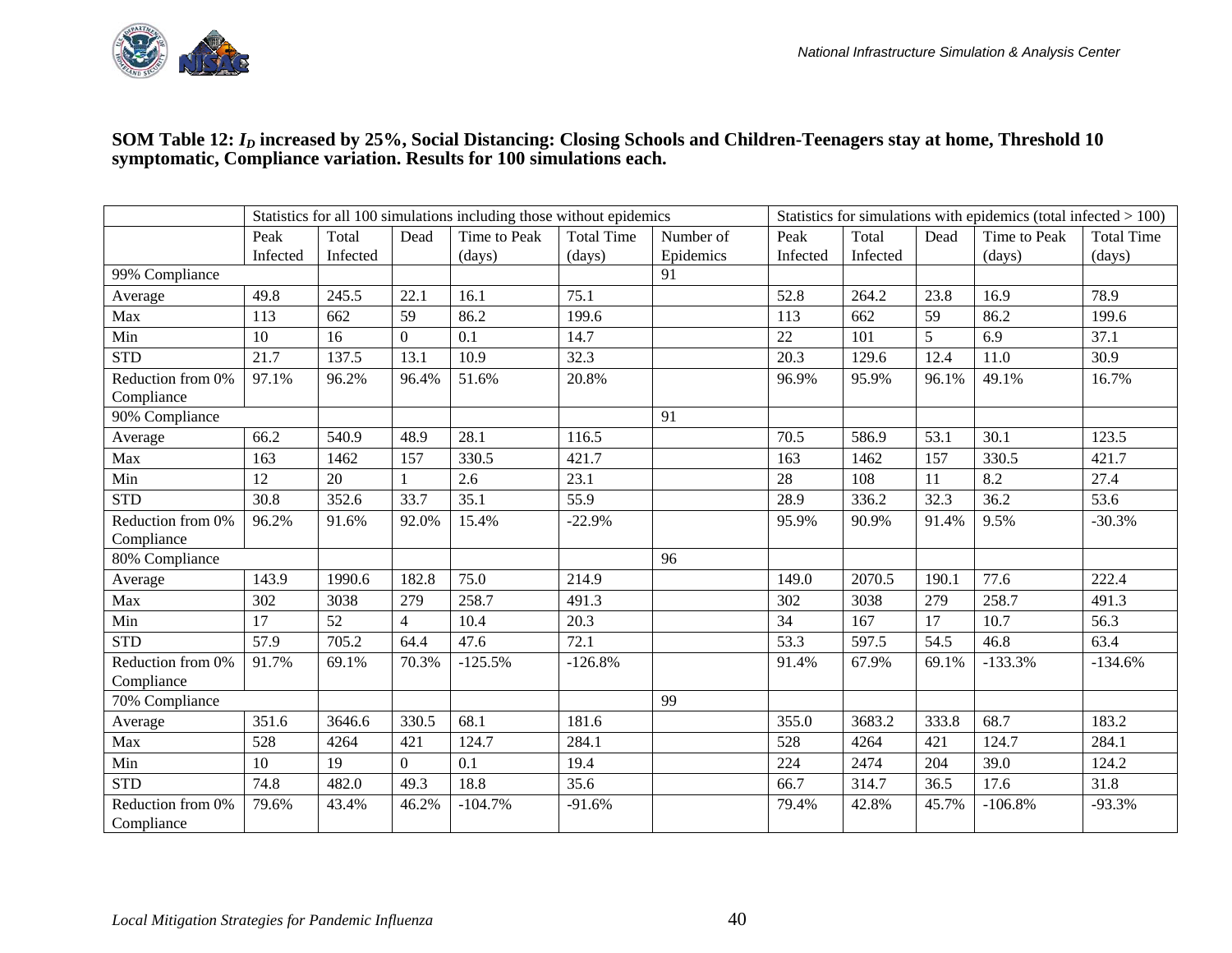

| 60% Compliance    |        |        |       |           |          | 99  |        |        |       |          |          |
|-------------------|--------|--------|-------|-----------|----------|-----|--------|--------|-------|----------|----------|
| Average           | 593.7  | 4575.9 | 419.2 | 55.2      | 146.3    |     | 599.5  | 4621.9 | 423.4 | 55.7     | 147.6    |
| Max               | 775    | 4927   | 480   | 89.1      | 210.3    |     | 775    | 4927   | 480   | 89.1     | 210.3    |
| Min               | 12     | 16     |       | 0.5       | 9.5      |     | 425    | 4104   | 359   | 39.5     | 108.8    |
| <b>STD</b>        | 88.5   | 488.7  | 48.5  | 11.9      | 24.9     |     | 66.5   | 164.3  | 24.0  | 10.6     | 20.9     |
| Reduction from 0% | 65.6%  | 29.0%  | 31.8% | $-65.9\%$ | $-54.3%$ |     | 65.3%  | 28.3%  | 31.1% | $-67.6%$ | $-55.8%$ |
| Compliance        |        |        |       |           |          |     |        |        |       |          |          |
| 0% Compliance     |        |        |       |           |          | 100 |        |        |       |          |          |
| Average           | 1726.7 | 6443.0 | 614.6 | 33.2      | 94.8     |     | 1726.7 | 6443.0 | 614.6 | 33.2     | 94.8     |
| Max               | 1951   | 6705   | 682   | 48.3      | 161.2    |     | 1951   | 6705   | 682   | 48.3     | 161.2    |
| Min               | 1488   | 6172   | 558   | 27.1      | 74.7     |     | 1488   | 6172   | 558   | 27.1     | 74.7     |
| <b>STD</b>        | 79.0   | 103.4  | 27.0  | 3.8       | 11.8     |     | 79.0   | 103.4  | 27.0  | 3.8      | 11.8     |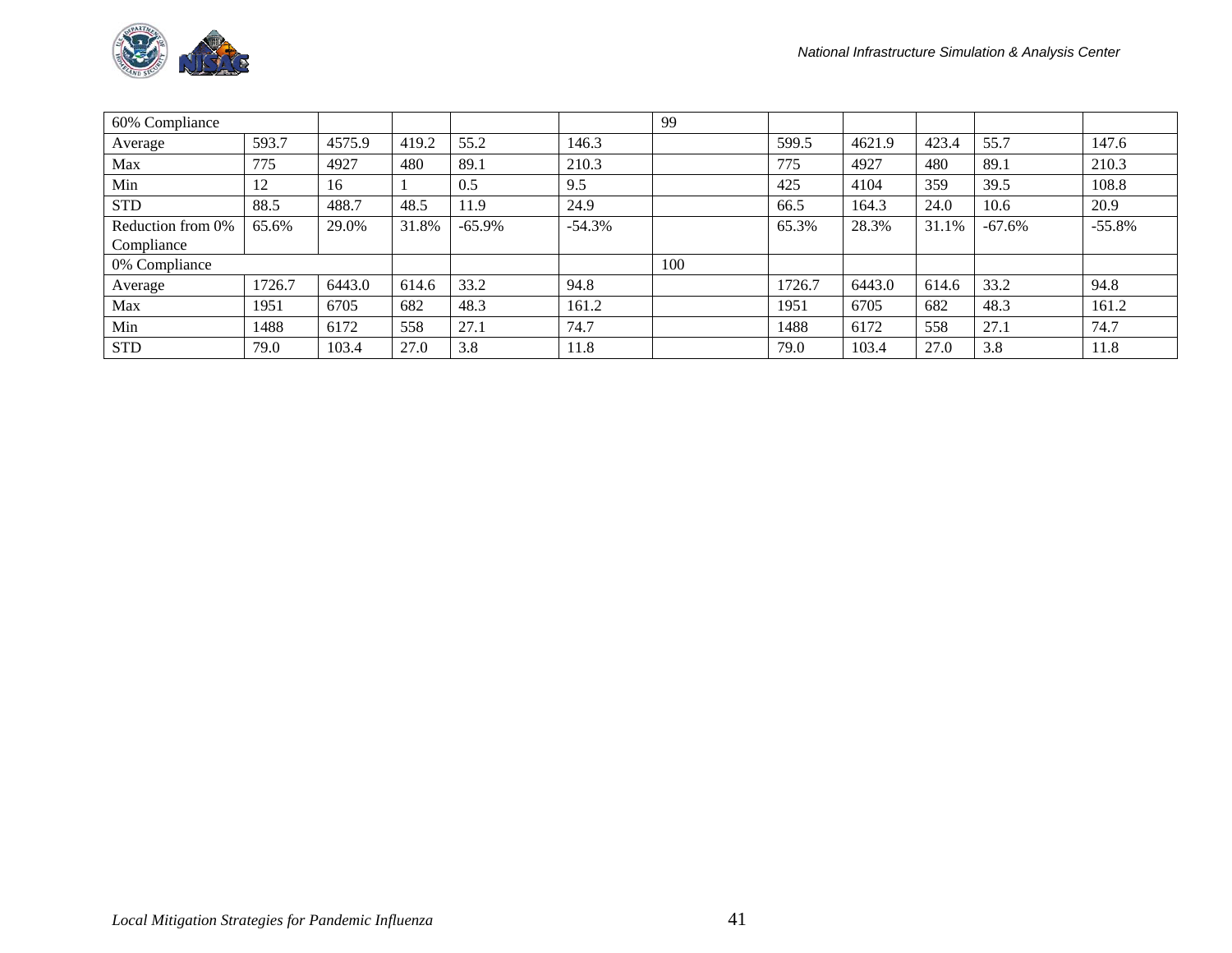

#### **SOM Table 13:** *ID* **increased by 50%, Social Distancing: Closing Schools and Children-Teenagers stay at home, Threshold 10 symptomatic, Compliance variation. Results for 100 simulations each.**

|                                 | Statistics for all 100 simulations including those without epidemics<br>Statistics for simulations with epidemics (total infected $> 100$ )<br>Total<br>Time to Peak<br><b>Total Time</b><br>Peak<br>Number of<br>Peak<br>Total<br>Dead<br>Time to Peak<br>Dead<br>Infected<br>Infected<br>Epidemics<br>Infected<br>(days)<br>Infected<br>(days)<br>(days)<br>(days) |        |       |           |           |     |       |        |       |           |                   |
|---------------------------------|----------------------------------------------------------------------------------------------------------------------------------------------------------------------------------------------------------------------------------------------------------------------------------------------------------------------------------------------------------------------|--------|-------|-----------|-----------|-----|-------|--------|-------|-----------|-------------------|
|                                 |                                                                                                                                                                                                                                                                                                                                                                      |        |       |           |           |     |       |        |       |           | <b>Total Time</b> |
|                                 |                                                                                                                                                                                                                                                                                                                                                                      |        |       |           |           |     |       |        |       |           |                   |
| 99% Compliance                  |                                                                                                                                                                                                                                                                                                                                                                      |        |       |           |           | 97  |       |        |       |           |                   |
| Average                         | 89.8                                                                                                                                                                                                                                                                                                                                                                 | 821.1  | 79.0  | 33.7      | 142.5     |     | 91.9  | 844.0  | 81.2  | 34.4      | 145.1             |
| Max                             | 211                                                                                                                                                                                                                                                                                                                                                                  | 2009   | 177   | 257.4     | 384.0     |     | 211   | 2009   | 177   | 257.4     | 384.0             |
| Min                             | 12                                                                                                                                                                                                                                                                                                                                                                   | 52     | 6     | 1.0       | 35.0      |     | 36    | 138    | 10    | 8.3       | 35.0              |
| <b>STD</b>                      | 37.2                                                                                                                                                                                                                                                                                                                                                                 | 436.1  | 43.1  | 38.5      | 62.2      |     | 35.7  | 422.4  | 41.8  | 38.9      | 61.2              |
| Reduction from 0%<br>Compliance | 96.2%                                                                                                                                                                                                                                                                                                                                                                | 88.8%  | 88.9% | $-24.2%$  | $-68.2%$  |     | 96.1% | 88.4%  | 88.6% | $-27.1%$  | $-71.4%$          |
| 90% Compliance                  |                                                                                                                                                                                                                                                                                                                                                                      |        |       |           |           | 100 |       |        |       |           |                   |
| Average                         | 191.7                                                                                                                                                                                                                                                                                                                                                                | 2596.7 | 243.7 | 68.8      | 217.1     |     | 191.7 | 2596.7 | 243.7 | 68.8      | 217.1             |
| Max                             | 381                                                                                                                                                                                                                                                                                                                                                                  | 3634   | 363   | 161.2     | 372.9     |     | 381   | 3634   | 363   | 161.2     | 372.9             |
| Min                             | 23                                                                                                                                                                                                                                                                                                                                                                   | 124    | 8     | 11.9      | 64.8      |     | 23    | 124    | 8     | 11.9      | 64.8              |
| <b>STD</b>                      | 63.0                                                                                                                                                                                                                                                                                                                                                                 | 597.5  | 58.7  | 31.9      | 55.7      |     | 63.0  | 597.5  | 58.7  | 31.9      | 55.7              |
| Reduction from 0%<br>Compliance | 91.8%                                                                                                                                                                                                                                                                                                                                                                | 64.5%  | 65.9% | $-153.9%$ | $-156.4%$ |     | 91.8% | 64.5%  | 65.9% | $-153.9%$ | $-156.4%$         |
| 80% Compliance                  |                                                                                                                                                                                                                                                                                                                                                                      |        |       |           |           | 100 |       |        |       |           |                   |
| Average                         | 493.1                                                                                                                                                                                                                                                                                                                                                                | 4491.6 | 421.6 | 58.8      | 163.7     |     | 493.1 | 4491.6 | 421.6 | 58.8      | 163.7             |
| Max                             | 730                                                                                                                                                                                                                                                                                                                                                                  | 5245   | 500   | 99.9      | 239.4     |     | 730   | 5245   | 500   | 99.9      | 239.4             |
| Min                             | 341                                                                                                                                                                                                                                                                                                                                                                  | 3991   | 360   | 36.6      | 116.9     |     | 341   | 3991   | 360   | 36.6      | 116.9             |
| <b>STD</b>                      | 68.5                                                                                                                                                                                                                                                                                                                                                                 | 240.3  | 30.1  | 13.4      | 21.4      |     | 68.5  | 240.3  | 30.1  | 13.4      | 21.4              |
| Reduction from 0%<br>Compliance | 78.9%                                                                                                                                                                                                                                                                                                                                                                | 38.5%  | 41.0% | $-117.2%$ | $-93.4%$  |     | 78.9% | 38.5%  | 41.0% | $-117.2%$ | $-93.4%$          |
| 70% Compliance                  |                                                                                                                                                                                                                                                                                                                                                                      |        |       |           |           | 100 |       |        |       |           |                   |
| Average                         | 819.8                                                                                                                                                                                                                                                                                                                                                                | 5491.6 | 517.0 | 47.7      | 134.1     |     | 819.8 | 5491.6 | 517.0 | 47.7      | 134.1             |
| Max                             | 1085                                                                                                                                                                                                                                                                                                                                                                 | 5885   | 580   | 70.8      | 190.1     |     | 1085  | 5885   | 580   | 70.8      | 190.1             |
| Min                             | 622                                                                                                                                                                                                                                                                                                                                                                  | 5075   | 433   | 33.1      | 99.8      |     | 622   | 5075   | 433   | 33.1      | 99.8              |
| <b>STD</b>                      | 82.1                                                                                                                                                                                                                                                                                                                                                                 | 187.5  | 29.6  | 8.1       | 17.5      |     | 82.1  | 187.5  | 29.6  | 8.1       | 17.5              |
| Reduction from 0%<br>Compliance | 65.0%                                                                                                                                                                                                                                                                                                                                                                | 24.8%  | 27.6% | $-76.2%$  | $-58.4%$  |     | 65.0% | 24.8%  | 27.6% | $-76.2%$  | $-58.4%$          |
| 60% Compliance                  |                                                                                                                                                                                                                                                                                                                                                                      |        |       |           |           | 100 |       |        |       |           |                   |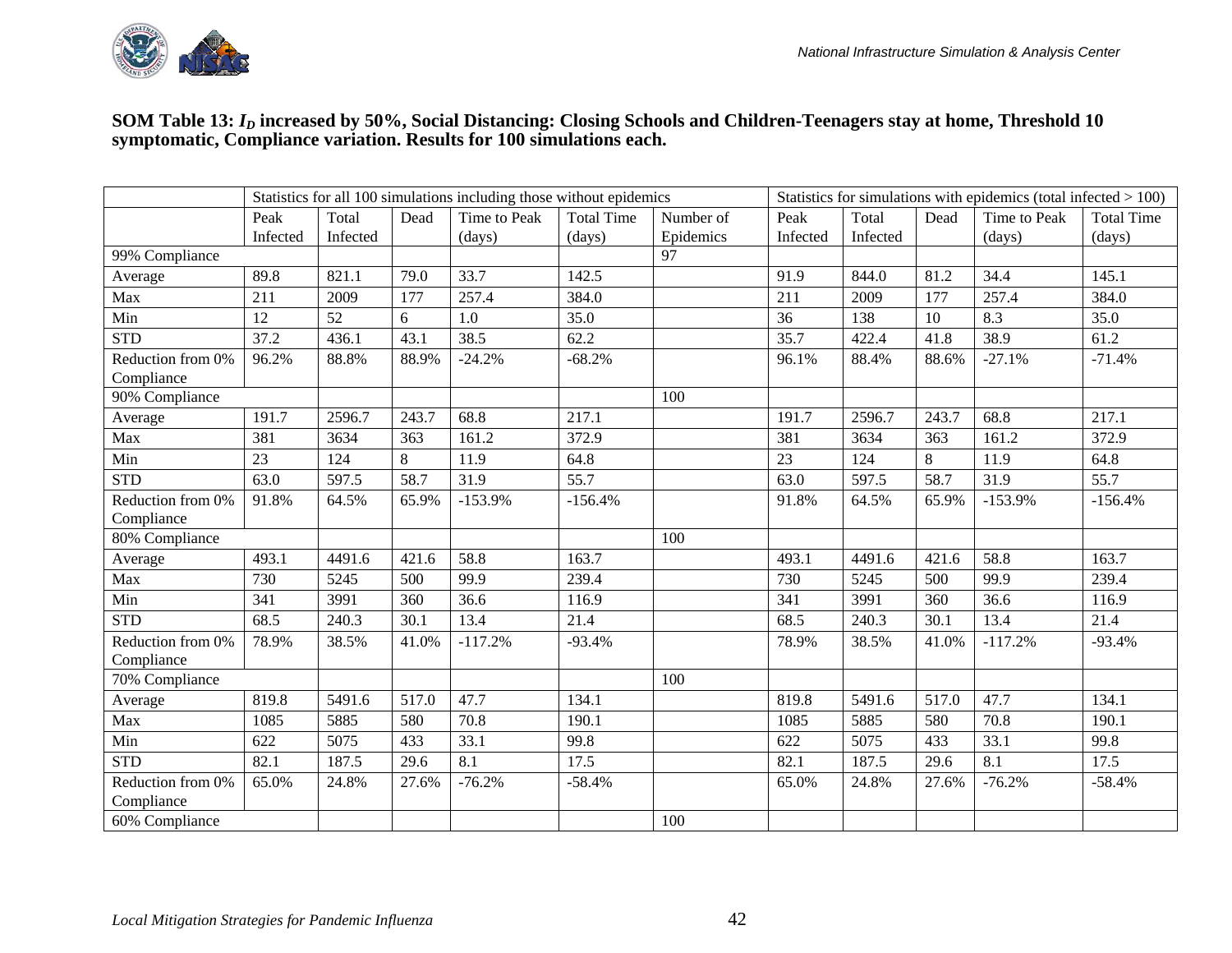

| Average           | 132.4  | 6113.0 | 577.1 | 41.5     | 116.9    |     | 1132.4 | 6113.0 | 577.1 | 41.5     | 116.9    |
|-------------------|--------|--------|-------|----------|----------|-----|--------|--------|-------|----------|----------|
| Max               | 1326   | 6423   | 658   | 61.8     | 155.6    |     | 1326   | 6423   | 658   | 61.8     | 155.6    |
| Min               | 912    | 5769   | 504   | 30.4     | 84.9     |     | 912    | 5769   | 504   | 30.4     | 84.9     |
| <b>STD</b>        | 86.6   | 106.6  | 28.3  | 6.1      | 13.1     |     | 86.6   | 106.6  | 28.3  | 6.1      | 13.1     |
| Reduction from 0% | 51.6%  | 16.3%  | 19.2% | $-53.1%$ | $-38.1%$ |     | 51.6%  | 16.3%  | 19.2% | $-53.1%$ | $-38.1%$ |
| Compliance        |        |        |       |          |          |     |        |        |       |          |          |
| 0% Compliance     |        |        |       |          |          | 100 |        |        |       |          |          |
| Average           | 2340.7 | 7306.3 | 714.2 | 27.1     | 84.7     |     | 2340.7 | 7306.3 | 714.2 | 27.1     | 84.7     |
| Max               | 2543   | 7483   | 788   | 34.3     | 122.8    |     | 2543   | 7483   | 788   | 34.3     | 122.8    |
| Min               | 2157   | 7145   | 650   | 21.6     | 68.2     |     | 2157   | 7145   | 650   | 21.6     | 68.2     |
| <b>STD</b>        | 81.7   | 74.4   | 27.4  | 2.5      | 8.9      |     | 81.7   | 74.4   | 27.4  | 2.5      | 8.9      |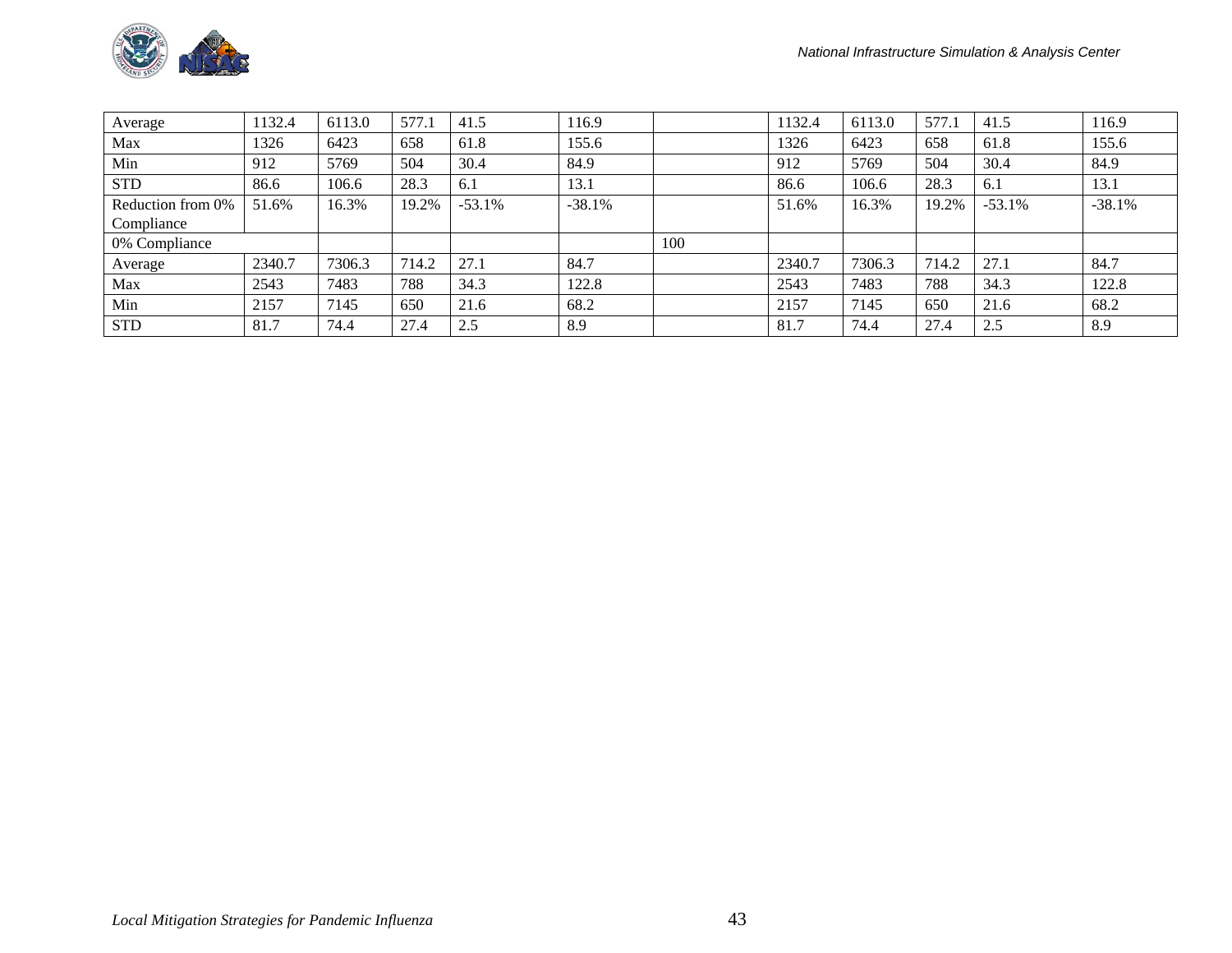

#### **SOM Table 14:** *ID* **increased by 25%, Vaccination Strategy: Percent Coverage of Children and Teens. Results for 100 simulations each.**

|                               | Statistics for all 100 simulations including those without epidemics<br>Statistics for simulations with epidemics (total infected $> 100$ )<br>Total<br>Dead<br><b>Total Time</b><br>Total<br>Time to Peak<br>Peak<br>Number of<br>Peak<br>Dead |          |                |              |        |                |                 |          |       |          |                   |
|-------------------------------|-------------------------------------------------------------------------------------------------------------------------------------------------------------------------------------------------------------------------------------------------|----------|----------------|--------------|--------|----------------|-----------------|----------|-------|----------|-------------------|
|                               |                                                                                                                                                                                                                                                 |          |                | Time to Peak |        |                |                 |          |       |          | <b>Total Time</b> |
|                               | Infected                                                                                                                                                                                                                                        | Infected |                | (days)       | (days) | Epidemics      | Infected        | Infected |       | (days)   | (days)            |
| 100% Coverage                 |                                                                                                                                                                                                                                                 |          |                |              |        | $\overline{4}$ |                 |          |       |          |                   |
| Average                       | 16.2                                                                                                                                                                                                                                            | 46.3     | 4.8            | 7.3          | 37.3   |                | 24.5            | 130.5    | 13.5  | 36.1     | 87.7              |
| Max                           | 31                                                                                                                                                                                                                                              | 175      | 22             | 92.3         | 112.9  |                | 31              | 175      | 22    | 92.3     | 112.9             |
| Min                           | 10                                                                                                                                                                                                                                              | 12       | $\overline{0}$ | 0.1          | 9.9    |                | 18              | 110      | 8     | 10.0     | 60.7              |
| <b>STD</b>                    | 4.4                                                                                                                                                                                                                                             | 26.3     | 3.6            | 10.6         | 19.0   |                | 5.3             | 29.9     | 6.2   | 38.3     | 26.7              |
| Reduction from 0%             | 99.1%                                                                                                                                                                                                                                           | 99.3%    | 99.2%          | 77.9%        | 60.7%  |                | 98.6%           | 98.0%    | 97.8% | $-9.7%$  | 7.5%              |
| Coverage                      |                                                                                                                                                                                                                                                 |          |                |              |        |                |                 |          |       |          |                   |
| 90% Coverage                  |                                                                                                                                                                                                                                                 |          |                |              |        | 8              |                 |          |       |          |                   |
| Average                       | 16.8                                                                                                                                                                                                                                            | 54.1     | 5.4            | 6.8          | 40.9   |                | 26.4            | 156.3    | 17.4  | 19.5     | 83.2              |
| Max                           | 35                                                                                                                                                                                                                                              | 221      | 21             | 37.7         | 132.8  |                | $\overline{35}$ | 221      | 21    | 37.7     | 132.8             |
| Min                           | 10                                                                                                                                                                                                                                              | 14       | $\overline{0}$ | 0.1          | 9.9    |                | 19              | 114      | 13    | 5.0      | 57.7              |
| <b>STD</b>                    | 5.1                                                                                                                                                                                                                                             | 38.1     | 4.7            | 7.3          | 21.5   |                | 5.7             | 38.0     | 3.1   | 13.2     | 24.7              |
| Reduction from 0%             | 99.0%                                                                                                                                                                                                                                           | 99.2%    | 99.1%          | 79.2%        | 56.9%  |                | 98.5%           | 97.6%    | 97.2% | 40.7%    | 12.3%             |
| Coverage                      |                                                                                                                                                                                                                                                 |          |                |              |        |                |                 |          |       |          |                   |
| 80% Coverage                  |                                                                                                                                                                                                                                                 |          |                |              |        | 23             |                 |          |       |          |                   |
| Average                       | 18.6                                                                                                                                                                                                                                            | 79.0     | 7.8            | 10.4         | 53.0   |                | 27.4            | 175.2    | 17.1  | 23.6     | 90.3              |
| Max                           | 46                                                                                                                                                                                                                                              | 363      | 41             | 72.2         | 154.2  |                | 46              | 363      | 41    | 72.2     | 154.2             |
| Min                           | 10                                                                                                                                                                                                                                              | 12       | $\overline{0}$ | 0.1          | 10.0   |                | 17              | 101      | 6     | 8.3      | 54.8              |
| <b>STD</b>                    | 6.6                                                                                                                                                                                                                                             | 66.3     | 7.0            | 12.8         | 30.5   |                | 6.4             | 74.4     | 8.3   | 18.6     | 27.7              |
| Reduction from 0%             | 98.9%                                                                                                                                                                                                                                           | 98.8%    | 98.7%          | 68.4%        | 44.2%  |                | 98.4%           | 97.3%    | 97.2% | 28.3%    | 4.8%              |
| Coverage                      |                                                                                                                                                                                                                                                 |          |                |              |        |                |                 |          |       |          |                   |
| 70% Coverage                  |                                                                                                                                                                                                                                                 |          |                |              |        | 57             |                 |          |       |          |                   |
| Average                       | 26.6                                                                                                                                                                                                                                            | 188.6    | 18.6           | 24.4         | 83.1   |                | 35.3            | 296.0    | 29.4  | 38.1     | 117.5             |
| Max                           | 79                                                                                                                                                                                                                                              | 884      | 93             | 150.1        | 272.9  |                | 79              | 884      | 93    | 150.1    | 272.9             |
| Min                           | 10                                                                                                                                                                                                                                              | 18       | $\overline{0}$ | 0.1          | 16.0   |                | 17              | 104      | 9     | 2.8      | 53.6              |
| <b>STD</b>                    | 14.2                                                                                                                                                                                                                                            | 187.9    | 19.0           | 26.2         | 57.1   |                | 12.9            | 186.6    | 18.8  | 27.2     | 53.0              |
| Reduction from 0%<br>Coverage | 98.5%                                                                                                                                                                                                                                           | 97.1%    | 97.0%          | 25.8%        | 12.4%  |                | 97.9%           | 95.4%    | 95.2% | $-15.7%$ | $-23.9%$          |
| 60% Coverage                  |                                                                                                                                                                                                                                                 |          |                |              |        | 68             |                 |          |       |          |                   |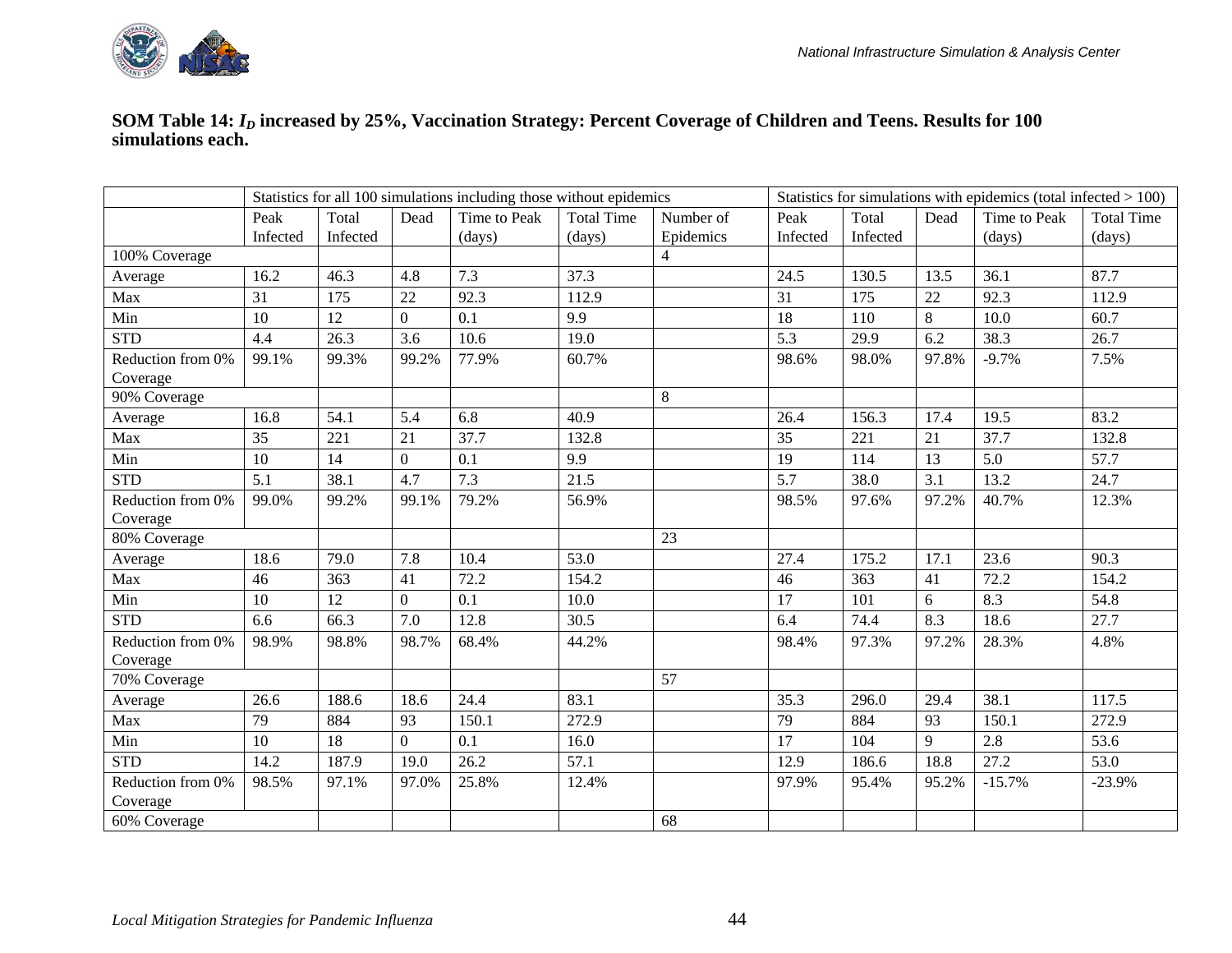

| Average           | 55.4   | 613.0              | 60.6           | $\overline{55.3}$ | 127.5    |     | 74.2   | 880.2  | 87.0               | 78.0      | 170.7     |
|-------------------|--------|--------------------|----------------|-------------------|----------|-----|--------|--------|--------------------|-----------|-----------|
| Max               | 144    | 1980               | 205            | 190.1             | 349.7    |     | 144    | 1980   | 205                | 190.1     | 349.7     |
| Min               | 10     | 14                 | 1              | 0.1               | 8.8      |     | 17     | 104    | 9                  | 7.8       | 41.3      |
| <b>STD</b>        | 39.7   | 562.4              | 56.2           | 50.4              | 84.0     |     | 34.7   | 490.6  | 49.5               | 45.7      | 66.3      |
| Reduction from 0% | 96.8%  | 90.5%              | 90.1%          | $-67.9%$          | $-34.4%$ |     | 95.7%  | 86.3%  | 85.8%              | $-136.8%$ | $-79.9%$  |
| Coverage          |        |                    |                |                   |          |     |        |        |                    |           |           |
| 50% Coverage      |        |                    |                |                   |          | 86  |        |        |                    |           |           |
| Average           | 189.0  | 1986.0             | 194.0          | 71.0              | 169.0    |     | 217.3  | 2303.3 | $225.\overline{0}$ | 81.7      | 191.5     |
| Max               | 380    | 3006               | 292            | 168.3             | 326.5    |     | 380    | 3006   | 292                | 168.3     | 326.5     |
| Min               | 11     | 16                 | $\overline{0}$ | 0.2               | 13.7     |     | 22     | 102    | 11                 | 15.2      | 60.1      |
| <b>STD</b>        | 95.4   | 941.3              | 92.9           | 35.3              | 69.3     |     | 69.3   | 551.3  | 56.0               | 24.9      | 43.8      |
| Reduction from 0% | 89.0%  | 69.1%              | 68.4%          | $-115.7%$         | $-78.1%$ |     | 87.3%  | 64.2%  | 63.4%              | $-148.2%$ | $-101.9%$ |
| Coverage          |        |                    |                |                   |          |     |        |        |                    |           |           |
| 40% Coverage      |        |                    |                |                   |          | 93  |        |        |                    |           |           |
| Average           | 420.8  | 3228.3             | 312.0          | 60.1              | 145.4    |     | 451.2  | 3468.3 | 335.2              | 64.1      | 154.5     |
| Max               | 595    | 3899               | 388            | 118.0             | 207.5    |     | 595    | 3899   | 388                | 118.0     | 207.5     |
| Min               | 14     | 17                 | $\overline{2}$ | 2.0               | 12.9     |     | 289    | 2978   | 275                | 42.3      | 115.0     |
| <b>STD</b>        | 129.3  | 902.8              | 89.9           | 20.6              | 38.8     |     | 67.7   | 212.1  | 30.4               | 14.9      | 20.9      |
| Reduction from 0% | 75.5%  | 49.8%              | 49.2%          | $-82.4%$          | $-53.3%$ |     | 73.7%  | 46.1%  | 45.4%              | $-94.6%$  | $-62.9%$  |
| Coverage          |        |                    |                |                   |          |     |        |        |                    |           |           |
| 30% Coverage      |        |                    |                |                   |          | 97  |        |        |                    |           |           |
| Average           | 697.7  | 4203.9             | 407.3          | 51.5              | 130.4    |     | 718.9  | 4333.2 | 419.8              | 53.1      | 133.8     |
| Max               | 914    | 4761               | 487            | 116.8             | 207.7    |     | 914    | 4761   | 487                | 116.8     | 207.7     |
| Min               | 11     | 13                 | 1              | 0.1               | 14.7     |     | 501    | 3952   | 360                | 31.0      | 99.6      |
| <b>STD</b>        | 144.6  | $\overline{7}56.9$ | 76.8           | 15.5              | 28.3     |     | 80.2   | 164.9  | 27.7               | 13.0      | 20.9      |
| Reduction from 0% | 59.3%  | 34.7%              | 33.7%          | $-56.4%$          | $-37.5%$ |     | 58.1%  | 32.7%  | 31.6%              | $-61.1%$  | $-41.1%$  |
| Coverage          |        |                    |                |                   |          |     |        |        |                    |           |           |
| 20% Coverage      |        |                    |                |                   |          | 100 |        |        |                    |           |           |
| Average           | 1032.9 | 5120.8             | 492.3          | 43.3              | 116.5    |     | 1032.9 | 5120.8 | 492.3              | 43.3      | 116.5     |
| Max               | 1211   | 5470               | 552            | 64.5              | 165.3    |     | 1211   | 5470   | 552                | 64.5      | 165.3     |
| Min               | 847    | 4750               | 424            | 30.5              | 89.3     |     | 847    | 4750   | 424                | 30.5      | 89.3      |
| <b>STD</b>        | 76.6   | 138.1              | 23.9           | 6.9               | 13.3     |     | 76.6   | 138.1  | 23.9               | 6.9       | 13.3      |
| Reduction from 0% | 39.7%  | 20.4%              | 19.8%          | $-31.4%$          | $-22.8%$ |     | 39.7%  | 20.4%  | 19.8%              | $-31.4%$  | $-22.8%$  |
| Coverage          |        |                    |                |                   |          |     |        |        |                    |           |           |
| 10% Coverage      |        |                    |                |                   |          | 100 |        |        |                    |           |           |
| Average           | 1370.6 | 5806.3             | 552.8          | 37.7              | 105.4    |     | 1370.6 | 5806.3 | 552.8              | 37.7      | 105.4     |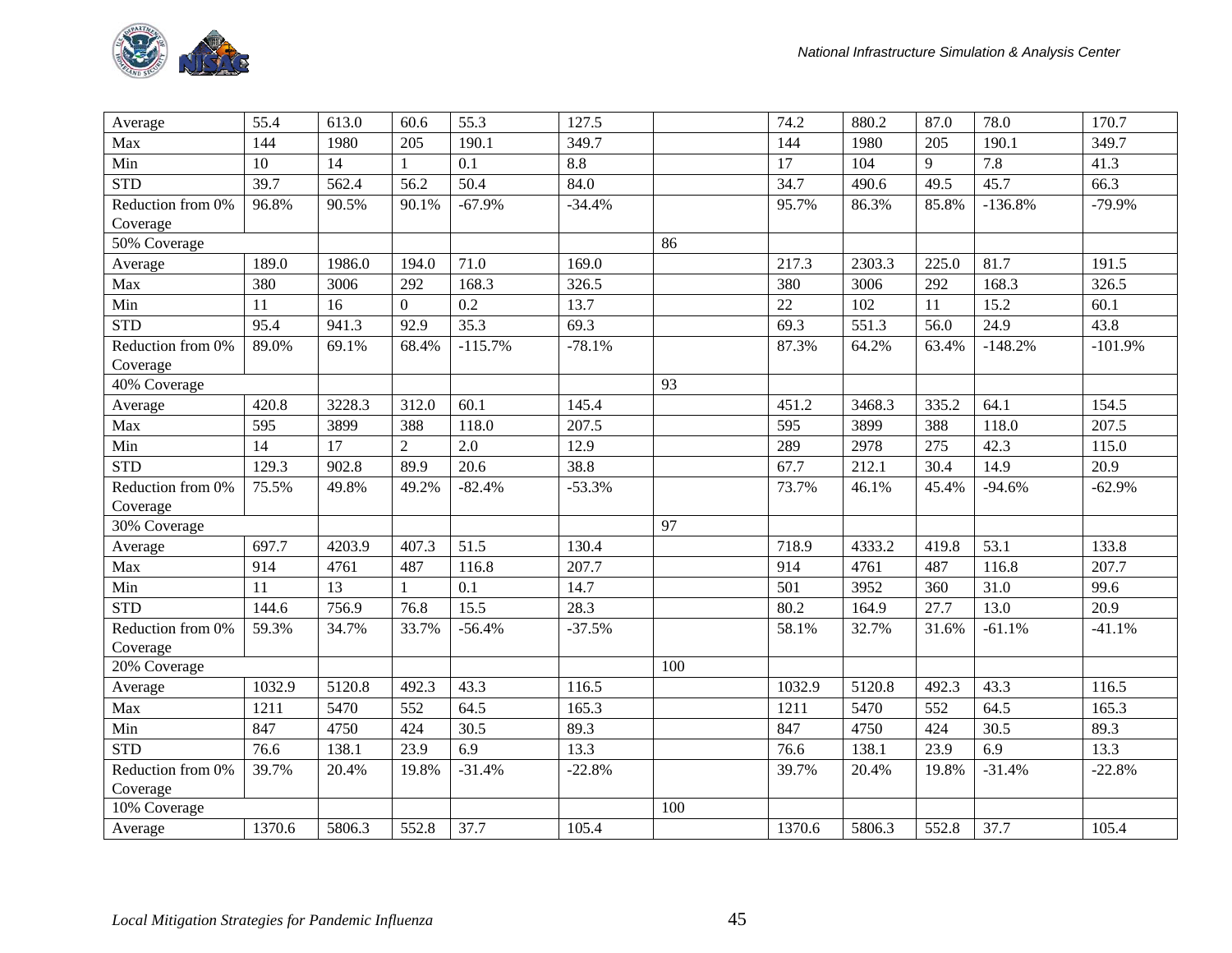

| Max               | 1616   | 6110   | 622   | 55.2     | 137.9    |     | 1616   | 6110   | 622   | 55.2     | 137.9    |
|-------------------|--------|--------|-------|----------|----------|-----|--------|--------|-------|----------|----------|
| Min               | 1238   | 5488   | 494   | 28.6     | 83.9     |     | 1238   | 5488   | 494   | 28.6     | 83.9     |
| <b>STD</b>        | 72.6   | 111.4  | 26.7  | 4.7      | 12.4     |     | 72.6   | 111.4  | 26.7  | 4.7      | 12.4     |
| Reduction from 0% | 20.0%  | 9.8%   | 10.0% | $-14.5%$ | $-11.1%$ |     | 20.0%  | 9.8%   | 10.0% | $-14.5%$ | $-11.1%$ |
| Coverage          |        |        |       |          |          |     |        |        |       |          |          |
| 0% Coverage       |        |        |       |          |          | 100 |        |        |       |          |          |
| Average           | 1714.1 | 6435.0 | 614.0 | 32.9     | 94.8     |     | 1714.1 | 6435.0 | 614.0 | 32.9     | 94.8     |
| Max               | 1899   | 6637   | 666   | 54.4     | 126.7    |     | 1899   | 6637   | 666   | 54.4     | 126.7    |
| Min               | 1562   | 6247   | 559   | 25.6     | 80.5     |     | 1562   | 6247   | 559   | 25.6     | 80.5     |
| <b>STD</b>        | 71.8   | 86.0   | 25.3  | 4.4      | 9.6      |     | 71.8   | 86.0   | 25.3  | -4.4     | 9.6      |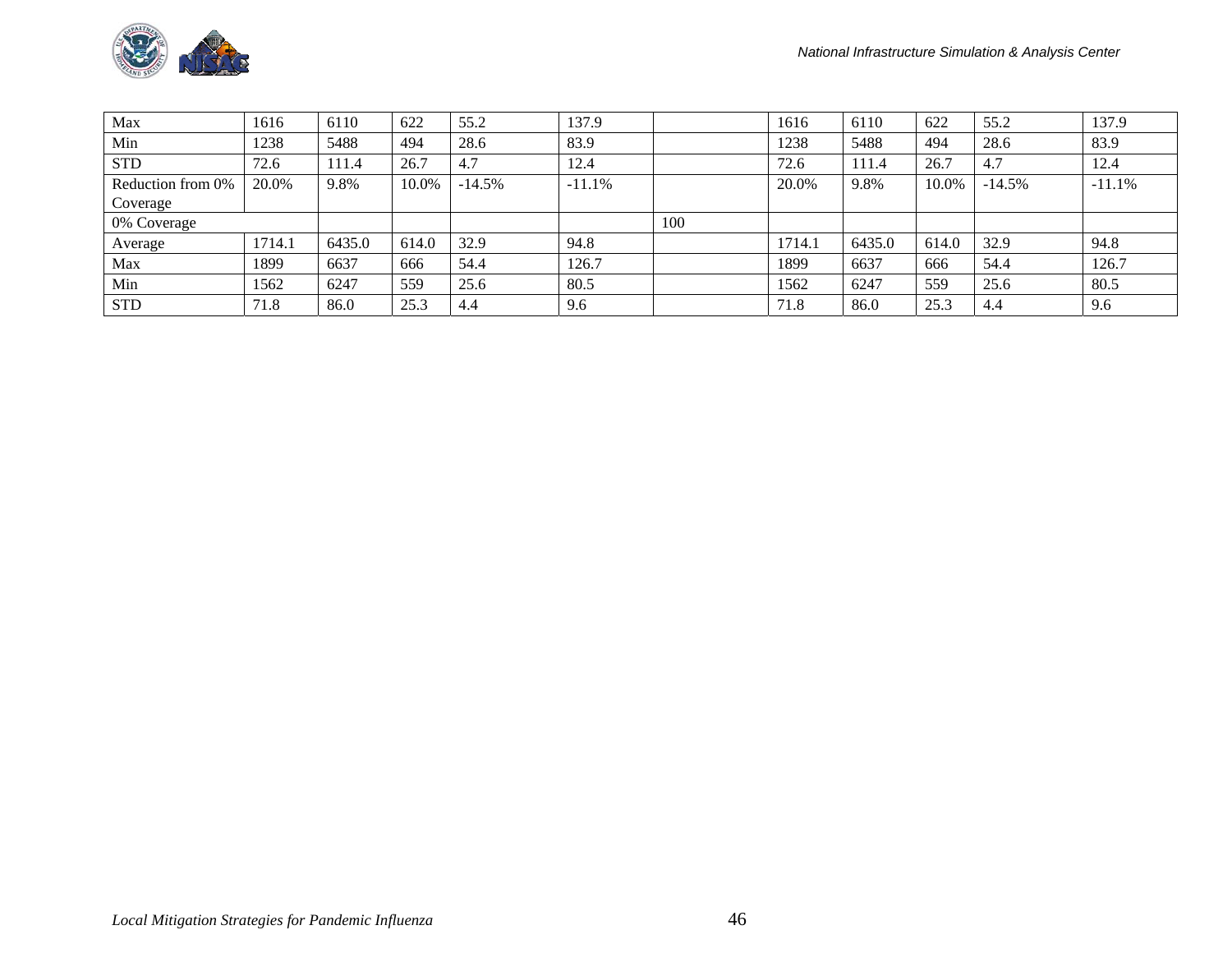

#### **SOM Table 15:** *ID* **increased by 50%, Vaccination Strategy: Percent Coverage of Children and Teens. Results for 100 simulations each.**

|                               | Statistics for all 100 simulations including those without epidemics<br>Statistics for simulations with epidemics (total infected $> 100$ )<br>Total<br>Time to Peak<br><b>Total Time</b><br>Total<br>Time to Peak<br>Peak<br>Dead<br>Number of<br>Peak<br>Dead |          |                |           |                  |           |          |          |                |           |                   |
|-------------------------------|-----------------------------------------------------------------------------------------------------------------------------------------------------------------------------------------------------------------------------------------------------------------|----------|----------------|-----------|------------------|-----------|----------|----------|----------------|-----------|-------------------|
|                               |                                                                                                                                                                                                                                                                 |          |                |           |                  |           |          |          |                |           | <b>Total Time</b> |
|                               | Infected                                                                                                                                                                                                                                                        | Infected |                | (days)    | $\frac{days}{9}$ | Epidemics | Infected | Infected |                | (days)    | (days)            |
| 100% Coverage                 |                                                                                                                                                                                                                                                                 |          |                |           |                  | 28        |          |          |                |           |                   |
| Average                       | 20.4                                                                                                                                                                                                                                                            | 87.1     | 9.1            | 12.8      | 54.0             |           | 29.2     | 175.2    | 19.4           | 27.0      | 89.8              |
| Max                           | $\overline{51}$                                                                                                                                                                                                                                                 | 390      | 46             | 108.4     | 182.4            |           | 51       | 390      | 46             | 108.4     | 182.4             |
| Min                           | 10                                                                                                                                                                                                                                                              | 17       | $\overline{0}$ | 0.1       | 11.9             |           | 18       | 102      | 5              | 3.7       | 52.2              |
| <b>STD</b>                    | 7.8                                                                                                                                                                                                                                                             | 70.7     | 8.5            | 15.8      | 32.3             |           | 8.0      | 74.6     | 9.2            | 22.5      | 34.8              |
| Reduction from 0%<br>Coverage | 99.1%                                                                                                                                                                                                                                                           | 98.8%    | 98.7%          | 53.1%     | 35.4%            |           | 98.7%    | 97.6%    | 97.3%          | 0.9%      | $-7.3%$           |
| 90% Coverage                  |                                                                                                                                                                                                                                                                 |          |                |           |                  | 54        |          |          |                |           |                   |
| Average                       | 27.2                                                                                                                                                                                                                                                            | 169.6    | 17.6           | 20.6      | 75.0             |           | 35.2     | 266.1    | 28.1           | 32.5      | 105.5             |
| Max                           | 81                                                                                                                                                                                                                                                              | 789      | 83             | 98.0      | 228.7            |           | 81       | 789      | 83             | 98.0      | 228.7             |
| Min                           | 10                                                                                                                                                                                                                                                              | 13       | $\overline{0}$ | 0.1       | 12.3             |           | 18       | 103      | 6              | 3.6       | 51.8              |
| <b>STD</b>                    | 13.8                                                                                                                                                                                                                                                            | 160.4    | 17.6           | 21.6      | 45.9             |           | 13.9     | 164.1    | 18.1           | 23.1      | 41.2              |
| Reduction from 0%<br>Coverage | 98.8%                                                                                                                                                                                                                                                           | 97.7%    | 97.5%          | 24.3%     | 10.4%            |           | 98.5%    | 96.4%    | 96.1%          | $-19.5%$  | $-26.0%$          |
| 80% Coverage                  |                                                                                                                                                                                                                                                                 |          |                |           |                  | 70        |          |          |                |           |                   |
| Average                       | 38.5                                                                                                                                                                                                                                                            | 363.4    | 37.6           | 41.3      | 116.7            |           | 47.6     | 493.3    | 51.2           | 55.5      | 146.4             |
| Max                           | 116                                                                                                                                                                                                                                                             | 1448     | 152            | 201.4     | 312.9            |           | 116      | 1448     | 152            | 201.4     | 312.9             |
| Min                           | 11                                                                                                                                                                                                                                                              | 20       |                | 1.0       | 14.1             |           | 18       | 101      | 5              | 1.9       | 47.3              |
| <b>STD</b>                    | 24.1                                                                                                                                                                                                                                                            | 349.5    | 36.0           | 42.0      | 71.6             |           | 23.4     | 343.4    | 35.0           | 42.7      | 65.0              |
| Reduction from 0%<br>Coverage | 98.3%                                                                                                                                                                                                                                                           | 95.0%    | 94.7%          | $-51.8%$  | $-39.4%$         |           | 98.0%    | 93.2%    | 92.8%          | $-104.1%$ | $-74.9%$          |
| 70% Coverage                  |                                                                                                                                                                                                                                                                 |          |                |           |                  | 88        |          |          |                |           |                   |
| Average                       | 94.6                                                                                                                                                                                                                                                            | 1285.0   | 130.0          | 84.3      | 203.2            |           | 105.3    | 1453.4   | 147.1          | 94.7      | 225.9             |
| Max                           | 197                                                                                                                                                                                                                                                             | 2296     | 247            | 270.2     | 438.3            |           | 197      | 2296     | 247            | 270.2     | 438.3             |
| Min                           | 11                                                                                                                                                                                                                                                              | 16       | $\overline{0}$ | 0.4       | 18.5             |           | 20       | 119      | $\overline{7}$ | 7.4       | 56.8              |
| <b>STD</b>                    | 50.3                                                                                                                                                                                                                                                            | 699.9    | 72.5           | 59.1      | 95.4             |           | 43.7     | 564.0    | 59.4           | 55.3      | 77.2              |
| Reduction from 0%<br>Coverage | 95.9%                                                                                                                                                                                                                                                           | 82.4%    | 81.7%          | $-209.9%$ | $-142.7%$        |           | 95.5%    | 80.1%    | 79.3%          | $-248.1%$ | $-169.9%$         |
| 60% Coverage                  |                                                                                                                                                                                                                                                                 |          |                |           |                  | 96        |          |          |                |           |                   |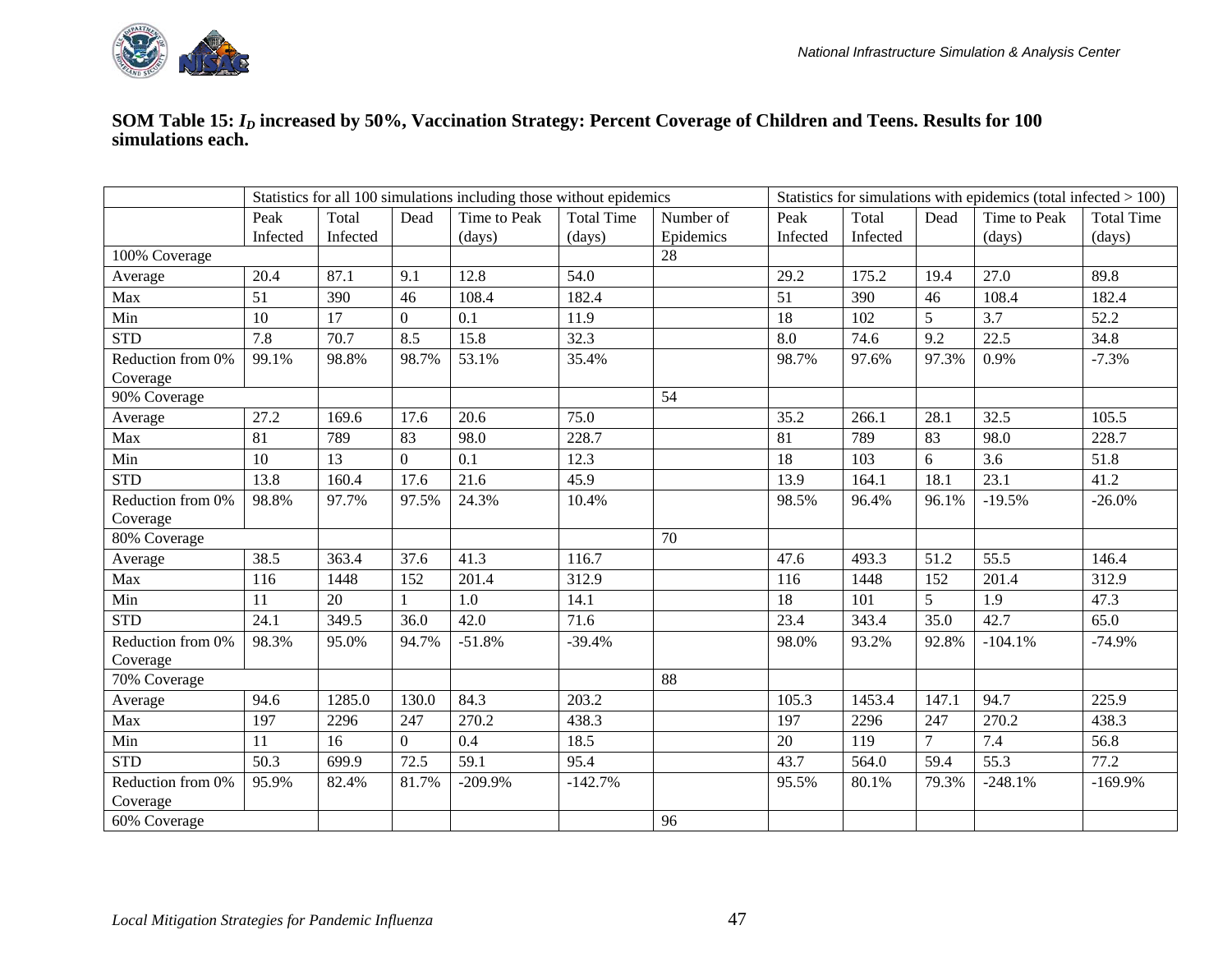

| Average                       | 289.5  | 2777.1 | 284.5          | 72.6              | 179.7     |     | 300.9  | 2891.2 | 296.2 | 75.3              | 186.0     |
|-------------------------------|--------|--------|----------------|-------------------|-----------|-----|--------|--------|-------|-------------------|-----------|
| Max                           | 446    | 3388   | 361            | 136.9             | 379.8     |     | 446    | 3388   | 361   | 136.9             | 379.8     |
| Min                           | 10     | 23     | $\overline{0}$ | 0.1               | 15.8      |     | 126    | 1798   | 163   | 33.6              | 125.0     |
| <b>STD</b>                    | 87.7   | 636.1  | 68.2           | 23.4              | 48.9      |     | 68.6   | 304.8  | 37.3  | 19.6              | 38.7      |
| Reduction from 0%             | 87.6%  | 61.9%  | 59.9%          | $-167.1%$         | $-114.7%$ |     | 87.1%  | 60.4%  | 58.3% | $-176.9%$         | $-122.2%$ |
| Coverage                      |        |        |                |                   |           |     |        |        |       |                   |           |
| 50% Coverage                  |        |        |                |                   |           | 99  |        |        |       |                   |           |
| Average                       | 549.5  | 3871.0 | 390.6          | 55.6              | 142.0     |     | 554.9  | 3909.5 | 394.5 | 56.0              | 143.1     |
| Max                           | 746    | 4430   | 466            | 106.5             | 216.2     |     | 746    | 4430   | 466   | 106.5             | 216.2     |
| Min                           | 18     | 56     | $\overline{4}$ | 14.2              | 33.6      |     | 362    | 3428   | 324   | 38.8              | 106.3     |
| <b>STD</b>                    | 89.5   | 431.6  | 48.4           | 12.0              | 23.5      |     | 72.0   | 195.4  | 28.7  | 11.3              | 20.9      |
| Reduction from 0%             | 76.4%  | 46.9%  | 45.0%          | $-104.3%$         | $-69.7%$  |     | 76.2%  | 46.4%  | 44.5% | $-105.9%$         | $-71.0%$  |
| Coverage                      |        |        |                |                   |           |     |        |        |       |                   |           |
| 40% Coverage                  |        |        |                |                   |           | 99  |        |        |       |                   |           |
| Average                       | 863.2  | 4748.7 | 478.5          | 45.9              | 122.1     |     | 871.8  | 4796.5 | 483.4 | 46.4              | 123.2     |
| Max                           | 1087   | 5167   | 534            | 71.9              | 160.4     |     | 1087   | 5167   | 534   | 71.9              | 160.4     |
| Min                           | 15     | 24     | $\mathbf{1}$   | 3.5               | 13.8      |     | 658    | 4357   | 415   | 35.7              | 96.3      |
| <b>STD</b>                    | 120.6  | 501.7  | 54.5           | $\overline{7.7}$  | 17.9      |     | 85.3   | 155.5  | 25.5  | 6.5               | 14.3      |
| Reduction from 0%             | 63.0%  | 34.9%  | 32.6%          | $-68.9%$          | $-45.9%$  |     | 62.6%  | 34.2%  | 31.9% | $-70.5%$          | $-47.2%$  |
| Coverage                      |        |        |                |                   |           |     |        |        |       |                   |           |
| 30% Coverage                  |        |        |                |                   |           | 100 |        |        |       |                   |           |
| Average                       | 1196.7 | 5486.3 | 543.1          | 39.1              | 107.4     |     | 1196.7 | 5486.3 | 543.1 | 39.1              | 107.4     |
| Max                           | 1404   | 5778   | 610            | $\overline{57.5}$ | 169.1     |     | 1404   | 5778   | 610   | $\overline{57.5}$ | 169.1     |
| Min                           | 990    | 5104   | 469            | 29.4              | 82.5      |     | 990    | 5104   | 469   | 29.4              | 82.5      |
| <b>STD</b>                    | 90.2   | 130.4  | 29.8           | $\overline{5.0}$  | 14.1      |     | 90.2   | 130.4  | 29.8  | $\overline{5.0}$  | 14.1      |
| Reduction from 0%<br>Coverage | 48.7%  | 24.8%  | 23.5%          | $-43.7%$          | $-28.3%$  |     | 48.7%  | 24.8%  | 23.5% | $-43.7%$          | $-28.3%$  |
| 20% Coverage                  |        |        |                |                   |           | 100 |        |        |       |                   |           |
| Average                       | 1594.0 | 6177.7 | 609.2          | 33.7              | 97.2      |     | 1594.0 | 6177.7 | 609.2 | 33.7              | 97.2      |
| Max                           | 1795   | 6452   | 671            | 45.3              | 149.1     |     | 1795   | 6452   | 671   | 45.3              | 149.1     |
| Min                           | 1380   | 5943   | 520            | 26.2              | 73.5      |     | 1380   | 5943   | 520   | 26.2              | 73.5      |
| <b>STD</b>                    | 87.9   | 117.7  | 26.3           | 3.7               | 12.4      |     | 87.9   | 117.7  | 26.3  | 3.7               | 12.4      |
| Reduction from 0%             | 31.7%  | 15.3%  | 14.2%          | $-23.8%$          | $-16.1%$  |     | 31.7%  | 15.3%  | 14.2% | $-23.8%$          | $-16.1%$  |
| Coverage                      |        |        |                |                   |           |     |        |        |       |                   |           |
| 10% Coverage                  |        |        |                |                   |           | 100 |        |        |       |                   |           |
| Average                       | 1957.4 | 6767.3 | 665.8          | 29.3              | 89.1      |     | 1957.4 | 6767.3 | 665.8 | 29.3              | 89.1      |